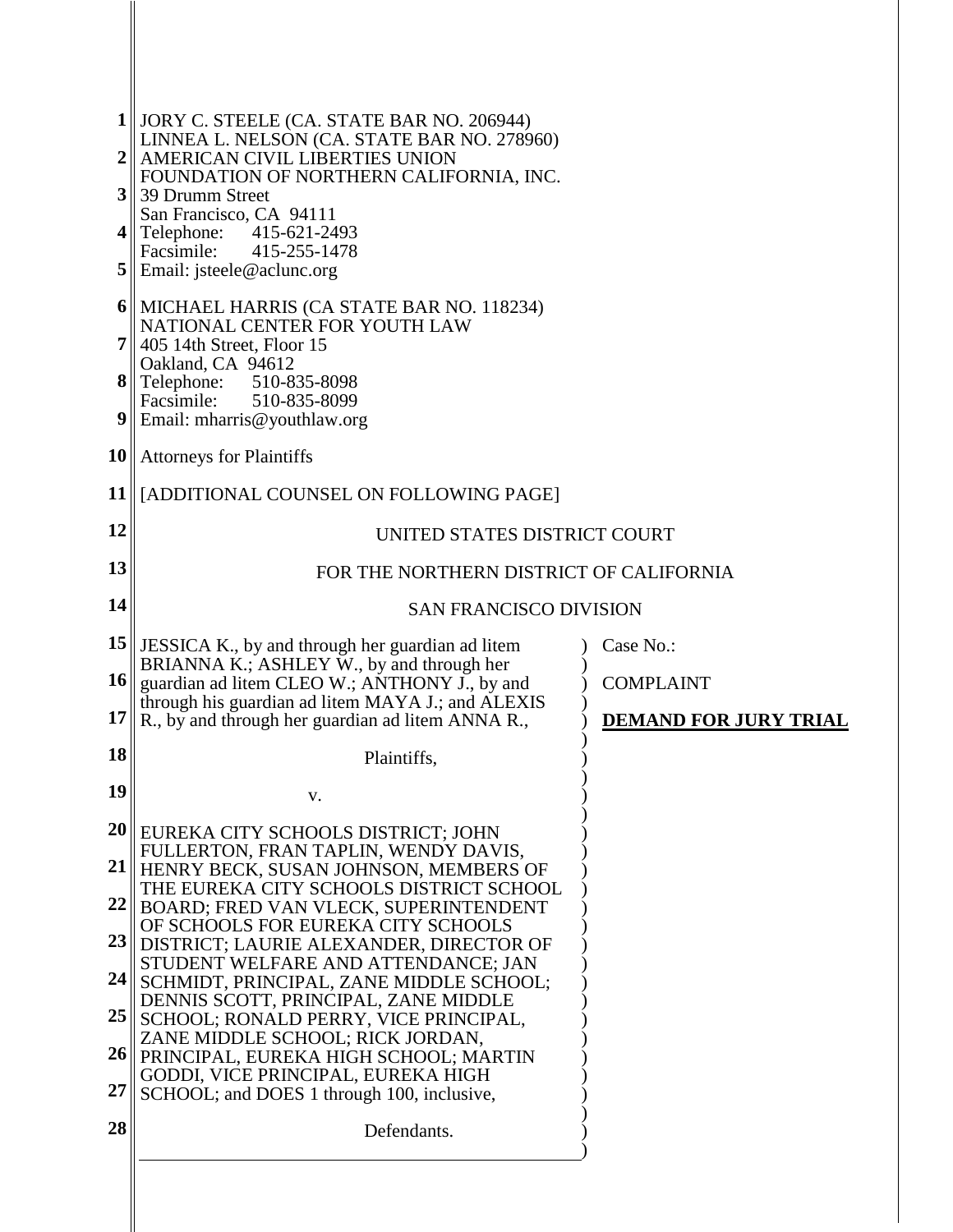| $\mathbf{1}$     |                                                                                                         |
|------------------|---------------------------------------------------------------------------------------------------------|
| $\boldsymbol{2}$ | JOSÉ R. ALLEN (CA. STATE BAR NO. 122742)<br>CARRIE LEROY (CA. STATE BAR NO. 209706)<br>PRO BONO COUNSEL |
| 3 <sup>1</sup>   | 525 University Avenue, Suite 1400<br>Palo Alto, CA 94301                                                |
| 4                | Telephone: (650) 470-4500<br>Facsimile: (650) 470-4570<br>Email: jrallen@probonolaw.com                 |
| 5                | <b>Attorneys for Plaintiffs</b>                                                                         |
| 6                |                                                                                                         |
| 7                |                                                                                                         |
| 8                |                                                                                                         |
| 9                |                                                                                                         |
| 10               |                                                                                                         |
| 11               |                                                                                                         |
| 12               |                                                                                                         |
| 13               |                                                                                                         |
| 14               |                                                                                                         |
| 15               |                                                                                                         |
| 16               |                                                                                                         |
| 17               |                                                                                                         |
| 18               |                                                                                                         |
| 19               |                                                                                                         |
| <b>20</b><br>21  |                                                                                                         |
| $\overline{22}$  |                                                                                                         |
| $\overline{23}$  |                                                                                                         |
| $\overline{24}$  |                                                                                                         |
| 25               |                                                                                                         |
| 26               |                                                                                                         |
| 27               |                                                                                                         |
| $\overline{28}$  |                                                                                                         |
|                  |                                                                                                         |
|                  |                                                                                                         |

∥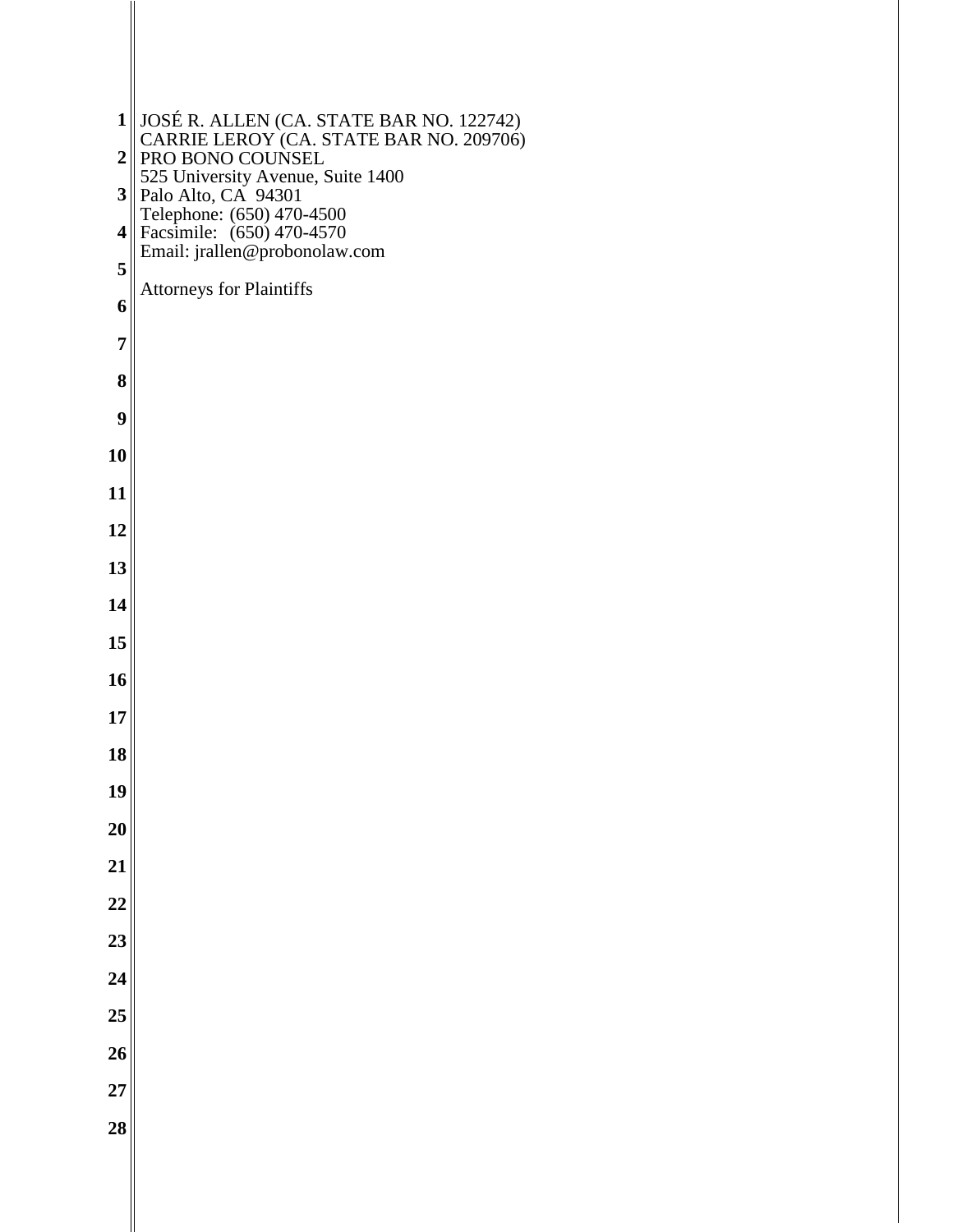**1**

### **PRELIMINARY STATEMENT**

**2 3 4 5 6 7 8** 1. Plaintiffs Jessica K., Ashley W., Anthony J., and Alexis R., four students who attend schools within the Eureka City Schools District ("District"), bring this civil rights action after experiencing years of intentional discrimination by the District based on their race, sex, and disability status. Defendants have intentionally discriminated and continue to intentionally discriminate against Plaintiffs by perpetuating a racially and sexually hostile environment in District schools, and by failing to properly evaluate, identify, and accommodate students with disabilities, in violation of the U.S. Constitution, and federal and state civil rights laws.

**9 10 11 12 13** 2. Defendants have subjected and continue to subject Black and Native American students to a racially hostile educational environment by engaging in and allowing pervasive racial harassment, disproportionately and unfairly disciplining Black and Native American students, disproportionately pushing Native American students out of District schools and into alternative schools, and providing racially offensive and culturally denigrating curricula in District schools.

**14 15 16 17 18 19 20 21** 3. Blatant racial harassment occurs daily in District schools. White students frequently use racial slurs, calling Black students "niggers," and making comments such as, "Black girls grow up to be whores." Although students regularly utter these slurs in class and in school hallways, school staff do not stop them. Not only do school staff allow students to use racial slurs in their presence, but school staff also make derogatory comments, such as, "Black people get bored easily." White students also regularly threaten and inflict violence on students of color. Inside District schools, Jessica K. and Anthony J. have been assaulted by White students. Despite reports to District staff of such assaults, the White students have not been disciplined by District staff.

**22 23 24 25 26 27 28**  4. Defendants also maintain a racially hostile environment at District schools by disciplining Black and Native American students differently and more harshly than White students. Jessica K. was removed from class and given a disciplinary referral for coughing in class the day after she had a serious asthma attack. Ashley W. and the only other Black student in her class were frequently sent out of the classroom for talking or laughing, while White students were not disciplined for the same behaviors. Plaintiffs' experience reflects a District-wide pattern and practice of disproportionately disciplining Black and Native American students. During the 2011-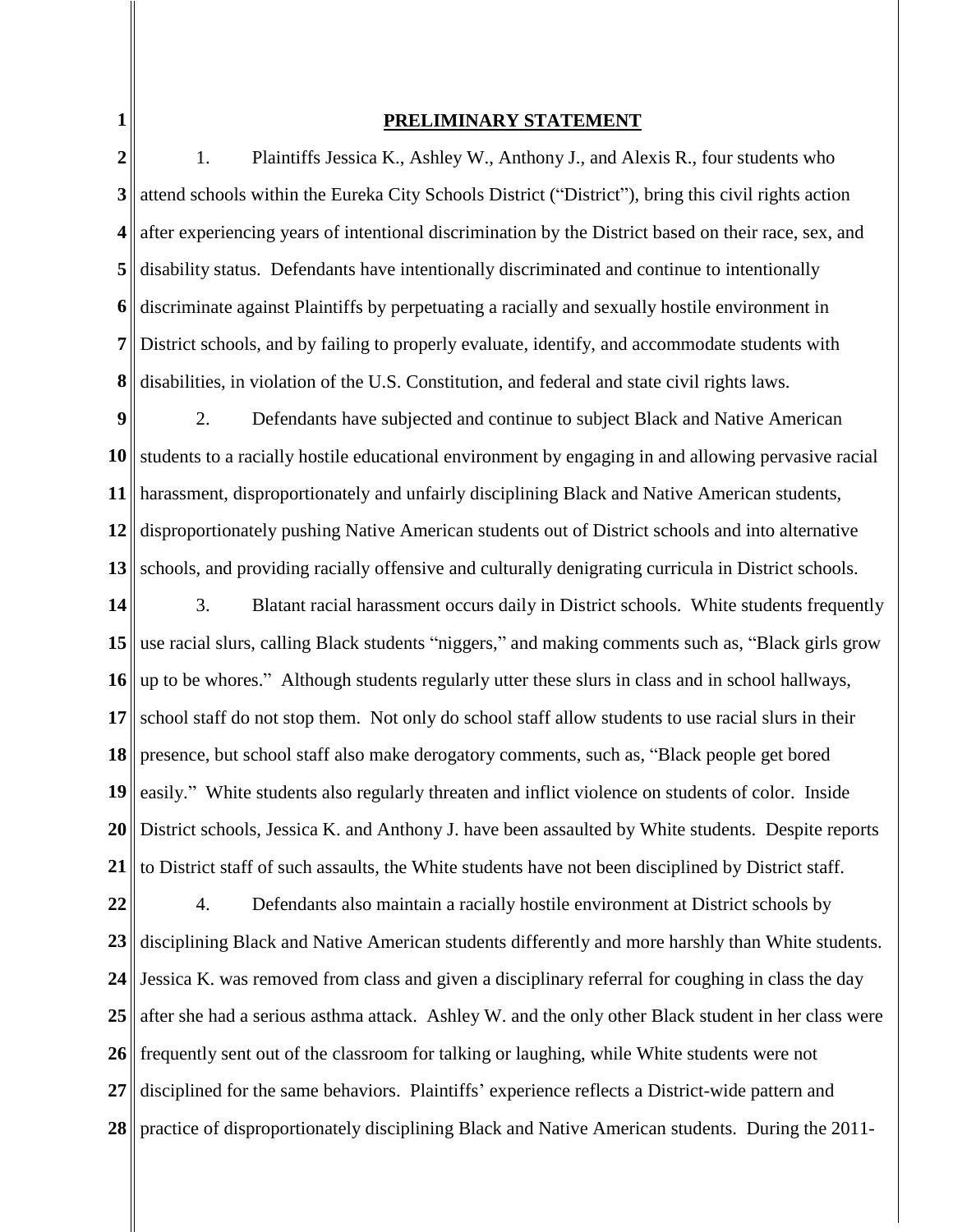**1** 2012 school year, of the seven schools for which the District produced data, five of those schools 2 show significant disparities in discipline: Black students were suspended at five times their rate of **3 4** American students were suspended at three times their rate of enrollment at three District schools **5** enrollment at two District schools and three times their rate of enrollment at three schools. Native and two times their rate of enrollment at two schools.

**6 7 8 9 10** schools do not provide coursework appropriate for students who plan to attend college. The **11** District wrongfully pushed Alexis R. out to a county community school for credit recovery, rather 12 than for serious behavioral or other similar issues that typically result in students' transfer to **13 14 15 16** 5. Defendants also unfairly deny Native American students equal educational opportunities by pushing them out of District schools and into the Humboldt County Office of Education's community school system at disproportionately high rates. County-run community schools are designed for high-risk youth, many of whom have had run-ins with the law; and these community schools. Alexis R.'s experience exemplifies District-wide discrimination. During the 2011-2012 school year, Defendants transferred Native American students to Eureka Community School at such a high rate that their enrollment there was three times more than their District enrollment.

**17 18 19 20 21 22 23** 6. Further, Defendants have created and continue to create a racially hostile environment by ignoring or actively affronting the racial and cultural history of Native American and Black students through the District curriculum and school activities. District school curriculum includes materials that use the words "savage," "negro," and "nigger," yet school staff fail to discuss the offensiveness or historical context of these terms. Absent such context, when these words are used in curricular materials, White students often turn to stare at or taunt Black students, and Native American students are made to feel ashamed of their culture.

**24 25 26 27 28**  7. Defendants also subject Jessica K. and Ashley W. to a sexually hostile educational environment by failing to prevent or address sexual harassment against them. Physical and verbal sexual harassment is ingrained in the culture of District schools through the weekly traditions of "Titty-Twisting Tuesdays" and "Slap-Ass Fridays," where students assault other students by hitting or grabbing their nipples, breasts, and buttocks in the hallways, locker rooms, and other areas of the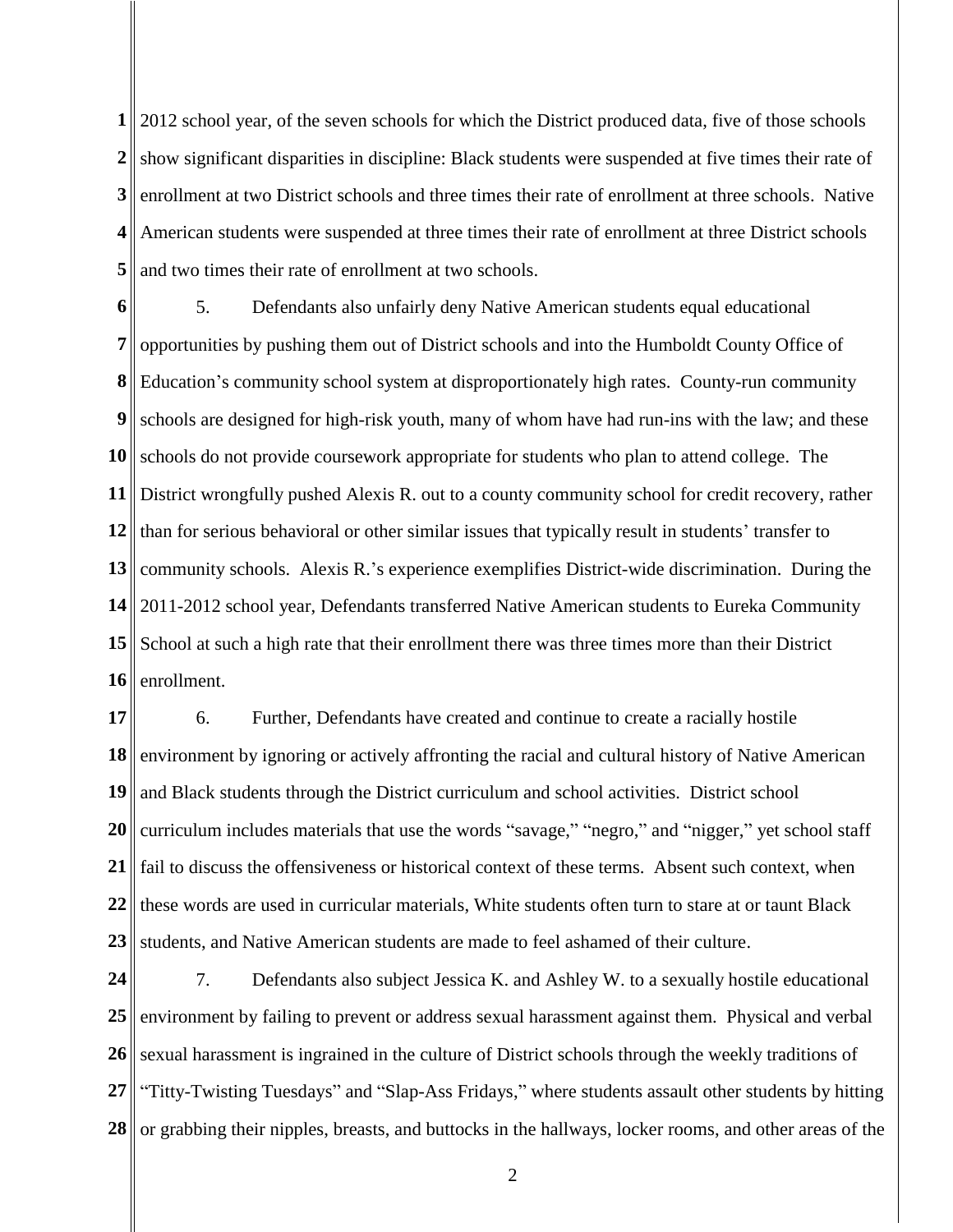**1** school. District staff witness and sometimes even participate in these practices, demonstrating to 2 students that sexual harassment is acceptable in District schools. Students also verbally harass **3** female students. For example, Jessica K. is regularly told that she is a "hooker," "whore," or **4 5** "slut." Although Defendants are aware of the rampant sexual harassment at District schools, they have failed to take reasonable and effective steps to address it.

**6 7 8 9 10** accommodations for the identified disability-related needs of District students such as Jessica K. **11** 8. Defendants discriminate against students with disabilities by failing to provide equal access to education by properly evaluating their needs and identifying them as students who need accommodations and modifications to access education. Despite Plaintiffs' own identification of their needs and requests for assessment and services, Defendants failed to make even minimal and Alexis R.

**12 13 14 15** mother that she would have to pay \$350 to obtain an outside assessment of Jessica K.'s disability **16** 9. In addition, District schools attempt to force families to identify and seek out assessments for students with disabilities themselves, despite the District's obligation under federal and state law to provide such assessments at no cost. For example, Defendants told Jessica K.'s before the school would create a plan to provide accommodations.

**17 18 19 20 21** 10. Defendants also push out students with disabilities from District schools to alternative schools at disproportionately high rates, by denying students the supports that would allow them to access education in regular schools. For example, Defendants made no effort to evaluate Alexis R. for a possible disability before involuntarily transferring her to a community school.

**22 23 24 25 26 27 28**  11. Defendants have failed to take effective action to remedy the hostile educational environment and discrimination at District schools. Plaintiffs have complained many times to Defendants through meetings with District staff, phone calls, emails, and school complaint procedures. Ashley W. and Cleo W. met with Defendants at least once a month for more than an entire school year to discuss concerns about the hostile educational environment in District schools. Between December 2012 and November 2013, Jessica K.'s mother has had at least thirty communications with Defendants about harassment of her daughter. Defendants have either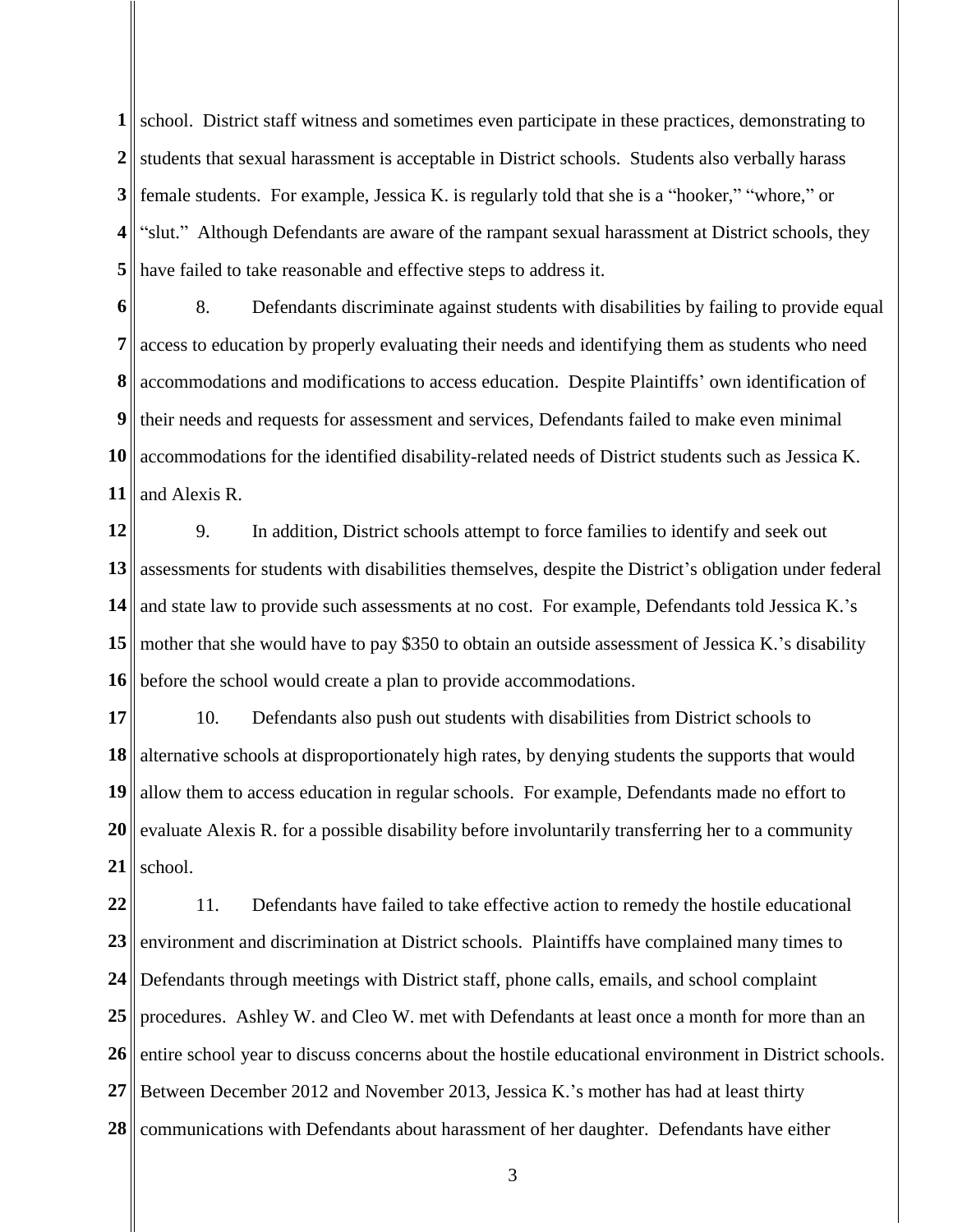**1** ignored these complaints completely, or have taken inadequate steps that have failed to address 2<sup>|</sup>| pervasive harassment and discrimination. Despite Plaintiffs' numerous attempts to address the **3** hostile educational environment, it continues to this day.

**4 5 6 7 8 9 10 11** 12. The hostile educational environment at District schools has caused Jessica K., Ashley W., Anthony J., and Alexis R. to suffer from anxiety and depression, and to become angry and withdrawn. Jessica K., Ashley W., and Alexis R. have experienced a decline in academic achievement. Ashley W., Jessica K., and Anthony J. have stayed home from school and accrued unnecessary absences to avoid the harassment. Ashley W., Jessica K., and Anthony J. have been disciplined unfairly, causing them to miss additional classroom time. All of the Plaintiffs fear going to school because they believe that no one will protect them from the discrimination and harassment they experience in District schools.

**12 13** federal and state law, injunctive relief to ensure that they and other District students are free from **14 15** attorneys' fees. 13. Plaintiffs seek a declaration that the District is in violation of the U.S. Constitution, discrimination and harassment in the future, and an award of monetary damages, costs, and

**16**

## **PARTIES**

**17 18 19 20 21 22** 14. Plaintiffs in this action are Black or Native American students attending school in the Eureka City Schools District, City of Eureka, County of Humboldt, State of California. As alleged below, Plaintiffs have been subjected to a hostile educational environment based on their race, gender, or disability status. Because of the highly charged and sensitive nature of the allegations, Plaintiffs have used pseudonyms to avoid further discrimination, harassment, stigma, retaliation, and violence.

**23 24 25** 26 K. is Jessica K.'s mother and, by petition to this Court, has sought to be appointed guardian ad **27** 15. Plaintiff Jessica K. is a thirteen-year-old Black female student. Jessica K. lives in Eureka, California, and has attended District schools since August 2012, when she entered the seventh grade at Zane Middle School ("Zane"). She is now in the eighth grade at Zane. Brianna litem of Jessica K.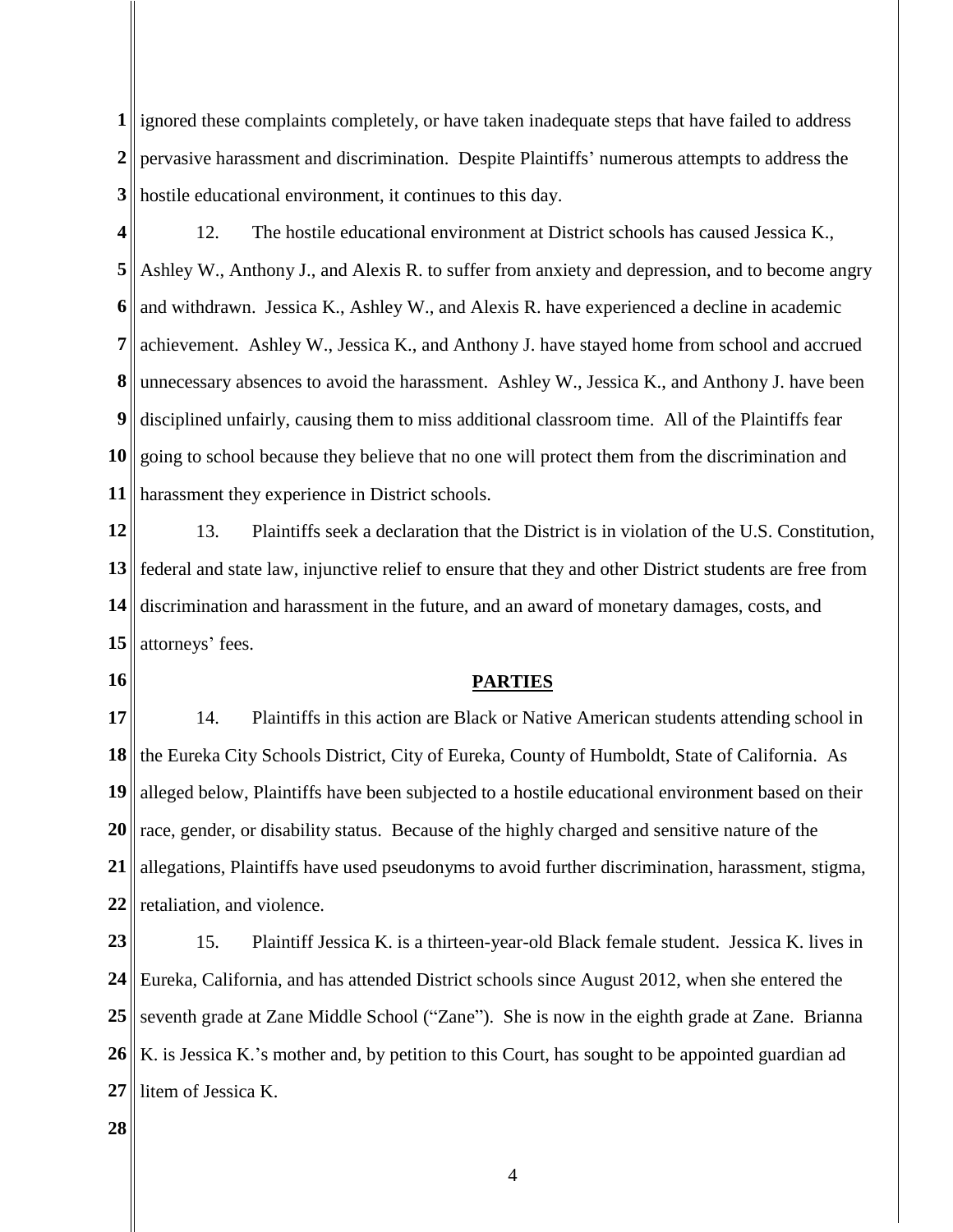**1 2** Eureka, California. During the 2010-2011 school year, Anthony J. attended Alice Birney **3 4** now attends Eureka High School ("Eureka High"). Maya J. is Anthony J.'s grandmother and legal **5** 16. Plaintiff Anthony J. is a fourteen-year-old Black male student. Anthony J. lives in Elementary School ("Alice Birney"). From fall 2011 to June 2013, he attended Zane. Anthony J. guardian and, by petition to this Court, has sought to be appointed guardian ad litem of Anthony J.

**6 7 8 9 10** 17. Plaintiff Ashley W. is a fifteen-year-old Black female student. Ashley W. lives in Eureka, California, and has attended District schools since 2010. She attended Zane from fall 2011 through June 2013, where she completed seventh and eighth grades. Ashley W. is now in the ninth grade at Eureka High. Cleo W. is Ashley W.'s mother and, by petition to this Court, has sought to be appointed guardian ad litem of Ashley W.

**11 12** lives in Eureka, California and is a member of the Yurok Tribe, a Native American tribe that is **13** indigenous to the area around Eureka, California. She has previously attended Alice Birney, **14 15 16** 18. Plaintiff Alexis R. is a sixteen-year-old Native American female student. Alexis R. Winship Middle School, Zane, and Eureka Community School Educational Resource Center ("ERC"). She is now in the eleventh grade at Eureka High. Anna R. is Alexis R.'s mother and, by petition to this Court, has sought to be appointed guardian ad litem of Alexis R.

**17 18 19** 19. Defendant Eureka City Schools District is a public school district organized and operating under the laws of the State of California. A portion of the funding for each of the District's schools comes from the state and federal governments.

**20 21 22 23** 20. Defendants John Fullerton, Fran Taplin, Wendy Davis, Henry Beck, and Susan Johnson are, or were at all relevant times, members of the District School Board. They are sued in their official capacity. For purposes of the Unruh Act, these Defendants are also sued in their individual capacity.

**24 25 26** 21. Defendant Fred Van Vleck is the Superintendent of Schools for the District. 22. Defendant Laurie Alexander is the Director of Student Welfare and Attendance of the District.

**27 28**  2012-13 school year and is currently the Principal.23. Defendant Jan Schmidt became the Principal at Zane Middle School during the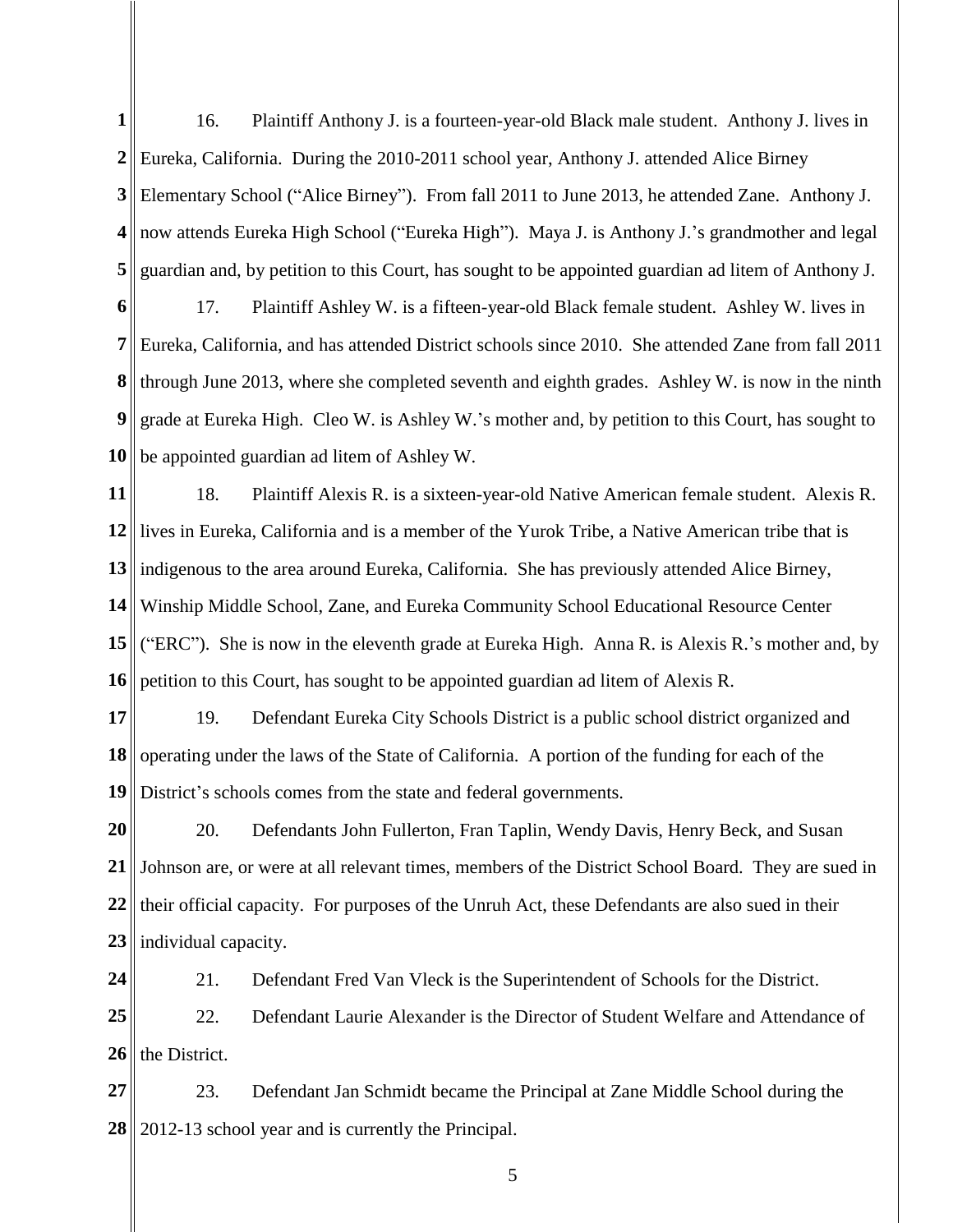**1 2** 24. Defendant Dennis Scott was the Principal at Zane Middle School during the 2011-2012 school year.

**3 4 5** 25. Defendant Martin Goddi was the Vice Principal at Zane Middle School during the 2011-2012 school year and from August 2012 to December 2012. He has been the Vice Principal at Eureka High School from January 2013 to the present.

**6**

26. Defendant Rick Jordan is the Principal of Eureka High School.

**7 8** January 2013 to the present. He was the Vice Principal of Eureka High School during the 2012- **9** 27. Defendant Ronald Perry has been the Vice Principal of Zane Middle School from 2013 school year.

**10 11 12** supervisors of the District. These Defendants are all sued in their official capacity. For purposes **13** 28. At all times relevant to this action, Defendants Van Vleck, Alexander, Schmidt, Scott, Goddi, Jordan, and Perry are or were individuals working as employees, agents, and of the Unruh Act, these Defendants are also sued in their individual capacity.

**14 15** responsible either for making policy or for implementing and enforcing disciplinary, harassment, **16** 29. The Defendants named individually in paragraphs 20 through 28 above were and anti-discrimination laws and policies.

**17 18 19 20 21** 30. The true names and official capacities of Defendants designated as Does 1 through || 100, inclusive, are unknown to Plaintiffs, who therefore sue these Defendants by fictitious names. Plaintiffs will seek leave of Court to amend their complaint to show the true names and capacities of these Defendants when they have been ascertained. All of these Defendants are sued in their official and individual capacities.

**22** 23 every individual Defendant was the agent or employee of the District, was acting within the course **24 25** Plaintiffs further allege on information and belief that all of the actions alleged in the complaint **26** 31. Plaintiffs allege upon information and belief that, at all relevant times, each and and scope of such agency or employment, and was acting with the authorization of the District. were taken pursuant to the customs, policies, and practices of the District.

**27 28**  Defendants Does 1 through 100, inclusive, performed, participated in, aided, and/or abetted in 32. Plaintiffs allege upon information and belief that each of the Defendants, including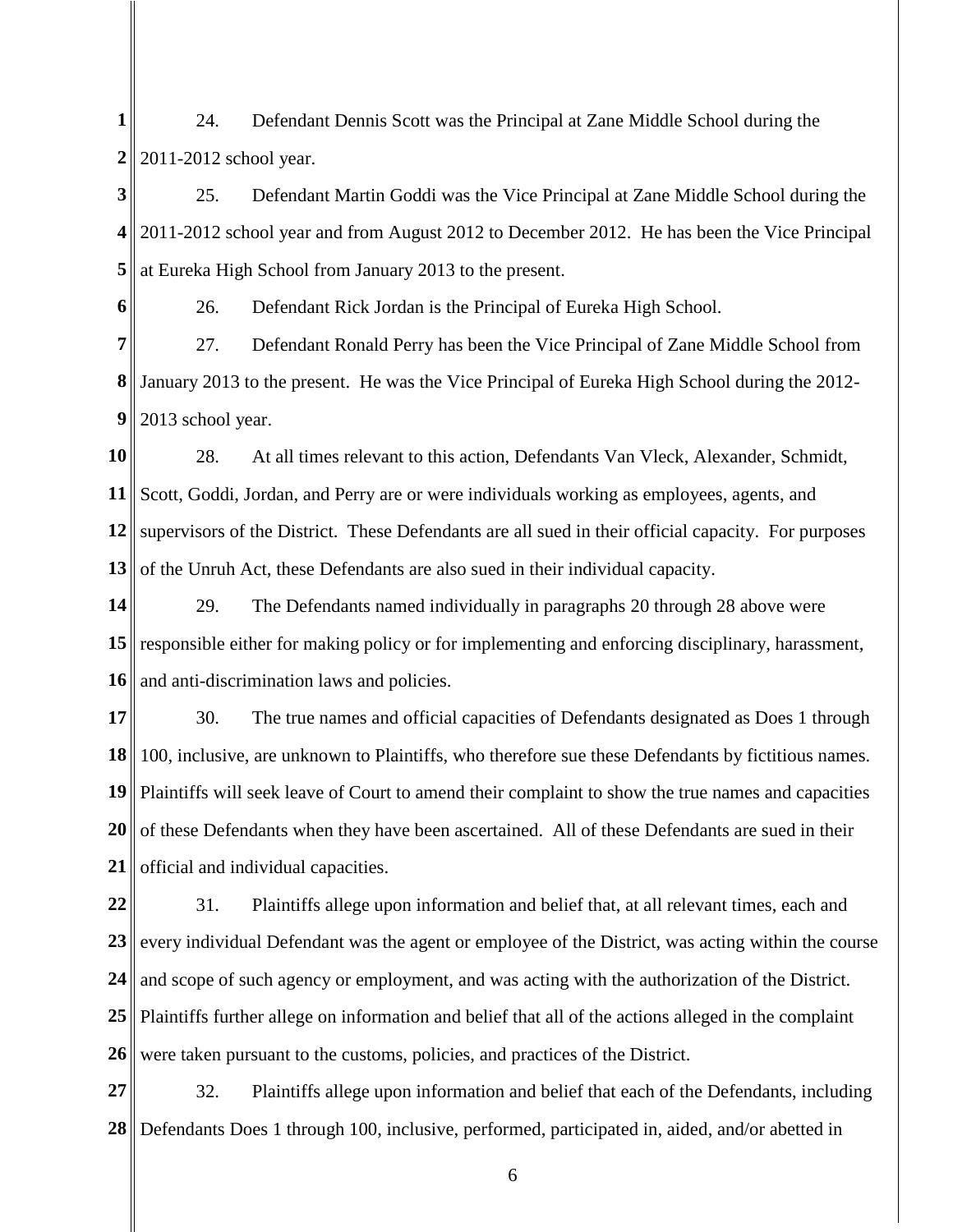**1** some manner the acts and omissions averred herein, proximately caused the damages averred **2** below, and are liable to Plaintiffs for the damages and other relief sought herein.

**3**

# **JURISDICTION**

**4 5** Fourteenth Amendment to the United States Constitution, Title VI of the Civil Rights Act of 1964, **6 7 8** 29 U.S.C. § 794 *et seq.*, California Government Code § 11135 *et seq.*, and California Civil Code **9** § 51. This action also seeks damages under Section 504 of the Rehabilitation Act, 29 U.S.C. § 794 **10** 33. This action for declaratory and injunctive relief arises under 42 U.S.C. § 1983, the Title IX of the Civil Rights Act of 1964, 42 U.S.C. § 2000d *et seq.*, 25 U.S.C. § 455, Title II of the Americans with Disabilities Act, 42 U.S.C. § 12101 *et seq*., Section 504 of the Rehabilitation Act, *et seq.*, and California Civil Code § 51 *et seq.*

**11 12** 1367, because the matters in controversy arise under the Constitution and laws of the United States. **13 14 15 16 17** 34. This Court has subject matter jurisdiction pursuant to 28 U.S.C. §§ 1331, 1343, and Pursuant to 28 U.S.C. §§ 2201 and 2202, this Court has jurisdiction to declare the rights of the parties and to grant all further relief deemed necessary and proper. The Court's exercise of supplemental jurisdiction over Plaintiffs' claims under state law is proper, as the state law claims "are so related to [Plaintiffs' federal claims] that they form part of the same case or controversy[.]" 28 U.S.C. § 1367(a).

**18 19 20** 35. In compliance with California Government Code § 910 *et seq.*, the Plaintiffs have filed administrative claims for damages under the California Government Claims Act with the District. The claims have been rejected by the District.

**21**

## **VENUE**

**22 23 24 25** 36. Venue is proper in this action pursuant to 28 U.S.C. §§ 1391(b) and 1392, because the events which give rise to Plaintiffs' claims took place within the Northern District of California. At all relevant times, Plaintiffs were students within the Eureka City Schools District in Humboldt County, California.

**26**

# **INTRADISTRICT ASSIGNMENT**

**27 28**  37. This civil action arises in Humboldt County and therefore is to be assigned to the San Francisco Division or the Oakland Division of this Court pursuant to Civil L.R. 3-2(d).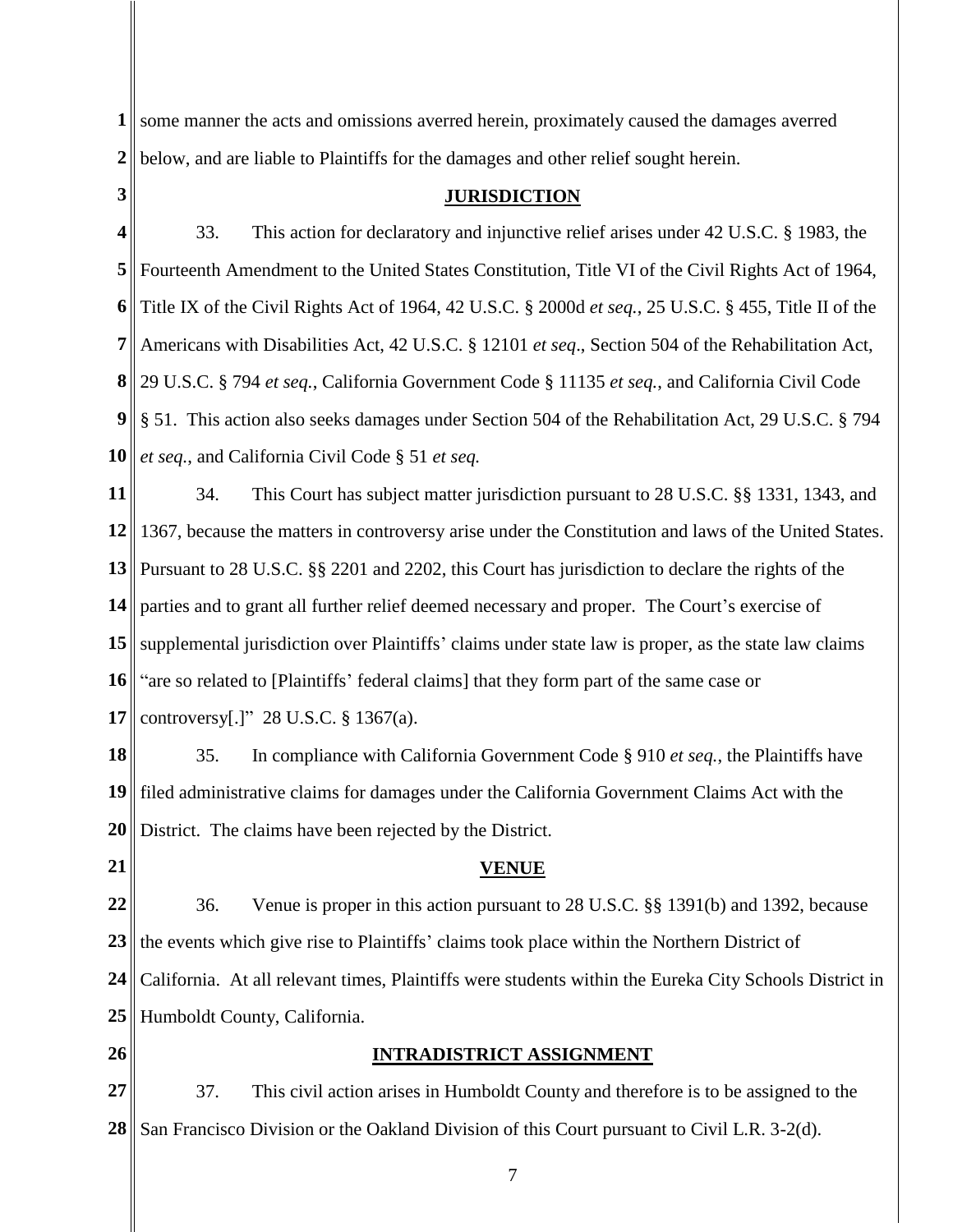**1**

### **GENERAL ALLEGATIONS**

**2 3 4 5 6** 38. Plaintiffs have experienced years of intentional discrimination by District staff based on their race, sex, and disability status. Defendants have and continue to intentionally discriminate against Plaintiffs by perpetuating a racially and sexually hostile environment in District schools, and by failing to provide students with disabilities equal and meaningful access to education.

**7 8** 39. Defendants' intentionally discriminatory treatment of Plaintiffs represents a Districtwide and pervasive practice of discrimination against Black and Native American students.

#### **9 RACIAL DISCRIMINATION**

**10 11 12 13 14 15 16 17 18** information and belief, the District is aware that Black and Native American students are **19** 40. Defendants discipline and exclude Black and Native American students from school at a much higher rate than White students. For example, during the 2011-2012 school year, the District's own records show that Black students were suspended at over five times the rate of their enrollment at Zane and Washington Elementary, and over three times their rate of enrollment at Grant Elementary, Lafayette Elementary, and Eureka High. Native American students were suspended at almost three times their rate of enrollment at Zane, Washington Elementary, and Zoe Barnum, and at approximately twice their rate of enrollment at Eureka High and Lafayette Elementary. White students were suspended at rates at or around their rates of enrollment. Upon disproportionately excluded from its schools and has done nothing to address the disparity.

**20 21 22 23 24 25 26 27 28**  41. Defendants also push Native American students out of District schools and into county community schools run by the Humboldt County Board of Education, and other alternative schools, at higher rates than similarly situated White students. During the 2011-2012 school year, the rate of enrollment of Native American students at the county-run Eureka Community School was three times the rate of their enrollment in the District. The rate of enrollment at Eureka Community School of students from every other racial group in the District is at or well below their rate of enrollment in the District. Similarly, the District enrolls Native American high school students at Zoe Barnum Continuation School ("Zoe Barnum"), another alternative school, at a rate nearly three times their enrollment in the District.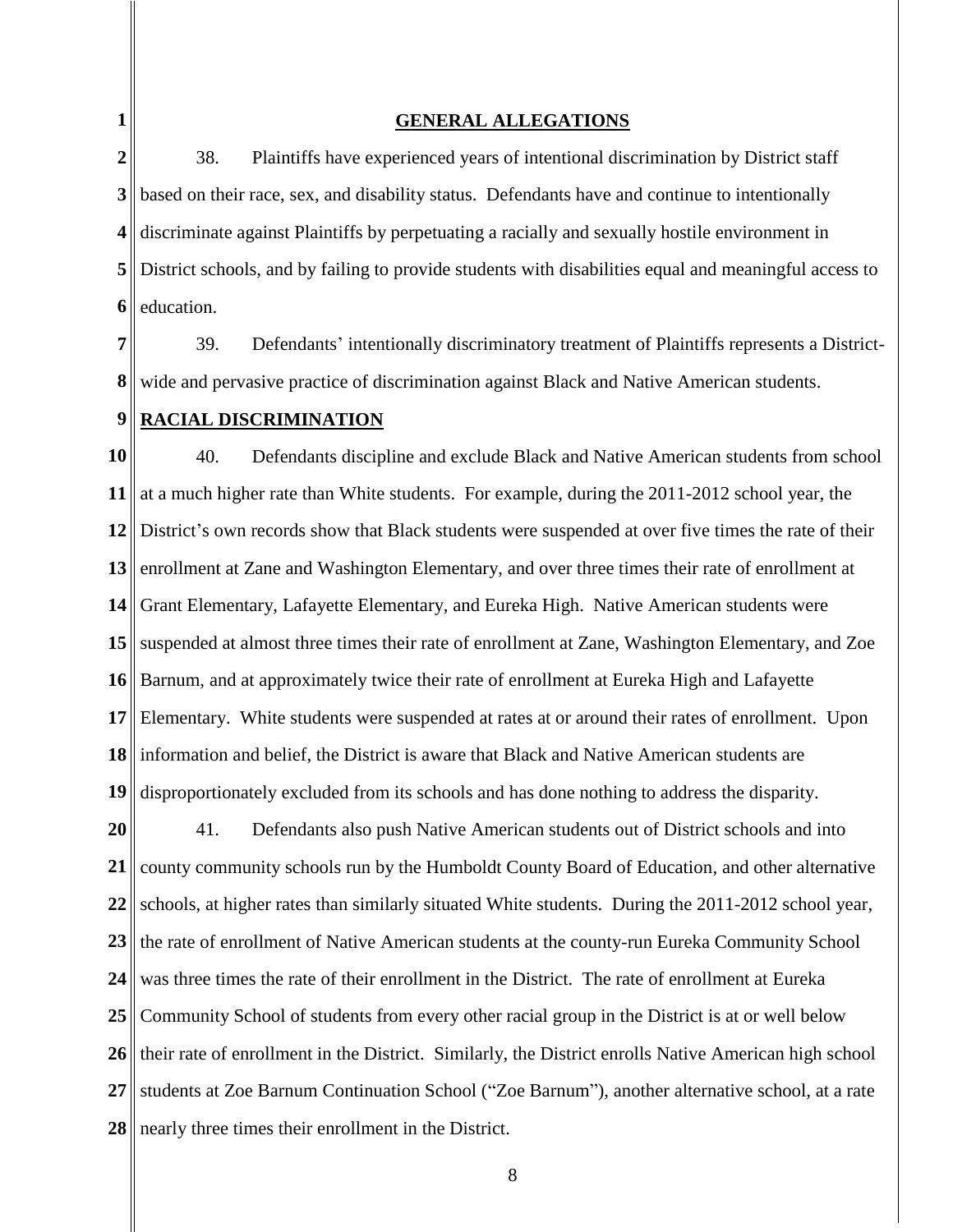**1** 2<sup> $\parallel$ </sup> students, as they provide fewer hours of instruction, few or no extracurricular opportunities, and do **3** not provide the coursework necessary to prepare students for college, including the basic "A-G" **4** requirements" for entry into California State Universities and schools in the University of **5 6 7 8 9 10** alternative to providing services and educational supports that students need and to which they are **11** legally entitled. 42. These alternative schools provide significantly inferior educational opportunities to California system. By California law, county community schools are intended for "high-risk" students who have been expelled, referred through the county probation department, or referred by the school attendance review board. Upon information and belief, District schools transfer Native American students to alternative schools for reasons not contemplated by the statutes governing community schools, including credit recovery, as a means of disciplining students, and as an

**12 13** ignore the racial and cultural histories of Black and Native American students, or are offensive and **14 15 16 17 18 19 20 21 22 23** 24 a source of tremendous historical trauma and pain for people in local Native American **25** 26 || local tribes and nearby Humboldt State University, but are largely ignored or misused in District **27** 43. Defendants have also created and maintained curricula in District schools that either denigrating to Black and Native American students. One teacher at Eureka High School had her history students "make up" different Native American tribes and then pretend to fight each other to teach her students that this was how Native Americans traditionally resolved conflict between their communities. This lesson was both wildly inaccurate and extremely insulting to her Native American students. The inaccuracy of the curriculum and failure to properly address Native American history is particularly troubling, given the large population of Yurok, Hoopa, and Wiyot tribe members in the Eureka area, and given the history of marginalization and violence in the region. For example, in 1860, White men murdered approximately 80-250 Wiyot men, women, and children with clubs, knives, hatchets, and guns on Indian Island, an island close to Eureka. This and other massacres of Native American people in and near Humboldt County continue to be communities. Rich educational resources on Native American history are easily accessible from schools.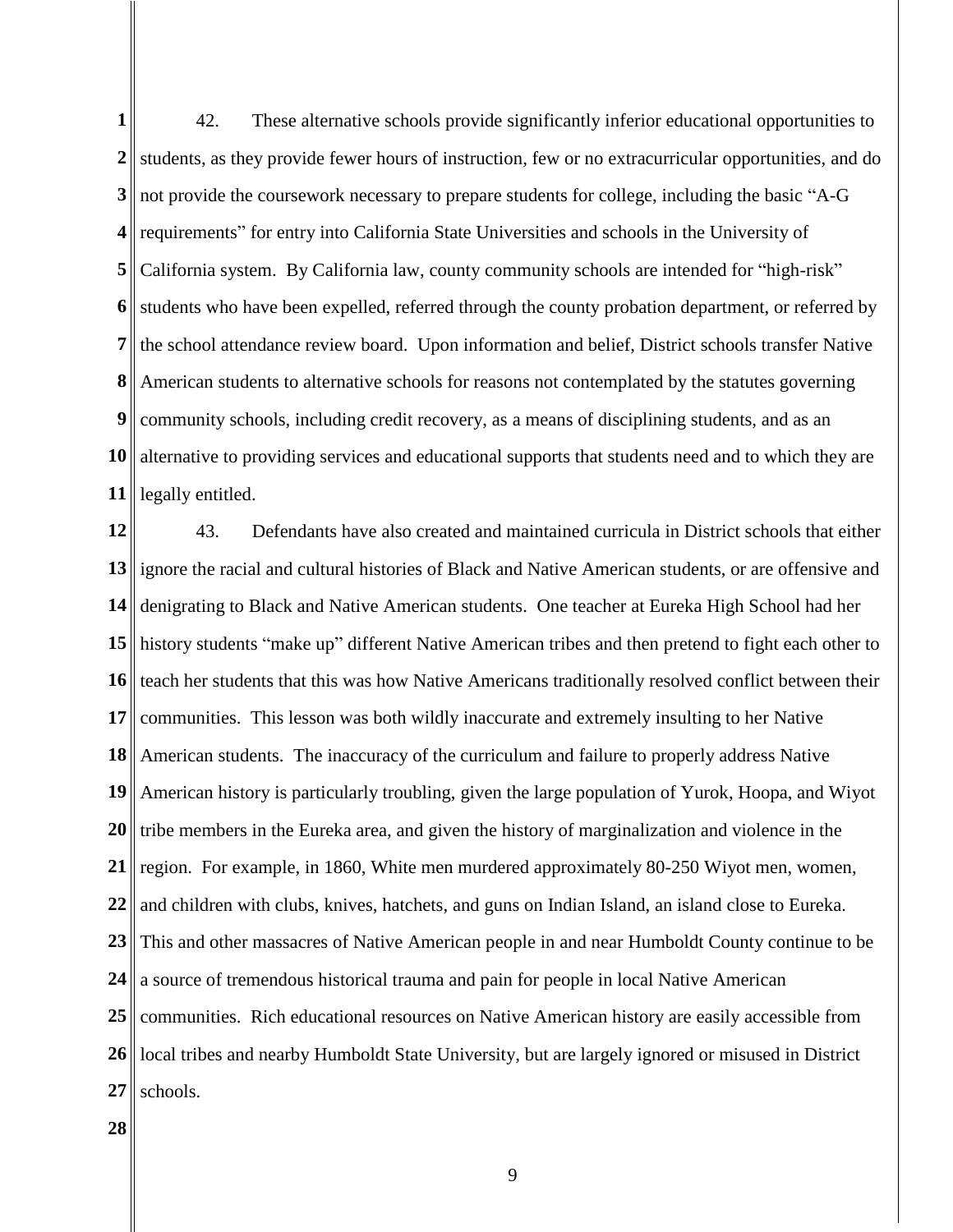**1 2** 44. Ignoring and failing to support the cultural identities of students harms their educational achievement. Research shows that

[C]ivil rights and cultural identities [of Native American students] are often at risk in the educational environment. . . . Native American students experience difficulty maintaining rapport with teachers and establishing relationships with other students; feelings of isolation; racist threats; and frequent suspension. . . . These circumstances arise in environments that do not uphold the education rights of Native American students or recognize their cultural backgrounds. . . . Conversely, students are more likely to thrive in environments that support their cultural identities. . . . The importance of such environments cannot be overstated.

**8**

**3**

**4**

**5**

**6**

**7** 

**9** U.S. Comm'n on Civil Rights, "A Quiet Crisis: Federal Funding and Unmet Needs in Indian

**10** Country" at 84-85 (2003).

### **11 SEXUAL DISCRIMINATION**

**12 13 14 15 16 17 18** physical conduct of a sexual nature. The harassment occurred and continues to occur during school **19 20 21 22** 45. The District also has allowed the creation of a sexually hostile environment that denies female students access to equal educational opportunities. From the time Jessica K. began attending District schools, and continuing to the present, she was continually subjected to a hostile educational environment on the basis of gender, including unwelcome verbal provocations and physical conduct of a sexual nature. Ashley W. was also continually subjected to a hostile educational environment on the basis of gender, including unwelcome verbal harassment and hours and on school grounds. Defendants were repeatedly made aware of, and in some instances, witnessed, the sexually hostile educational environment these Plaintiffs faced. Defendants' responses were inadequate to address this hostile educational environment and were clearly unreasonable in light of the known circumstances.

**23 24 25 26 27 28**  46. Since at least the 2012-2013 school year, and continuing until the present, each week students at Zane target each other for "Slap Ass Friday." On "Slap Ass Fridays," students slap each other's buttocks as hard as they can in public areas on Zane's campus. So many Zane students participate in "Slap Ass Fridays" that some female students intentionally wear jeans with rhinestones on their back pockets to dissuade others from hitting their buttocks. Zane administrators and staff are aware of "Slap Ass Fridays," yet they continue to let students assault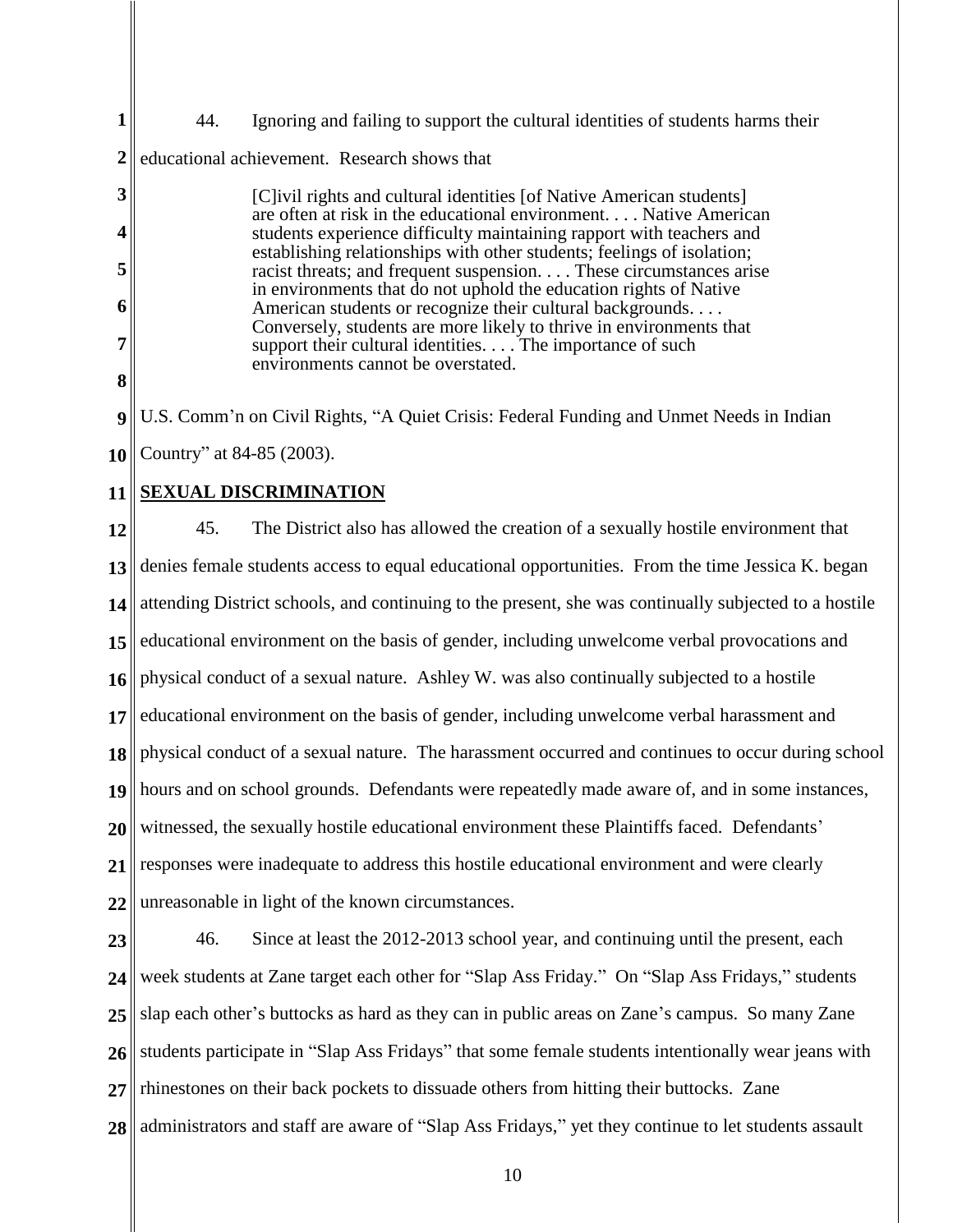**1** others without imposing consequences sufficient to end the practice. Certain Defendants have 2<sup>|</sup>| personally observed students slapping each other's buttocks in the office, school hallways, **3 4 5** classrooms, and on the "quad" where students congregate during lunchtime. Indeed, students have gone so far as to assault staff; students have slapped the buttocks of school administrators and female teachers, and Defendants have failed to take steps to stop this behavior.

**6 7 8 9** 47. Throughout Jessica K.'s attendance at Zane, students have also targeted each other for "Titty Twisting Tuesdays." During these events, students grab each other's nipples or punch each other in the chest. Female students are often targeted in Zane's locker rooms, where harassers punch victims in the chest when they are only wearing bras, making the assault more painful.

#### **10 DISABILITY DISCRIMINATION**

**11** 12 education. Rather than identifying and providing accommodations and modifications that would **13 14 15 16 17 18 19** 48. Defendants also fail to provide students with disabilities meaningful access to enable students to succeed in District schools, Defendants disproportionately suspend and push out students with disabilities to alternative schools. The combined effect of race and disability is staggering. For example, at Alice Birney, 90% of the Black students and 50% of the Native American students who were suspended had identified disabilities, while only 26% of White students who were suspended had identified disabilities. At Washington Elementary, 100% of Black students who were suspended had identified disabilities, while only 24% of White students who were suspended had identified disabilities.

**20**

### **THE EXPERIENCES OF INDIVIDUAL PLAINTIFFS**

**21 RACIAL DISCRIMINATION**

#### **22 JESSICA K.**

**23 24** 49. From September 2012 through the present, Defendants have intentionally discriminated against Jessica K. by subjecting her to a racially hostile educational environment.

**25 26 27** 50. Jessica K. experiences almost daily her classmates' use of racial slurs in school hallways, classrooms, and other common spaces at Zane. Before starting at Zane, Jessica K. had never heard the word "nigger" used at school. At Zane, Jessica K. estimates that 50-60 students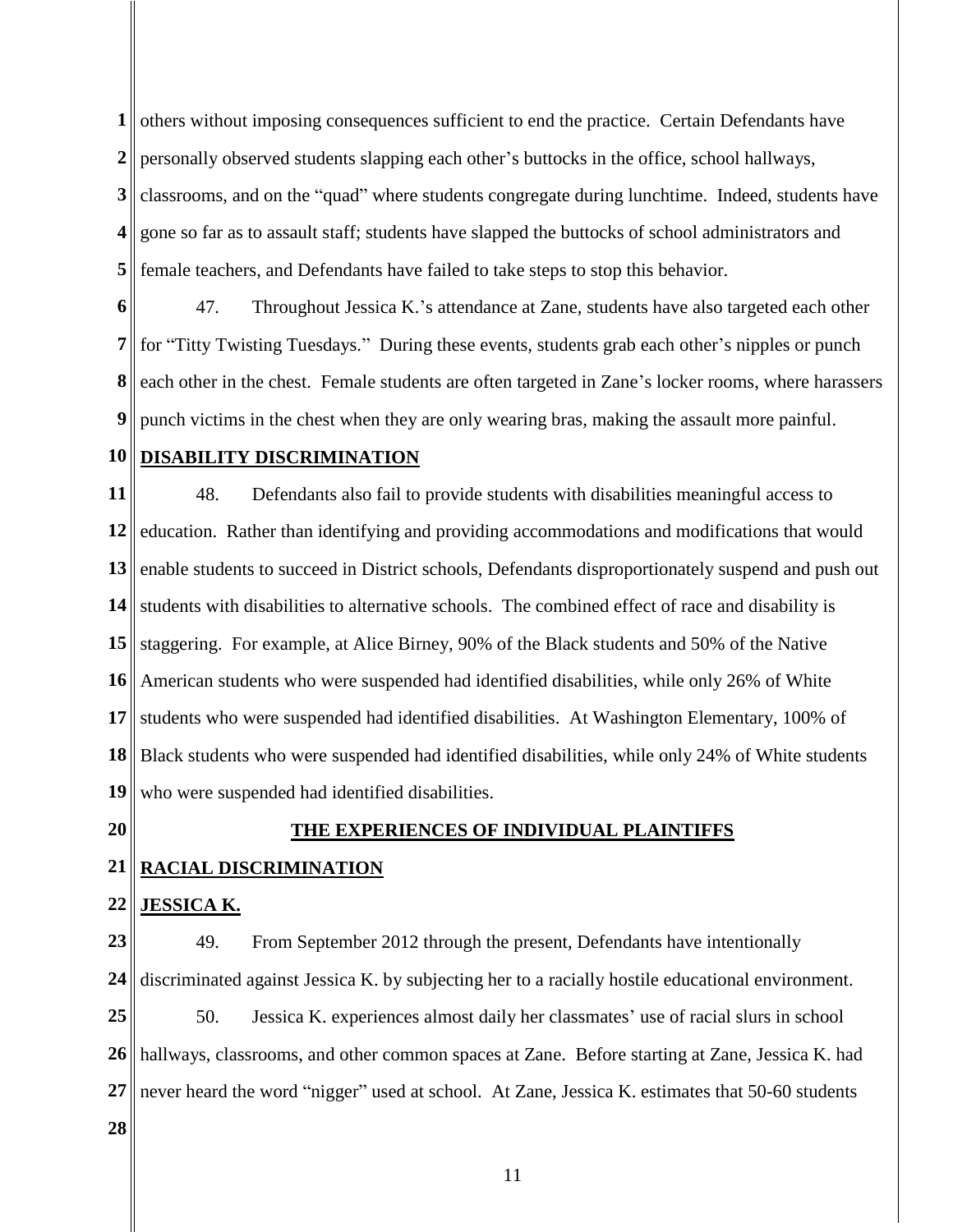**1** have called her "nigger." By December 2012, several students called Jessica K. "nigger" every **2** single day.

**3 4 5 6** 51. Zane students have also told Jessica K. repeatedly that she must live on "S" street, because Black girls grow up to be "strippers," that she must live on "H" street, because Black girls grow up to be "hookers," and that she must live on "W" street, because Black girls grow up to be "whores."

**7 8 9 10** of dirty clothes. Beginning in January 2013, a White student began throwing objects, such as **11** pencils and erasers, at Jessica K. during class. The harassment became so bad that Jessica K. **12 13** 52. Around December 2012, students began to harass Jessica K. in other ways. Around winter break, a student in Jessica K.'s physical education class took Jessica K.'s physical education uniform out of her locker and threw it into the garbage can. Her clothing was later found in a pile began to eat lunch with one of her teachers to avoid being harassed by other students in the cafeteria.

**14 15** harassment against Jessica K. escalated. 53. During the winter and spring of 2013, the use of racial slurs continued, and physical

**16 17 18** (a) Beginning in January 2013, a White student, hereafter referred to as "L.," encouraged other students to verbally harass Jessica K. by calling her "ugly" and saying that Jessica K. would grow up to be a prostitute because she is Black.

**19 20 21** (b) In February 2013, Jessica K. and her mother, Brianna K., attended a school basketball game at Zane, where they heard students make racist and derogatory remarks about other students and parents throughout the game.

**22 23 24** (c) In March 2013, Jessica K. received a note in her backpack from another student that said, "Shut the fuck up." That same day, a boy pushed Jessica K. in the hallway, causing her to injure her ankle.

**25 26 27** (d) Between October 2012 and April 2013, White students physically harassed Jessica K. in school on a regular basis. White students tripped Jessica K. in the hallways on a daily basis.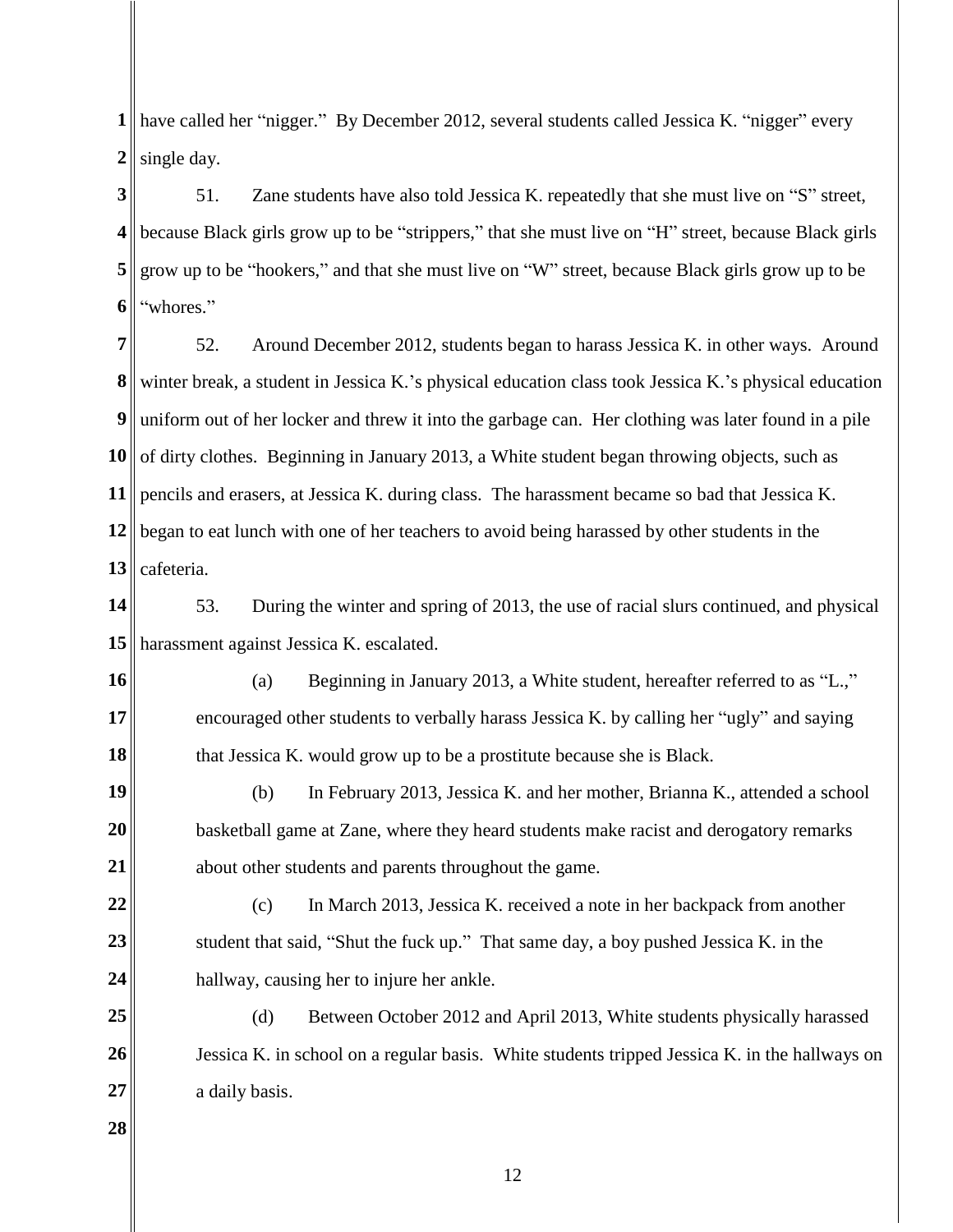(e) Also in April 2013, L. intentionally shoved Jessica K.'s head into an open locker in the locker room. Jessica K.'s head hit both sides of the locker at the temples, and other students laughed.

**4**

**1**

**2**

**3**

**5**

(f) In addition, in spring 2013, Jessica K. was attacked in a school bathroom, and had mascara smeared on her face and in her eyes.

**6 7 8** (g) In May 2013, two White male students followed Jessica K. for the entire school day, calling her "nigger" and "motherfucker." Jessica K. believes teachers and other students heard the harassment.

**9 10** (h) Around that time, L. saw Jessica K. laughing in the hallway with a friend and said, "Finally, the nigger is happy."

**11 12** reports with Zane officials regarding the use of racial slurs and derogatory comments against her **13** 54. From early November 2012 through May 2013, Jessica K. filed at least ten incident and the physical harassment she experienced from other students.

**14 15** times with school staff, including Principal Schmidt, Vice Principal Goddi, Vice Principal Perry, **16** the school counselor, and several teachers, via telephone, email, and in person, to express her **17 18** Brianna K. requested that the school take a number of actions, including punishing the harassing **19 20** 55. In addition to Jessica K.'s incident reports, Brianna K. communicated almost twenty concerns about the students' use of racial slurs, verbal and physical harassment of Jessica K. students, switching Jessica K.'s classes so she was no longer in class with those students, and creating a safety plan to protect Jessica K. from harassment.

**21 22** 56. In response to Brianna K.'s requests, Defendants failed to take actions that stopped the use of racial slurs and other harassment of Jessica K.:

**23**

**24**

**25**

**26**

(a) On several occasions, the school counselor, in the presence of Principal Schmidt, told Brianna K. that students use the word "nigger" because it is frequently used on the radio and TV. Principal Schmidt and the school counselor indicated to Brianna K. that there was little they could do to stop its use.

**27 28**  (b) On several occasions, Principal Schmidt indicated that she would talk to individual students about their use of the word "nigger" and other racial harassment of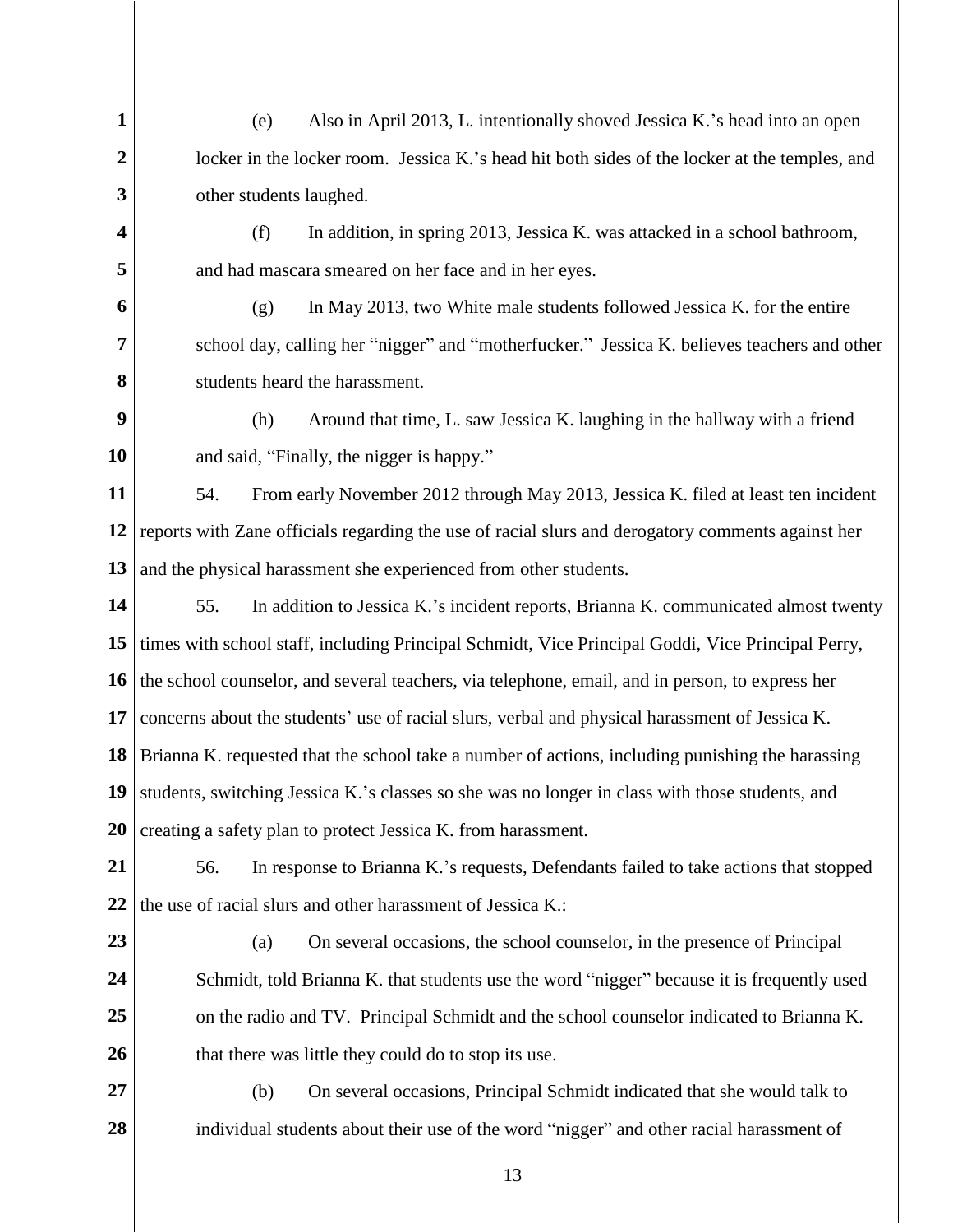**1 2 3 4 5 6 7 8 9 10** reasonable steps to protect Jessica K. from acts of retaliation by students in response to Brianna K. **11 12 13 14 15 16 17 18 19 20 21 22 23 24 25 26 27 28**  Jessica K. However, after speaking with the students, Principal Schmidt dismissed Jessica K.'s complaints, stating that because she did not know of a witness to corroborate Jessica K.'s reports, she could not punish the harassing students. Principal Schmidt repeatedly gave more weight to the stories of White students than to Jessica K.'s reports. (c) Although school staff ultimately switched Jessica K.'s science class, in part to separate her from L., school staff also switched L.'s schedule so that L. remained in Jessica K.'s physical education period, during which L. continued to harass Jessica K. in the locker room. 57. Defendants also contributed to a racially hostile environment by failing to take and Jessica K.'s complaints about racial harassment. (a) On one occasion, in January 2013, L. was punished for harassing Jessica K. by receiving one day of in-school suspension. During L.'s in-school suspension, she used her cell phone to text message her friends to blame Jessica K. for her suspension, which led to an escalation in harassment. During and after L.'s suspension, L.'s friends harassed Jessica K., calling her a "snitch." Jessica K. feared for her safety because L. had previously threatened to have her friends beat up Jessica K. Jessica K. left school, because she was afraid L.'s friends would attack her if she stayed on campus. (b) When L. returned to her regular classes after the in-school-suspension, she mouthed curse words at Jessica K. in the cafeteria during breakfast. (c) Three weeks after L.'s suspension, L. gave Jessica K. an "apology letter" she had been required to write. As L. gave the letter to Jessica K. while in the locker room, L. said, "You better not tell anyone I got suspended." Jessica K. felt threatened by the comment. (d) Concerned about the retaliation and increased harassment that Jessica K. faced from L.'s friends as a result of L.'s suspension, Brianna K. asked the school counselor whether he had discussed retaliation with L. The counselor stated that he never talked to L. about retaliation.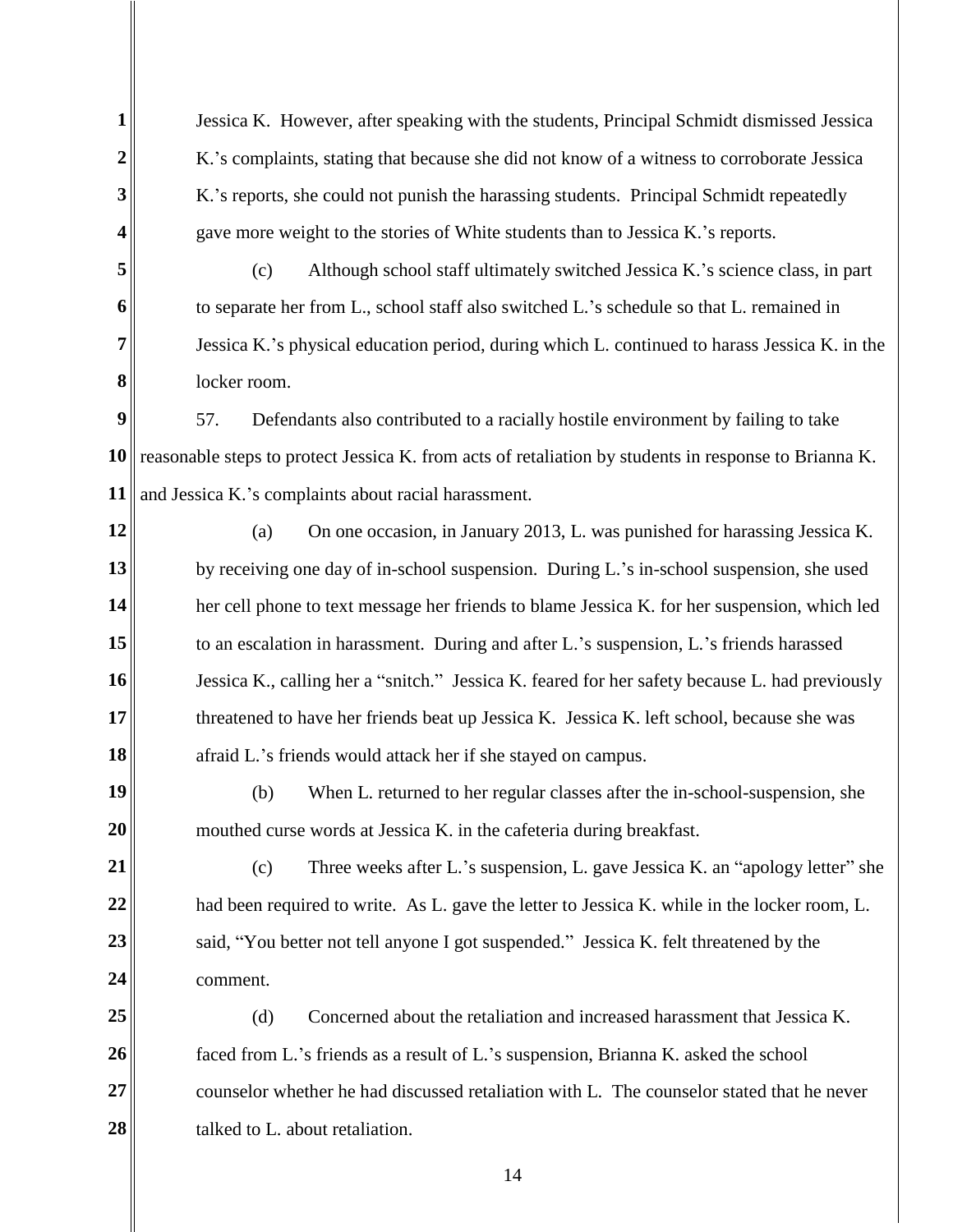**1 2** has also been unfairly penalized by her teachers as a result of this harassment. In or around March **3** 2013, Jessica K.'s physical education clothing was again taken and thrown in the garbage can. **4** Jessica K. explained to the physical education teacher that she did not want to wear the dirty **5 6 7 8 9 10 11 12 13 14 15 16** 58. Not only has Jessica K. suffered from severe racial harassment from students, she clothes. Although Jessica K. participated in class in every way other than wearing the required clothing, the teacher called Brianna K. to report that Jessica K. was refusing to participate. The teacher also lowered Jessica K.'s grade for the class. 59. In addition, school officials unfairly targeted Jessica K. for discipline for behaviors that are not punished when engaged in by White students. (a) Throughout the 2012-2013 year, one of Jessica K.'s teachers gave Jessica K. detention between twelve and fourteen times for normal behaviors, such as getting pencils out of her backpack, tying her shoes, and asking a question after the teacher had asked the class for questions. (b) In fall 2012, another teacher repeatedly yelled at Jessica K. in class and sent her out of the classroom for normal behavior, such as saying "thank you" to another student for picking up her pencil and laughing when the rest of the class also laughed. The same

teacher has also yelled at Jessica K., saying "Focus! Don't you have a brain?"

**18 19 20 21** (c) In September 2013, yet another teacher gave Jessica K. detention for laughing in class, even though other students were also laughing. In addition, this teacher gave Jessica K. detention several times for failing to have her legs under her desk in class, even though Jessica K. is too tall to fit her legs under the desk.

**22 23 24 25** (d) Brianna K. communicated approximately 10 times with school staff, including Principal Schmidt, Vice Principal Goddi, Vice Principal Perry, the school counselor, and several teachers, via telephone, email, and in person, to express her concerns about the District's disparate treatment of Jessica K.

**26 27** 60. As a result of the racially hostile educational environment, Jessica K. has become angry, depressed, and withdrawn, and she fears going to school. She has also suffered

**28**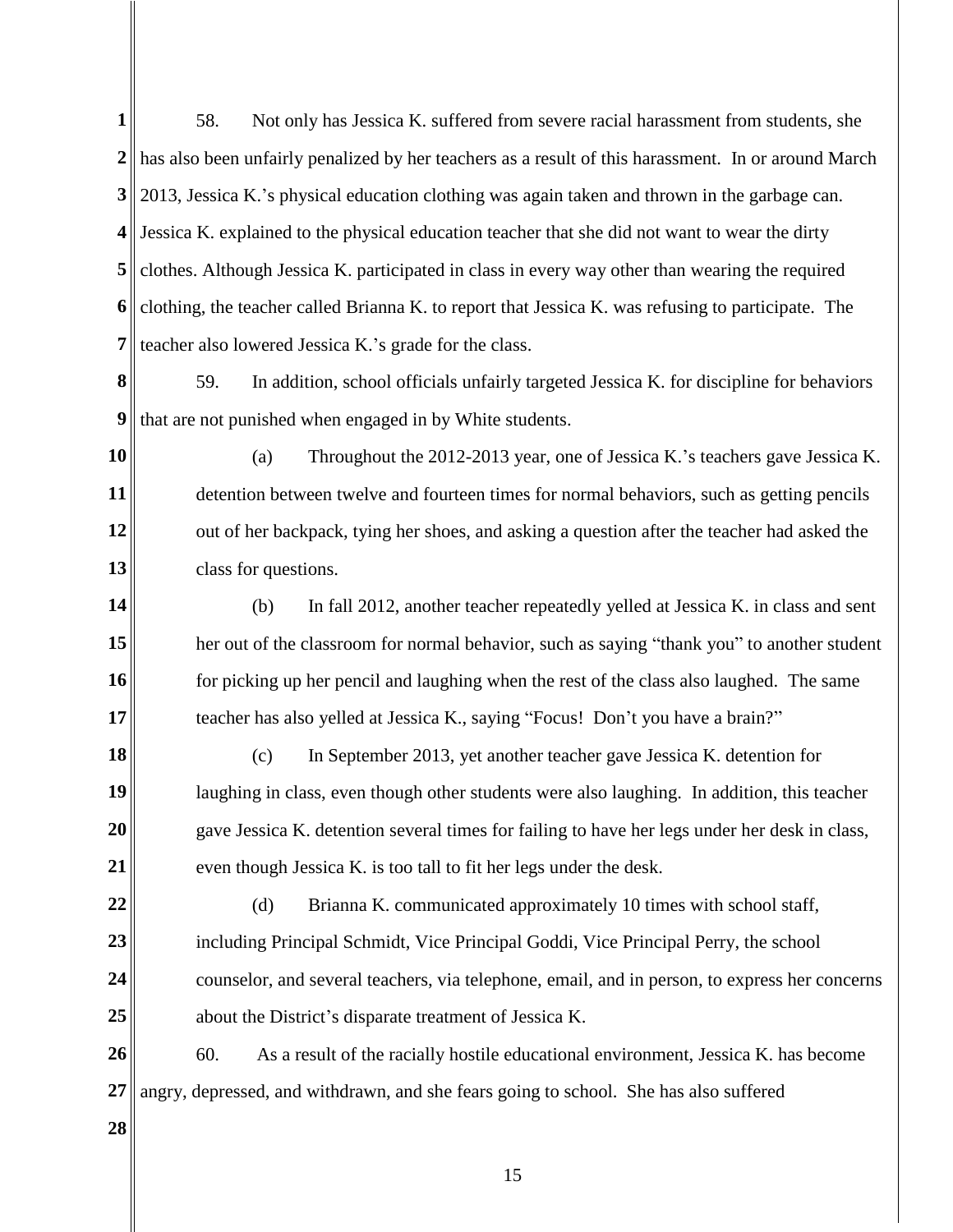**1** academically as a result of Defendants' failure to address harassment by other students and unfair **2** discipline by Jessica K.'s teachers, receiving lower grades and missing valuable classroom time.

**3 ANTHONY J.**

**4 5** 61. From 2010 through the present, Defendants have intentionally discriminated against Anthony J. by subjecting him to a racially hostile educational environment.

**6 7 8 9** 62. During the 2010-2011 school year, when Anthony J. was in sixth grade and attending Alice Birney, students repeatedly called Anthony J. "nigger," made monkey sounds at him, threw food at him, hit him, and spit on him. This harassment happened in the classroom, on the playground, and on the school bus.

**10 11 12 13 14** 63. At various times throughout the school year, Maya J., Anthony J.'s grandmother, personally reported many of these incidents to the principal of Alice Birney, Anthony J.'s teacher, two school monitors, a cafeteria worker, and the Coordinator of the District's Family Resource Center. Anthony J. also separately reported to Alice Birney staff, including the school monitors, that other students were racially harassing him.

**15 16 17 18 19 20 21** 64. In response to Maya J.'s complaints, Defendants took ineffective and inadequate steps to address the use of racial slurs and other harassment of Anthony J. On nearly every occasion that Maya J. complained about the racial harassment of Anthony J. by specific students, the principal brought the harassing students into her office to question them in front of Maya J. Each time, the students denied racially harassing Anthony J. Occasionally, Anthony J.'s teacher sent students who were harassing Anthony J. out of the classroom. Upon information and belief, neither school nor District staff took any further action to investigate or to stop the harassment.

**22 23 24 25** 65. Without any effective action by the principal and other school staff at Alice Birney, the harassment continued unabated and, in fact, increased. As the school year progressed, students at Alice Birney harassed Anthony J. more often than they had during the first part of the school year.

**26 27 28**  66. Anthony J. became increasingly reluctant to go to school because students at Alice Birney continually racially harassed him. Instead of taking steps to eliminate the hostile environment, Alice Birney staff used punitive measures against Anthony J. On one occasion when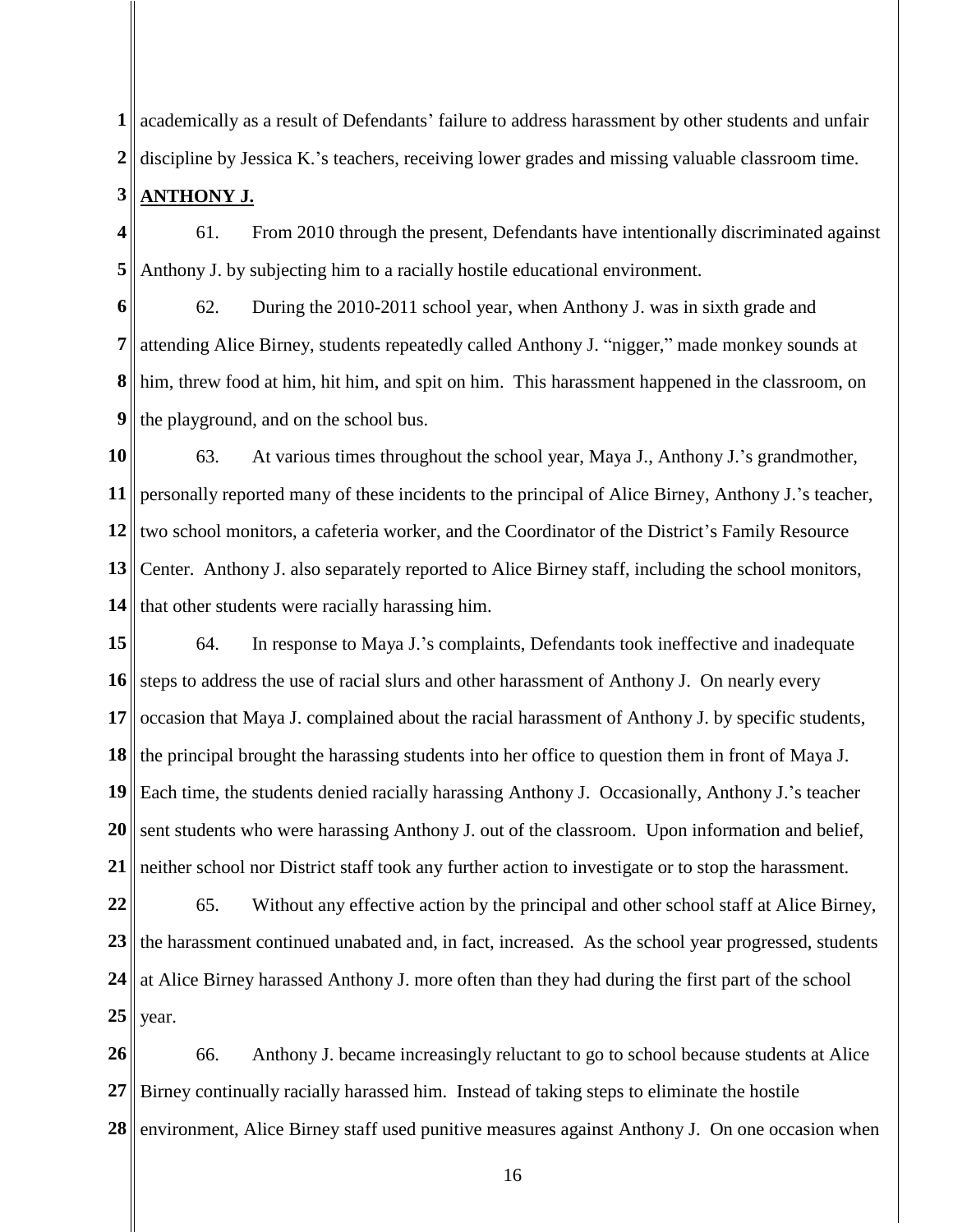**1** Maya J. met with the principal to complain about the racial harassment of Anthony J., the principal 2<sup> $\parallel$ </sup> invited a police officer to the meeting. The principal informed Maya J. that the police officer was **3** there to discuss Anthony J.'s absences from school. Maya J. told the principal and the police **4** officer that Anthony J. had missed school to avoid the students who were racially harassing him. **5** Instead of offering to investigate the harassment, the police officer threatened to go to Anthony J.'s **6** home and physically drag him out of bed to bring him to school.

**7 8 9** 67. From 2011-2013, Anthony J. attended seventh and eighth grades at Zane. Throughout Anthony J.'s attendance at Zane, students targeted Anthony J. because of his race through verbal slurs, including the word "nigger," and physical harassment.

**10 11 12 13 14** (a) During the 2011-2012 school year, Zane students called Anthony J. various slurs, including the word "nigger," on school grounds. On at least one occasion, a White student who directed slurs toward Anthony J. tripped him on the school basketball court. Anthony J. fell and developed a serious infection on his leg because of a cut he sustained from the fall.

**15 16 17 18** (b) During the 2012-2013 school year, on at least three occasions, other students shouted "nigger" and "nigger baby" at Anthony J. while he was playing basketball. A White student who directed slurs toward Anthony J. also told him, "I'm going to kick your ass."

**19 20 21 22** 68. On numerous occasions, Anthony J. or his family members, including Maya J., described these incidents to Zane staff, including Principal Dennis Scott, Principal Jan Schmidt, Vice Principal Martin Goddi, Vice Principal Ronald Perry, the school counselor, one of Anthony J.'s teachers, and one of the school monitors.

**23**

**24**

**25**

(a) At the beginning of the 2011-2012 school year, Maya J. personally told Principal Scott, Vice Principal Goddi, and the school counselor that students at Zane were racially harassing Anthony J.

**26 27** (b) During the 2011-2012 school year, Maya J. told Vice Principal Martin Goddi approximately two or three times per week that other students were harassing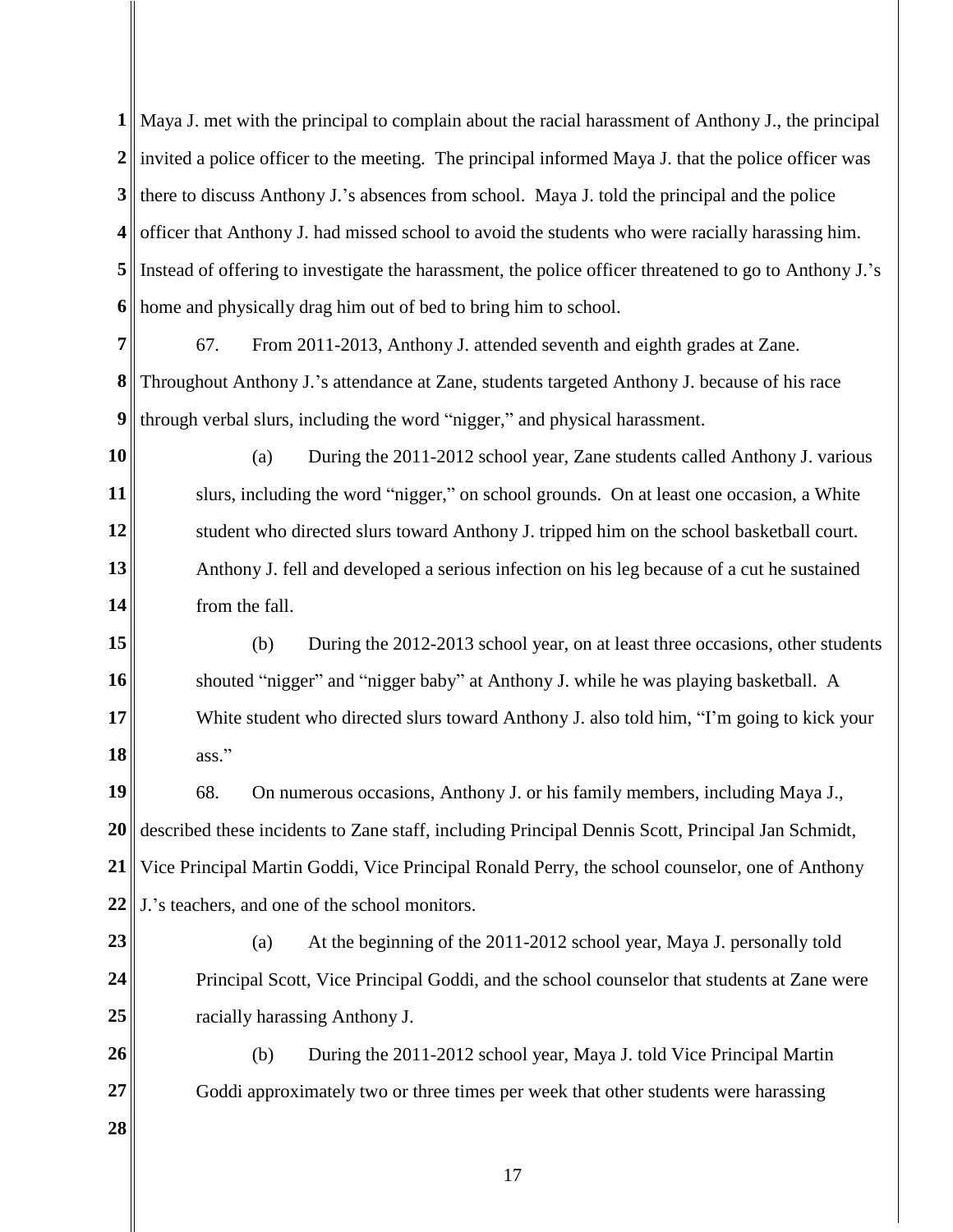| $\mathbf{1}$     | Anthony J. Maya J. continued to regularly report the harassment of Anthony J. to Vice          |  |
|------------------|------------------------------------------------------------------------------------------------|--|
| 2                | Principal Goddi during the 2012-2013 school year.                                              |  |
| 3                | In addition to her complaints to Vice Principal Goddi, throughout the 2011-<br>(c)             |  |
| 4                | 2012 and 2012-2013 school years, Maya J. complained multiple times in person to other          |  |
| 5                | Zane staff that students at Zane were harassing Anthony J.                                     |  |
| 6                | Zane school staff took ineffective and inadequate steps to stop the racial harassment<br>69.   |  |
| 7                | of Anthony J.                                                                                  |  |
| 8                | Although Principal Scott, Vice Principal Goddi, and the school counselor<br>(a)                |  |
| $\boldsymbol{9}$ | told Maya J. at the beginning of the 2011-2012 school year that they would try to monitor      |  |
| 10               | the interactions between Anthony J. and the students who were harassing him, upon              |  |
| 11               | information and belief, these officials failed to take any additional disciplinary steps or    |  |
| 12               | remedial measures to stop the harassment.                                                      |  |
| 13               | Vice Principal Goddi also told Maya J. and Anthony J. that he would talk to<br>(b)             |  |
| 14               | the students who were harassing Anthony J. to try to persuade them to stop harassing him.      |  |
| 15               | However, upon information and belief, Vice Principal Goddi failed to take any additional       |  |
| 16               | disciplinary action or the measures, if any, he took were ineffective to stop the harassment.  |  |
| 17               | In early 2013, the school counselor admitted to Maya J. that the "n-bomb is<br>(c)             |  |
| 18               | dropped a lot" at Zane. Maya J. understood the counselor to be referring to the word           |  |
| 19               | "nigger." Upon information and belief, the school counselor failed to take any additional      |  |
| 20               | disciplinary or remedial measures to stop the harassment.                                      |  |
| 21               | (d)<br>In early 2013, a school monitor told a student to stop chanting "nigger" at             |  |
| 22               | Anthony J. on the basketball court. Nevertheless, the same student, and another student,       |  |
| 23               | continued to chant "nigger" at Anthony J. on the basketball court. No disciplinary action      |  |
| 24               | was ever taken to stop the chanting.                                                           |  |
| 25               | 70.<br>Because the District failed to make reasonable and effective efforts to stop the racial |  |
| 26               | harassment of Anthony J., the harassment intensified during the second half of the 2011-2012   |  |
| 27               | school year, as students at Zane racially harassed Anthony J. more often. The harassment       |  |
| 28               | continued into and throughout the rest of the 2012-2013 school year.                           |  |

II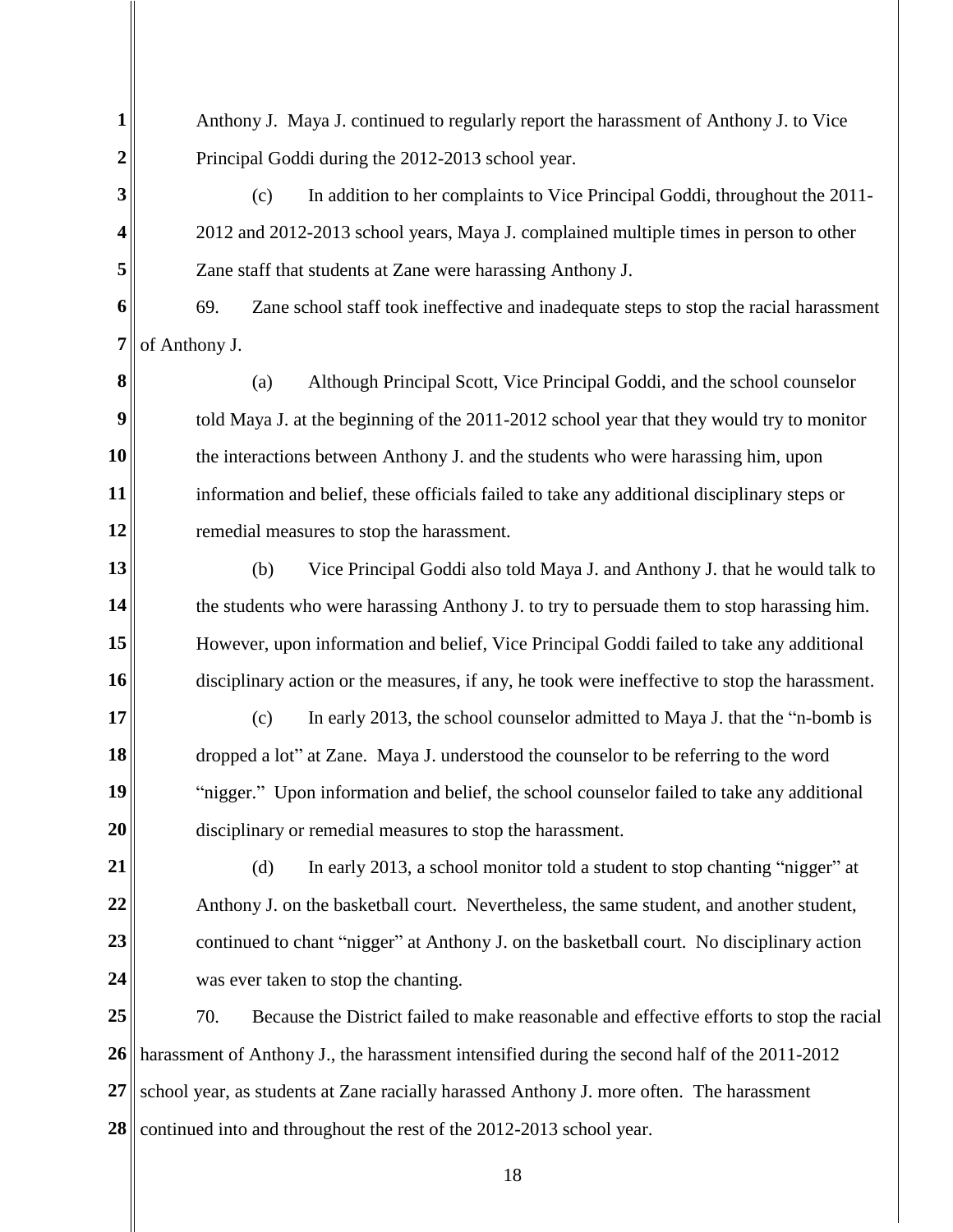**1** 2<sup>|</sup>| take reasonable and effective steps to address ongoing racial harassment, Zane staff disparately **3 4 5 6 7 8 9 10 11 12 13 14 15** 71. In addition to subjecting Anthony J. to a racially hostile environment by failing to disciplined Anthony J. In mid-September 2012, when Anthony J. was in eighth grade, Maya J. and Anthony J. attended "Back To School Night" at Zane. Maya J. toured Anthony J.'s classrooms and met his teachers while Anthony J. waited for her outside on school grounds. As he waited for Maya J., a group of students surrounded Anthony J. and taunted him. As these events unfolded outside, Vice Principal Goddi approached Maya J. and told her that he had just observed a group of students harassing Anthony J. Vice Principal Goddi assured Maya J. that he had the situation "under control." Despite these assurances, the harassment continued. In the face of no effective action by school authorities, Anthony J. took matters into his own hands and reacted physically against one of the White students who was harassing him. Anthony J. was then suspended for three days by Principal Jan Schmidt and referred to the Humboldt County Probation Department. Upon information and belief, no other child involved in the incident, including the White student who provoked the incident, was disciplined or referred to the Probation Department or other legal authorities.

**16 17 18 19 20 21** 72. Zane staff also disparately enforced school rules against Anthony J. For example, throughout spring 2013, Principal Schmidt prohibited Anthony J. from listening to music on his headphones on school grounds. Upon information and belief, Principal Schmidt allowed White students to use their headphones on school grounds. Maya J. complained to Zane school staff about the discriminatory treatment of Anthony J., but no action was taken to end the discrimination.

**22 23** 73. Anthony J. continues to experience harassment since entering the ninth grade at Eureka High.

**24 25 26 27 28**  74. As a result of the racially hostile environment at District schools, Anthony J. has grown increasingly withdrawn, depressed, and angry. Anthony J. has also expressed suicidal ideation because of the continued racial harassment. For example, during the 2010-2011 school year, Anthony J. told Maya J., "I should just shoot myself in the head." During the 2012-2013 school year, Anthony J. told his aunt, "Zane is a death wish for me." Up to the present time,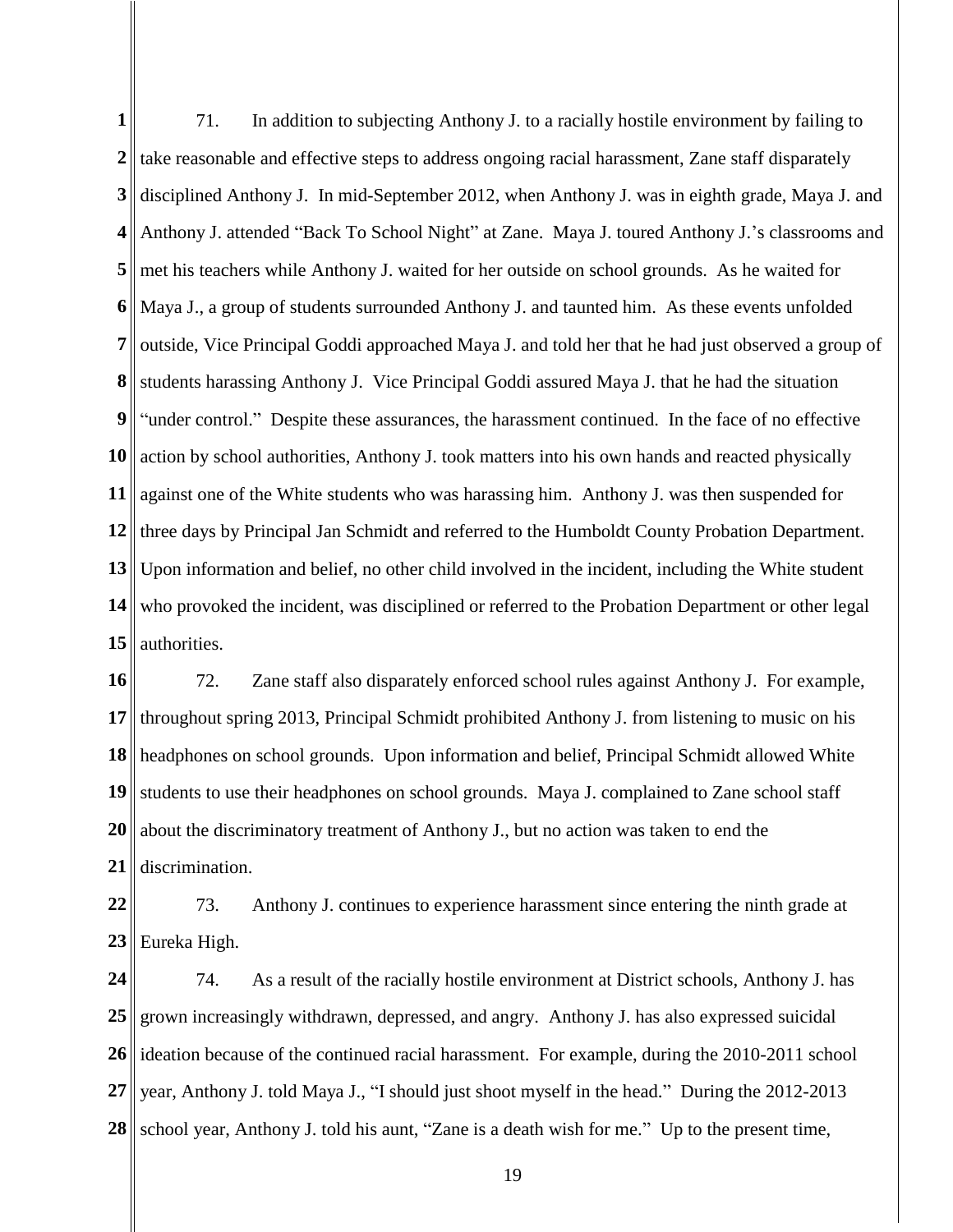**1** Anthony J. dreads going to school because of the taunts and slurs to which other students subject 2<sup>|</sup>| him during the school day. Moreover, Anthony J. has become isolated from his classmates and **3** increasingly withdrawn at home.

### **4 ASHLEY W.**

**5 6 7**  75. Since fall 2011, when Ashley W. began attending Zane, Defendants have intentionally discriminated against Ashley W. by subjecting her to a racially hostile educational environment.

**8 9 10** 2012 and 2012-2013 school years, Ashley W. heard the word "nigger," or its shortened form, **11 12** 76. During Ashley W.'s entire tenure at Zane, she was subjected to the almost daily use of racial slurs in school hallways, classrooms, and other common spaces at Zane. During the 2011- "nigga," used by other students frequently, sometimes as many as twenty times per week, and often directed at her.

**13 14** 77. Ashley W. has also been taunted with other racial slurs and derogatory statements in District schools. For example:

**15 16** (a) In January 2013, a student called Ashley W. "nutella" and "chocolate raisin," which Ashley W. believes were derogatory comments made based on her race.

**17 18** (b) In spring 2013, another student called Ashley W. a "gorilla" and told her to "go back to Africa."

**19 20 21** (c) In September 2013, at Eureka High, a student commented to Ashley W. that she must have forgotten to eat her fried chicken that day, which was a pejorative reference to a racial stereotype that all Black people like fried chicken.

**22 23 24 25** 78. Students often use these racial slurs in the presence of District staff. Ashley W. and Cleo W. have heard students use racially derogatory terms in areas where District staff can and do observe the harassment, including in hallways, and on the "quad" where students congregate during lunch. For example:

**26 27** (a) During the 2011-2012 school year, Principal Scott was present when a White male student called Ashley W. "nigger" and commented on Ashley W.'s skin color.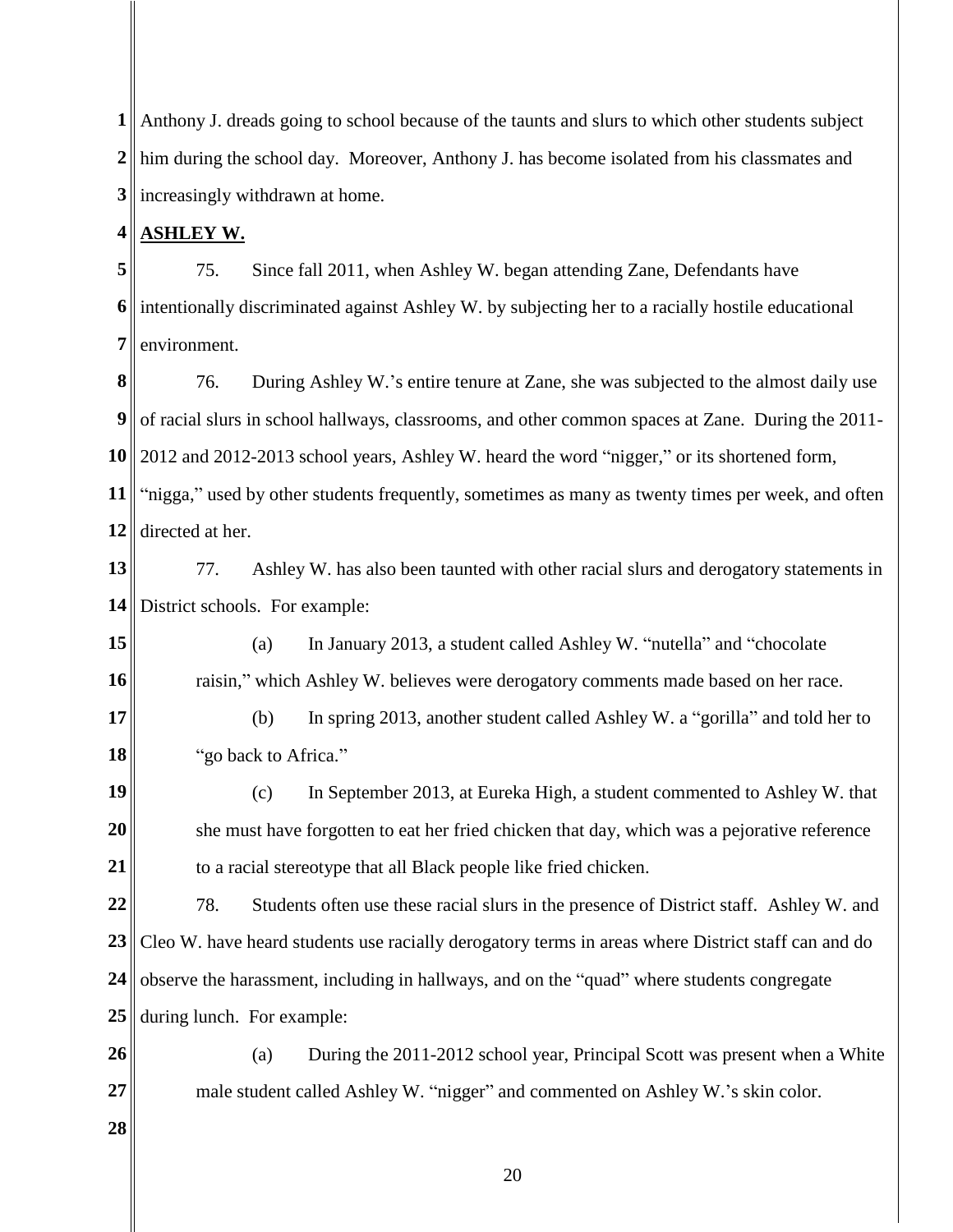| 1  | During the 2012-2013 school year, the same White student called Ashley W.<br>(b)            |
|----|---------------------------------------------------------------------------------------------|
| 2  | "nigger" and made offensive comments about Africans at least once per month during class.   |
| 3  | Other students heard the slurs and laughed.                                                 |
| 4  | (c)<br>In April 2012, while waiting in the school office to discuss Ashley W.'s             |
| 5  | racial harassment with school administrators, Cleo W. heard two White male students say,    |
| 6  | "[t]hose fucking niggers. I can't stand them." A school secretary was seated close enough   |
| 7  | to Cleo W. to hear the comments.                                                            |
| 8  | 79.<br>Ashley W. has also been subjected to racially derogatory language by District staff  |
| 9  | on several occasions, including:                                                            |
| 10 | In or around April 2012, Ashley W.'s language arts teacher, who is White,<br>(a)            |
| 11 | told Ashley W., "Black people get bored easily" in front of the entire class. The same      |
| 12 | teacher repeated the comment to one of Ashley W.'s friends shortly thereafter.              |
| 13 | In spring 2012, during a food fight in the cafeteria, a school monitor, who is<br>(b)       |
| 14 | White, accused Ashley W. of throwing food. When Ashley W. said she was not involved,        |
| 15 | the monitor said to Ashley W., "Don't give me your Black attitude."                         |
| 16 | 80.<br>District staff have also unfairly targeted Ashley W. for discipline, when White      |
| 17 | students were not similarly disciplined.                                                    |
| 18 | Throughout the 2011-2012 school year, Ashley W.'s language arts teacher<br>(a)              |
| 19 | unfairly targeted Ashley W. for discipline. This teacher frequently sent Ashley W. and the  |
| 20 | only other Black student in the class out of the classroom for talking or laughing, but did |
| 21 | not discipline White students for the same behaviors.                                       |
| 22 | In April 2012, Ashley W. received a three-day suspension for responding<br>(b)              |
| 23 | physically to a White student who regularly used racial slurs. The student had called       |
| 24 | Ashley W. "nigger" after Ashley W. accidentally brushed her hand against the student's      |
| 25 | arm. Ashley W. complained about the slur to Vice Principal Goddi, who stated, "People       |
| 26 | can be ignorant" and that he would speak with the student. Later that day, after receiving  |
| 27 | no effective response from the school and hearing that the student wanted to fight her,     |
| 28 |                                                                                             |

II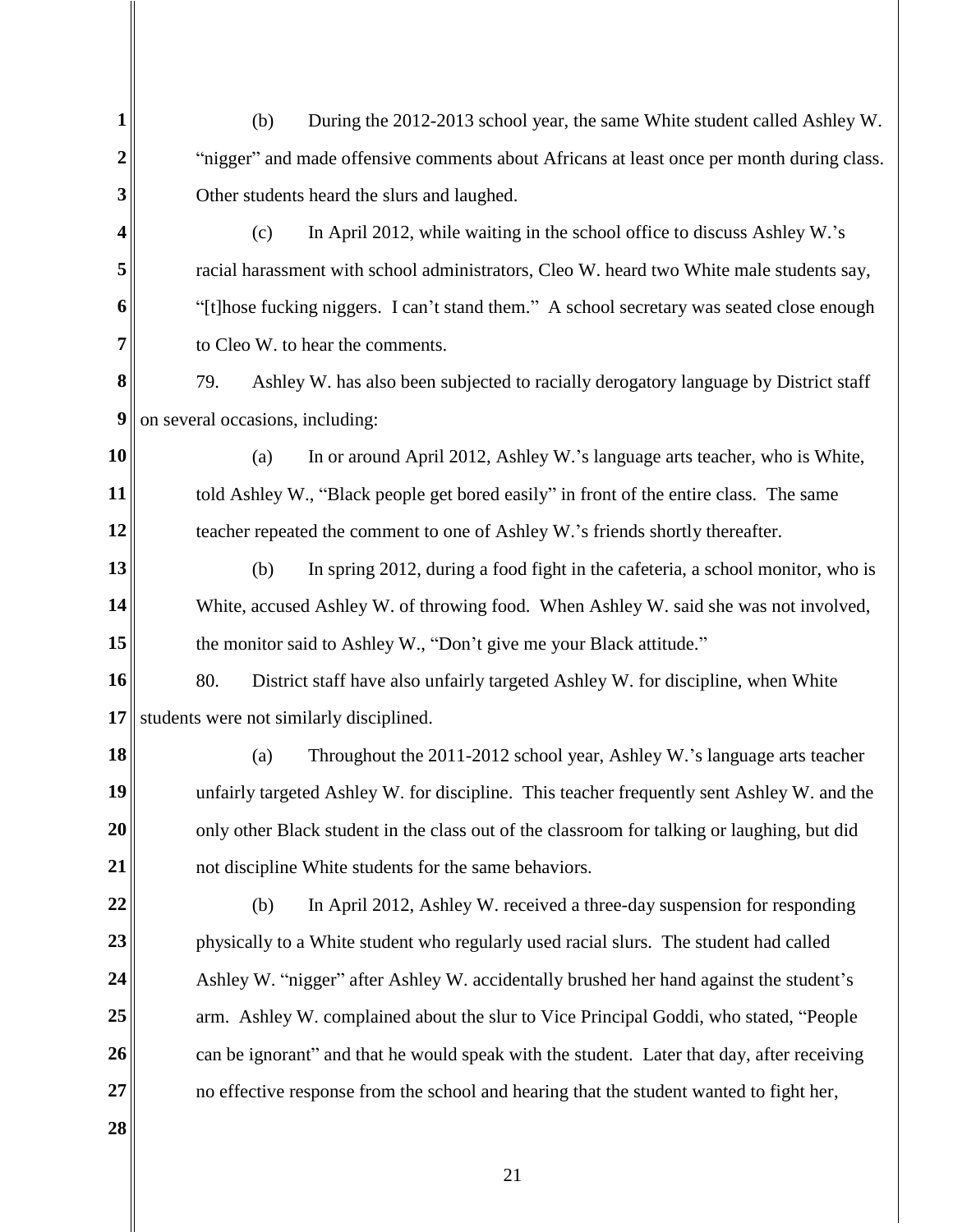**1**

Ashley W. ultimately got into a physical altercation with the other student. Ashley W. was suspended, while the White student received no punishment at all.

**2**

**3 4 5 6 7 8 9 10** 81. Ashley W. further experiences the racially hostile environment through the presence of racial slurs, such as "nigger," and other words used as slurs, such as "negro," in District school curricular materials. On different occasions, when those words were used in films and books as part of the class curriculum, White students stared at Ashley W. or laughed. Although teachers were present when this occurred, they did not discuss the offensiveness or the historical context of the terms. On information and belief, the inclusion of these words in the curriculum and the teachers' failure to explain the meaning or the historical context of these words gave other students the impression that taunting Ashley W. with these words is acceptable.

**11 12** Cleo W. have complained directly on numerous occasions to District staff, including Principal **13 14 15** sensitivity to Black history in the curriculum. Specifically, Ashley W. and Cleo W. complained to **16** 82. Throughout Ashley W.'s seventh and eighth grade years at Zane, Ashley W. and Scott, Principal Schmidt, Vice Principal Goddi, Vice Principal Perry, the school counselor, and several teachers about the use of racial slurs in schools, the unfair discipline, and the lack of District staff as follows:

**17**

**18**

(a) On several occasions, Cleo W. immediately complained to Principal Scott following incidents of verbal harassment in the classroom.

**19 20 21 22 23 24 25** (b) During informal monthly meetings with school staff beginning in April 2012 and continuing until the end of the 2012-2013 school year, Cleo W. and Ashley W. complained about specific incidents of harassment, such as the ongoing use of racial slurs, including the word "nigger" and derogatory comments by students and staff, and the inadequacy of the school's responses. District staff, including Principal Scott, Principal Schmidt, Vice Principal Goddi, then-Assistant Superintendent Richard Lentz, the school counselor, teachers, and some other families and advocates attended the meetings.

**26 27 28**  83. Defendants' inadequate responses to Ashley W.'s and Cleo W.'s complaints of harassment and discrimination demonstrate the pervasiveness of the racially hostile environment at District schools.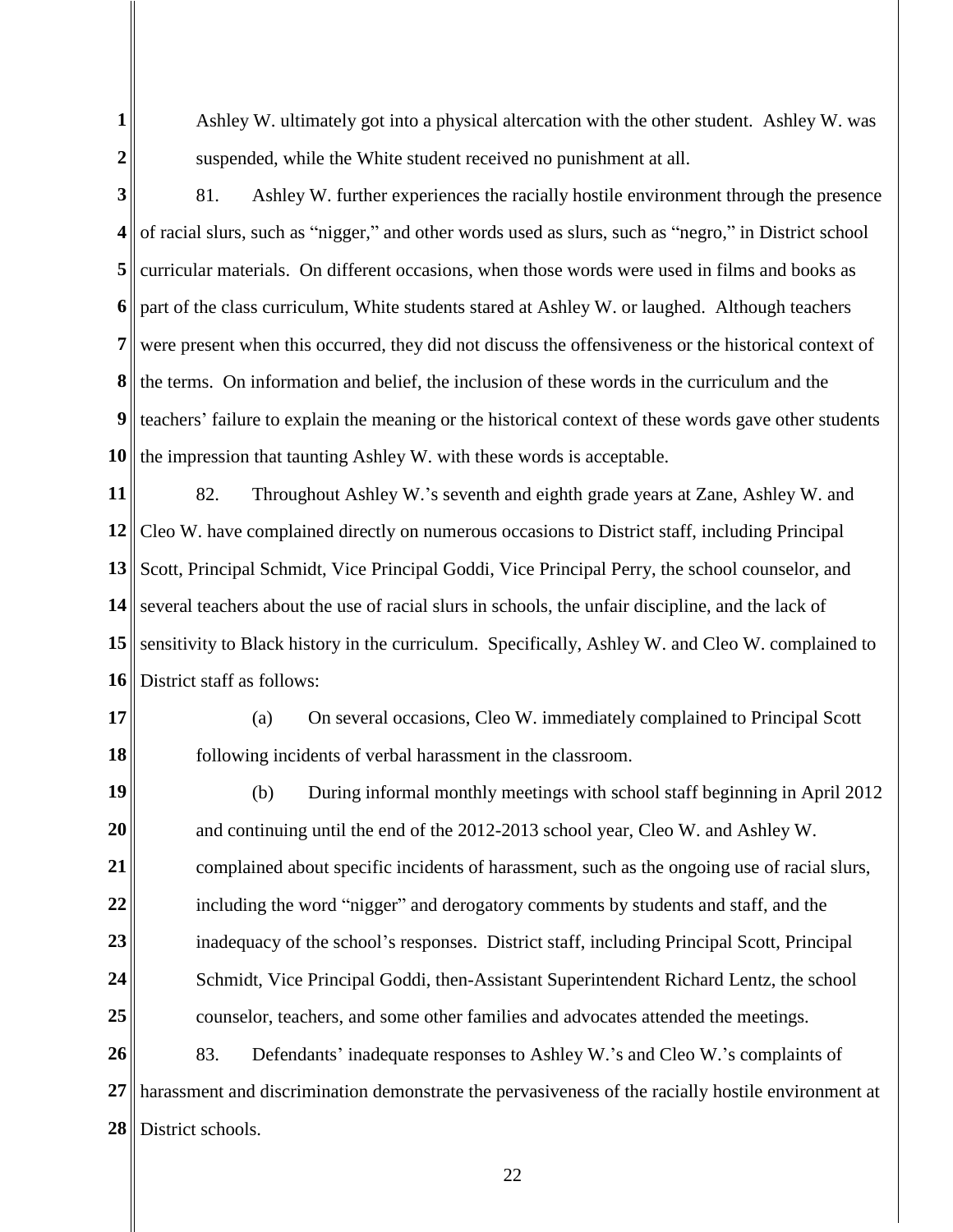(a) On at least two occasions, beginning in May 2012, the school counselor, in the presence of Principal Scott, told Cleo W. that use of the racially derogatory terms is "just the culture" at Zane, suggesting that there was little they could do to stop its use.

**1**

**2**

**3**

**4**

**5**

**6**

**7** 

**8**

(b) In June 2012, after several requests for a meeting to discuss the school monitor's comment about Ashley W.'s "Black attitude," Principal Scott held a meeting with Cleo W., Ashley W., and the monitor. The monitor denied that she made the comment and refused to apologize. Upon information and belief, the school did not take any further action to address the monitor's racial slur to Ashley W.

**9 10 11 12** (c) During the 2011-2012 school year, Ashley W. complained to Principal Scott about two different students who had used racial slurs towards her. Principal Scott indicated that he would talk to the students, but made minimal efforts to discipline them, and the harassment continued.

**13 14 15** (d) During a meeting with school staff in December 2012, then-Assistant Superintendent Lentz denied that racial and sexual harassment was a problem at Zane, telling Cleo W. that the harassment is "only her problem."

**16 17 18** 84. Without effective action from the District, the regular use of the word "nigger" and other taunting by students continued throughout Ashley W.'s time at Zane, and has already occurred in her first few months at Eureka High.

**19 20 21 22 23 24** 85. The hostile environment has caused severe harm to Ashley W. Defendants' failure to adequately address Ashley W.'s many complaints has caused Ashley W. to feel devalued and unsafe at school. She has become anxious and depressed. During eighth grade she often cried because of the unrelenting harassment. Ashley W. also had trouble sleeping, experienced frequent headaches, and gained extra weight during both seventh and eighth grades; and the harassment was a significant contributing factor to these health problems.

**25 26 27 28**  86. The ongoing harassment also negatively affected Ashley W.'s academic achievement. Ashley W. received lower grades during seventh and eighth grades because she was so distracted by the harassment she was experiencing that it was difficult for her to focus on her schoolwork, and because she was frequently and unfairly sent out of the classroom while White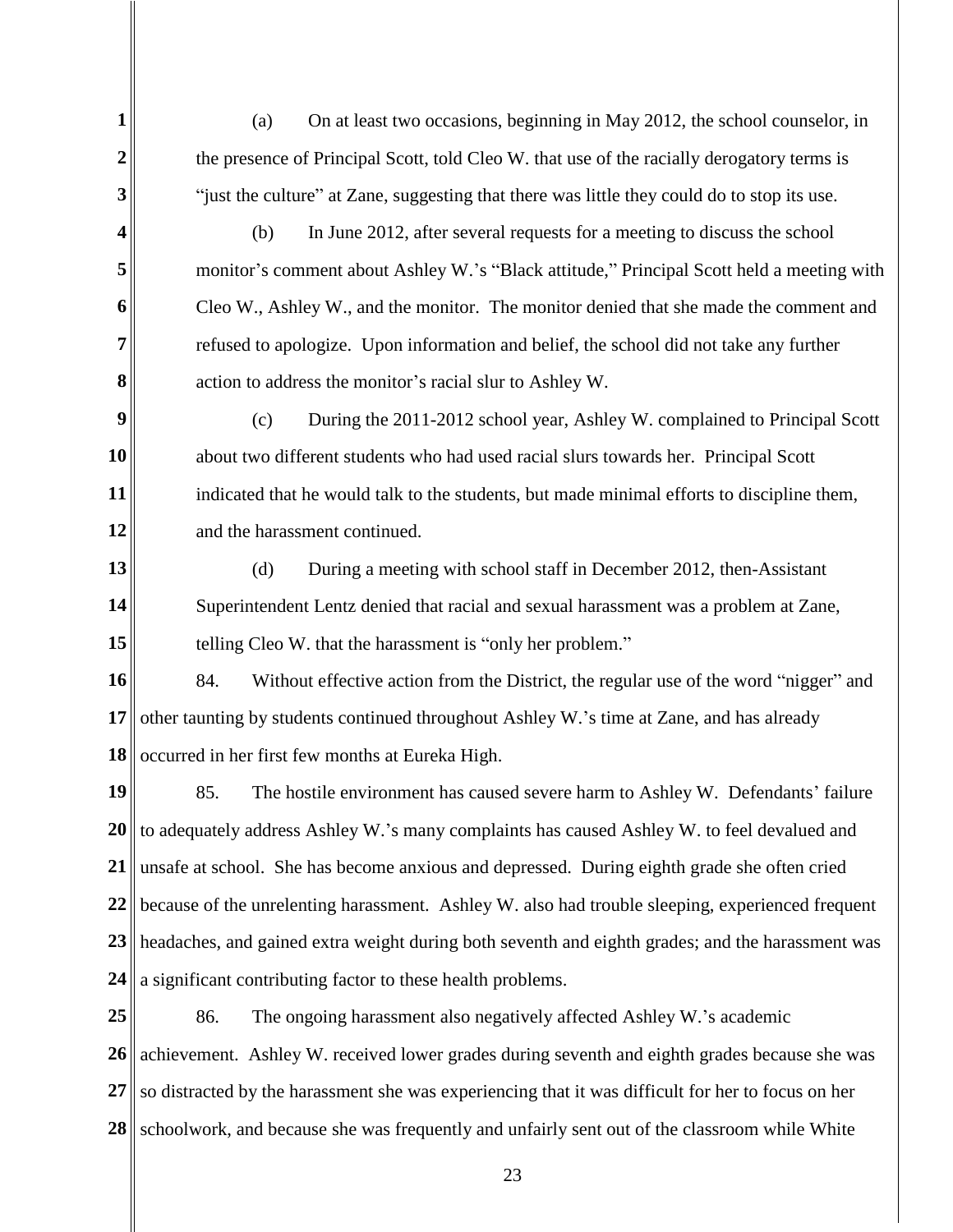**1** students who behaved in the same manner were not disciplined. In April 2013, Ashley W. stayed **2** home from school after a day when the harassment had become so intense and severe that she felt **3** like she could not breathe, and she was so angry she felt like she would explode if she went to **4** school. At that time, Ashley W. began to see a counselor to help her handle the stress and trauma **5 6 7**  of the ongoing harassment. Her progress reports from school after that time also showed a drop in grades, which, on information and belief, is directly related to the hostile environment at school that Ashley W. was enduring on a daily basis.

#### **8 ALEXIS R.**

**9 10 11** 2009 to 2011, the District discriminatorily denied Alexis R. sufficient educational resources and 12 support, and then transferred her out of District schools and into county community schools **13** 87. Since 2009, when Alexis R. began attending Zane, Defendants have intentionally discriminated against her by subjecting her to a racially hostile educational environment. From because of her race.

**14 15** Zane, she contracted the H1N1 "swine flu" virus. As a result of her long absence from school **16 17 18 19 20 21 22** 88. During the 2009-2010 school year, when Alexis R. was in the seventh grade at while she recuperated, Alexis R. fell behind in her classes. Zane school staff told Alexis R. and her mother, Anna R., that Alexis R. could make up her school assignments when she returned to school. Rather than assist Alexis R. to make up her missed school work upon her return to school, however, Zane school staff simply gave Alexis R. all of the school work that she had missed and expected her to make it up very quickly. Alexis R. did not receive adequate assistance or explanation from her teachers about the school work she had missed. As a result, Alexis R. fell behind in her academic credits.

**23 24 25 26 27 28**  89. Although Alexis R. completed summer school in summer 2010, between seventh and eighth grades, she was still behind in her credits. Zane staff did not help Alexis R. recover needed credits at Zane by offering tutoring or after-school assistance. Instead, in 2011, Zane officials told Alexis R. and Anna R. that Alexis R. must transfer to ERC, a county community school, for "credit recovery." The California statutes governing county community schools make clear that such schools are intended for "high-risk" students, such as those students who have been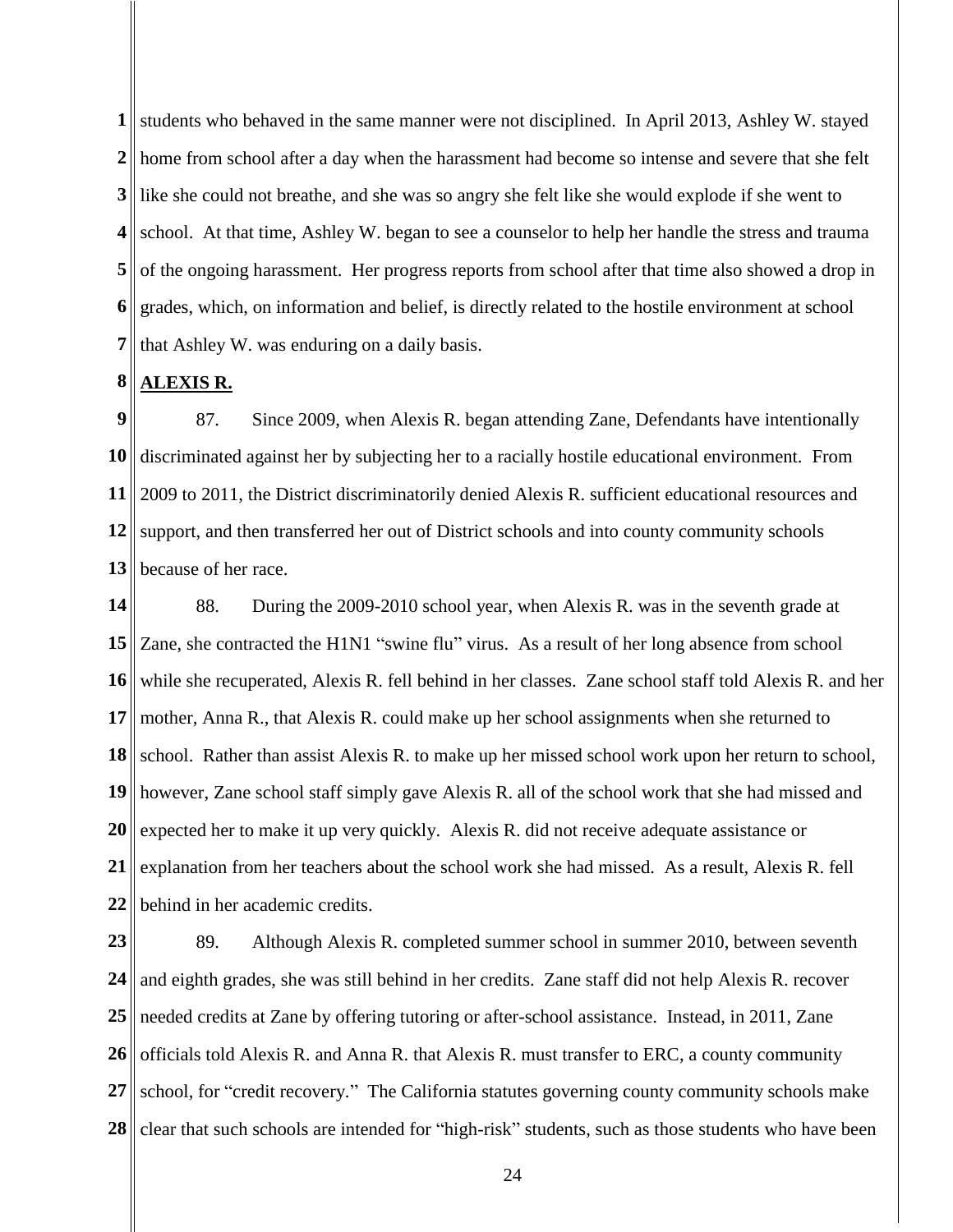**1** expelled, referred through the county probation department, or referred by the school attendance 2<sup> $\parallel$ </sup> review board. Alexis R. fit none of these categories, and ERC was not an appropriate educational **3** setting for Alexis R.

**4 5** inappropriately pushes Native American students into county community schools for "credit **6 7 8** instruction, and little, if any, extracurricular activities. The District's deliberate indifference to **9** 10 transferring Native American students, such as Alexis R., to these schools for inappropriate 11 reasons. Upon information and belief, during the 2011-2012 school year, most of the White **12** students who were referred to ERC by the District were referred because of their involvement with **13** 90. Alexis R.'s inappropriate transfer to ERC represents a pattern in which the District recovery." ERC does not provide all of the courses necessary to qualify for entry into California State Universities and schools in the University of California system, and it has fewer hours of providing equal educational opportunity to Native American students is reflected in its practice of the juvenile justice system, rather than being referred to ERC for "credit recovery."

**14 15** Instead, the District placed the burden on Anna R. to arrange a meeting with District staff to **16** reenroll Alexis R. The District then required Alexis R. to sign a "Committee for Alternative **17 18 19 20 21 22** 91. Moreover, the District took no initiative to reenroll Alexis R. in District schools. Placement Report of Action" ("CAP contract") before allowing her to enroll in Eureka High. The CAP contract mandated that Alexis R. meet stringent attendance, behavioral, and academic  $\parallel$  requirements during the entire school year. It stated that, if she did not meet those requirements, the District could legally exclude her from District schools. Alexis R. had no history of behavioral problems in the District schools. In fact, Alexis R. received academic achievement awards while she was a student at Zane.

**23 24 25** 26 history teacher asked students in her class to raise their hands if they were Native American. **27 28**  92. The District also fosters an educational environment that is hostile to Native American students in other ways. In spring 2013, Alexis R.'s history teacher at Eureka High inappropriately singled out Alexis R. to discuss a sensitive event in Native American history. The Several students in the class raised their hands. The teacher then asked who was a member of a local Native American tribe. When Alexis R., a member of the local Yurok tribe, raised her hand,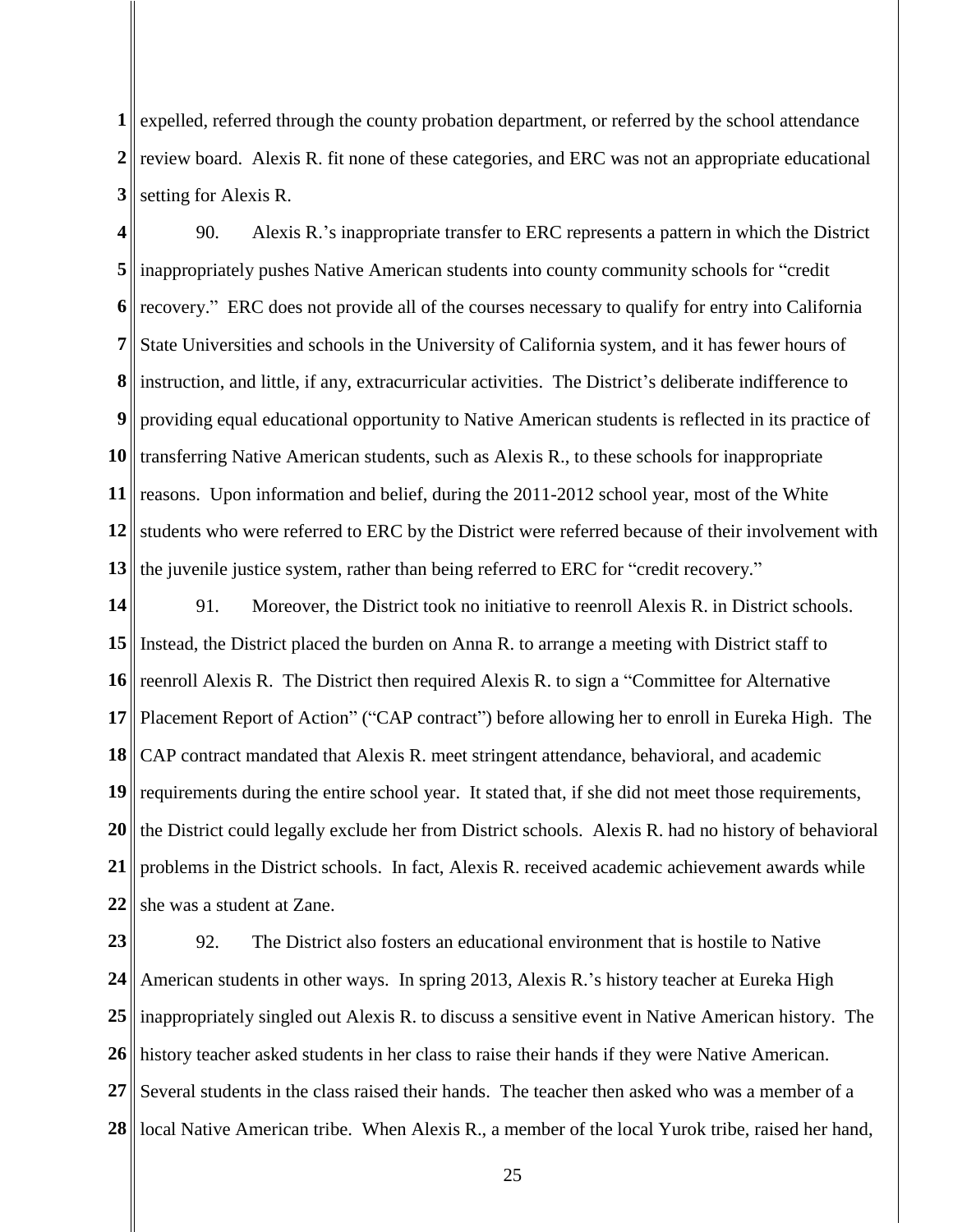**1** the teacher quizzed Alexis R. about a nineteenth century massacre of another local tribe, the Wiyot **2** firibe. Alexis R. was upset because the teacher inaccurately explained the massacre to students. **3 4** members, both because it is a sensitive topic and because Alexis R. is a member of a different tribe. Alexis R. was also upset that her teacher targeted her to discuss the genocide of Wiyot tribe

**5 6 7 8** 93. District staff have also treated Native American students and their parents in a racially hostile manner by disparately enforcing school rules against Native American students, and disregarding or actively obstructing complaints from Native American students and parents about this disparate treatment by school staff.

**9 10** targeted Alexis R., the only Native American student in the class, for unfair discipline by, among **11** 12 sending Alexis R. and her friend out of the classroom for talking, even though many White **13** students in the classroom were talking, but were allowed to remain in class. On each of the three **14 15** 94. In December 2012, over a period of three days, a substitute teacher at Eureka High other things, unreasonably denying Alexis R.'s reasonable requests to use the bathroom; and days that the substitute teacher targeted her for harassment, Alexis R. filed a written complaint with then-Eureka High Vice Principal Ronald Perry about the substitute teacher's behavior.

**16 17 18 19 20** 95. Vice Principal Goddi replaced Vice Principal Perry at Eureka High in January 2013. During that month, Anna R. spoke to Vice Principal Goddi several times to determine how the District planned to resolve her daughter's complaints about the substitute teacher. In mid-January, the school secretary told Anna R., in the presence of Vice Principal Goddi, that all of Alexis R.'s written complaints had been thrown into the garbage.

**21 22 23 24** 25 if she filed a written complaint about the lost complaints, but that he would investigate if she did **26 27** 96. Anna R. also reported to then-Assistant Superintendent Lentz, Principal Jordan, Director of Student Welfare Alexander, and the then-principal of Washington Elementary School that Eureka High staff threw Alexis R.'s written complaints of harassment away. Principal Jordan discouraged Anna R. from filing a written complaint, telling Anna R. that he would not investigate not file anything in writing. Director of Student Welfare Alexander told Anna R. that she would recommend to Principal Jordan that he not respond to Anna R.'s complaints in writing.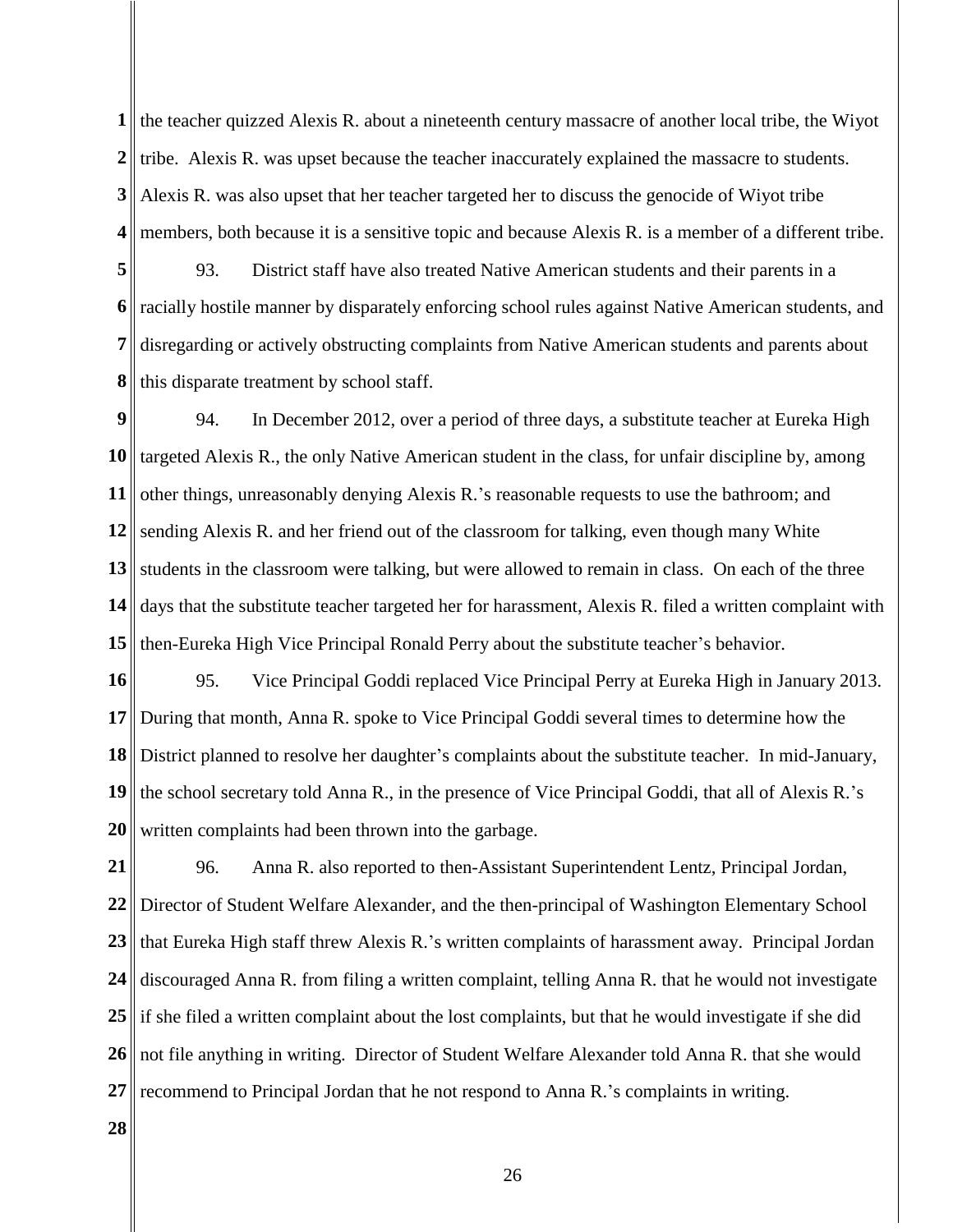**1**  $2 \parallel$  the District to receive complaints under the Uniform Complaint Procedure ("UCP"), he never told **3 4 5 6** 97. Although then-Assistant Superintendent Lentz was the representative designated by Anna R. that the UCP process even exists. Then-Assistant Superintendent Lentz suggested that Anna R. file a *Williams* complaint form with the District, even though the *Williams* form was the wrong form because it addresses complaints regarding facilities, textbooks, and other specific educational resources.

**7 8** support Native American students' involvement in community and cultural activities that are of **9 10** cultural identities. The District routinely refuses to excuse Alexis R.'s absences to participate in 11 vitally important Yurok cultural activities, including community brush dances, funerals, and 12 salmon fishing. On at least three occasions during the 2012-2013 and 2013-2014 years, Eureka **13 14 15 16** 98. Defendants also create a racially hostile environment in District schools by failing to critical importance to the preservation and validation of Native American tribes and individuals' High staff issued truancy notices to Alexis R. when she attended Native American cultural activities. These included at least two occasions in which Eureka High staff told Alexis R. and Anna R. that Alexis R.'s absences from school would be excused but then refused to excuse them after the absences had occurred.

**17**

**18**

**19**

**20**

(a) Between September and November 2013, Alexis R. missed several days of school to attend Native American community and cultural events, including an annual Elders' Dinner celebrating elders in the Yurok tribe, and two family funerals. Alexis R. received truancy notices for all of these absences.

**21 22 23 24 25 26** (b) In fall 2012, Alexis R. missed school for two days to participate in a statewide conference as part of her role as a Youth Ambassador for the Yurok tribe. Yurok Youth Advocate Rebecca Melvin and Anna R. both notified the Eureka High staff that Alexis R. would be absent to attend the conference, and they were led to believe by Eureka High staff that the absences would be excused. Later, a Eureka High school counselor told Alexis R. and Anna R. the absences were not excused.

**27 28**  (c) During the 2012-2013 school year, Alexis R. and Anna R. were told that Eureka High would excuse Alexis R.'s absences to participate in a peer counseling program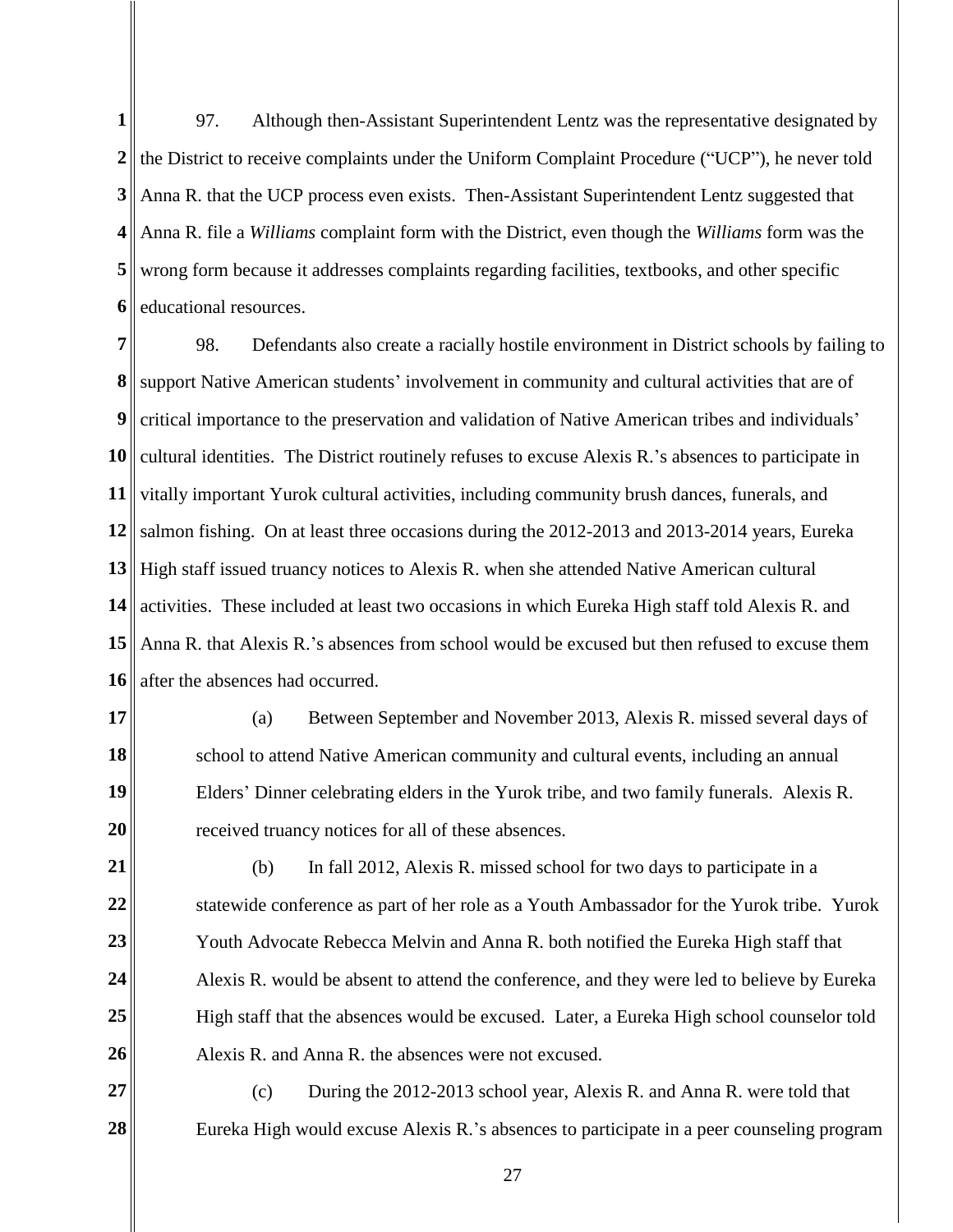through the United Indian Health Services Teen Advisory Group, and to give a presentation in Sacramento through the California Rural Indian Health Board. However, the Eureka High staff did not excuse these absences.

**3 4**

**1**

**2**

**5 6 7 8 9 10 11 12 13 14** (d) Because District staff have refused to excuse Alexis R. from school for salmon fishing, Alexis R. has been forced to choose between receiving unexcused absences and participating in this vital activity. Alexis R.'s participation in annual salmon fishing is extremely important both for Alexis R.'s family's well-being, her cultural identity, and the cultural identity of the Yurok tribe. The Yurok tribe has fought vigorously for their right to fish in the Klamath River, and members of the tribe are only allowed to do so during a short period of time during the year. Alexis R. fishes in the Klamath River both because it is a central activity of the Yurok tribe, and to provide needed food for her family for the coming year. Alexis R.'s decision to attend these events, despite the District's refusal to excuse her absences, has contributed to her being classified as a "habitual truant" and has put her in danger of being involuntarily transferred back to ERC.

**15 16 17 18** 99. Anna R. has complained to District staff about their failure to excuse Alexis R.'s absences for vital cultural activities. Then-Assistant Superintendent Lentz told Anna R. that absences for cultural activities are not excused, and if she wants to change that policy, she will have to speak with the Governor of California.

**19 20 21 22 23 24 25** 100. The consistently racially hostile environment to which Alexis R. has been subjected has caused her extreme stress, anxiety, and depression. Because of the hostile environment she experiences and the lack of support she has received at Eureka High, Alexis R. is considering transferring to an independent study program at Zoe Barnum Continuation School. The stringent attendance and disciplinary standards to which Alexis R. has been subjected under the CAP contract make the inconsistent and conflicting information about her excused absences particularly stressful for Alexis R.

**26 27 28**  101. It is upsetting to Alexis R. and Anna R. that District staff wrongfully implied in the CAP contract that Alexis R. had previous behavioral problems that contributed to her transfer to ERC, even though Alexis R. has never had serious behavioral issues at school. Furthermore, it is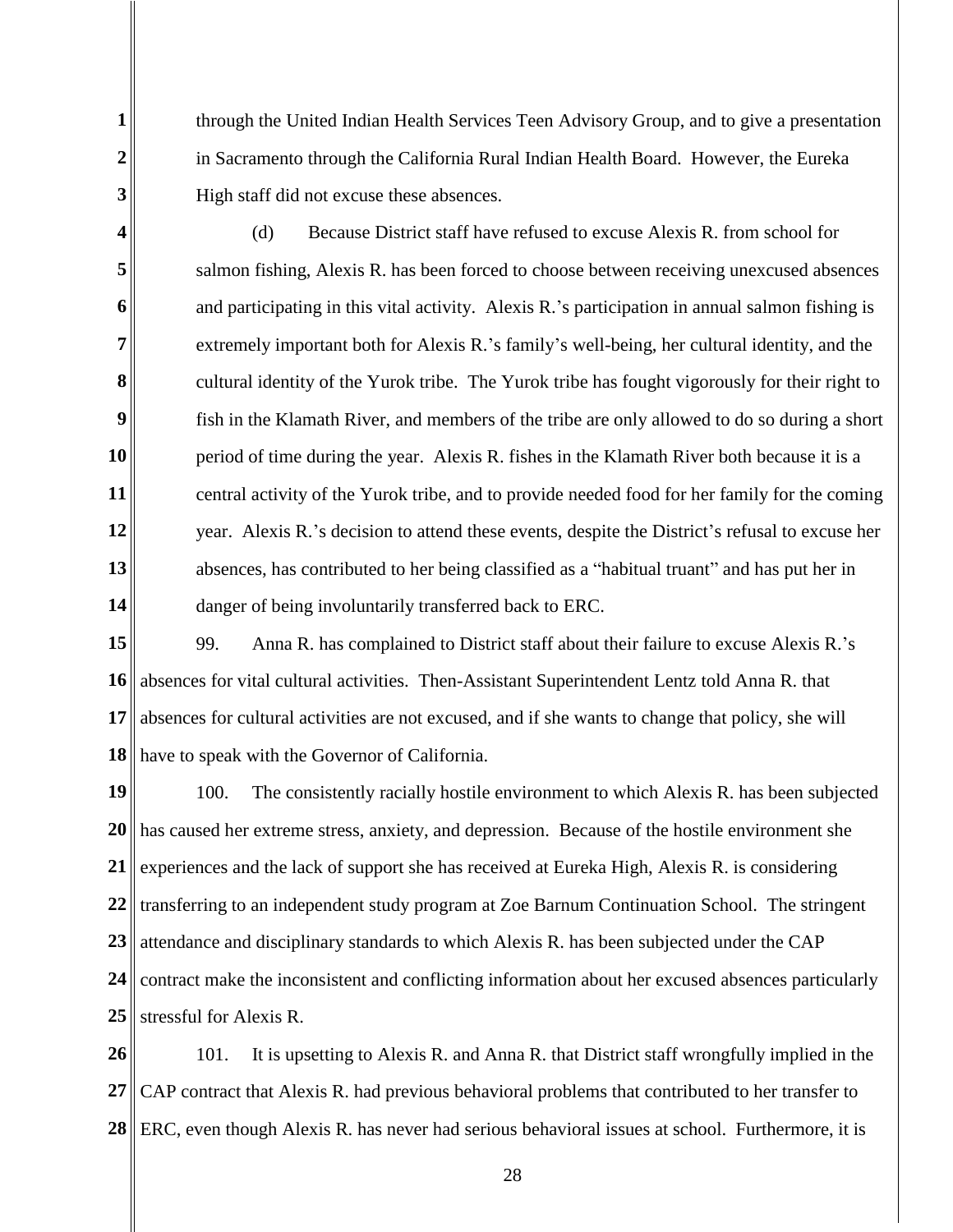**1** very distressing to Alexis R. and Anna R. that, in order to reenroll in a District comprehensive 2<sup> $\parallel$ </sup> school, Alexis R. was forced to agree to the CAP contract, which allows the District to forcibly **3** transfer Alexis R. out of the District for reasons that would not otherwise be lawful. On **4** information and belief, the District has targeted Alexis R. with heightened requirements for **5** attending District schools because she is Native American.

**6 7 8 9** worried that she will be disciplined for something she did not do and that her educational **10** achievement will be further derailed. 102. Alexis R. often experiences nausea and headaches that can last as long as three hours because she is so anxious about her academic progress at Eureka High. After being targeted for enforcement of school rules and consistently disparate treatment, Alexis R. is constantly

#### **11 SEX DISCRIMINATION**

**12 13** by subjecting them to a sexually hostile educational environment. Jessica K. and Ashley W. each **14 15** and harassment based upon their gender and the perpetuation of a sexually hostile environment that **16** 103. Defendants have also intentionally discriminated against Jessica K. and Ashley W. suffered emotional, academic, and psychological harms due to severe and pervasive discrimination denies female students access to equal educational opportunities.

**17 18 19 20 21 22 23** harassment occurred and continues to occur during school hours and on school grounds. **24 25 26 27** 104. From the time Jessica K. began attending District schools, and continuing to the present she has been continually subjected to a hostile educational environment on the basis of gender, including unwelcome verbal provocations and physical conduct of a sexual nature. Since 2010, and continuing to the present, Ashley W. has been continually subjected to a hostile educational environment on the basis of gender, including unwelcome verbal provocations. From 2011 to the spring of 2013, Ashley W. was also subjected to physical sexual harassment. The Defendants were repeatedly made aware of, and in some instances, witnessed, the sexually hostile educational environment Plaintiffs faced. Defendants' responses to this hostile educational environment were clearly inadequate and unreasonable in light of the known circumstances, because the harassment has continued.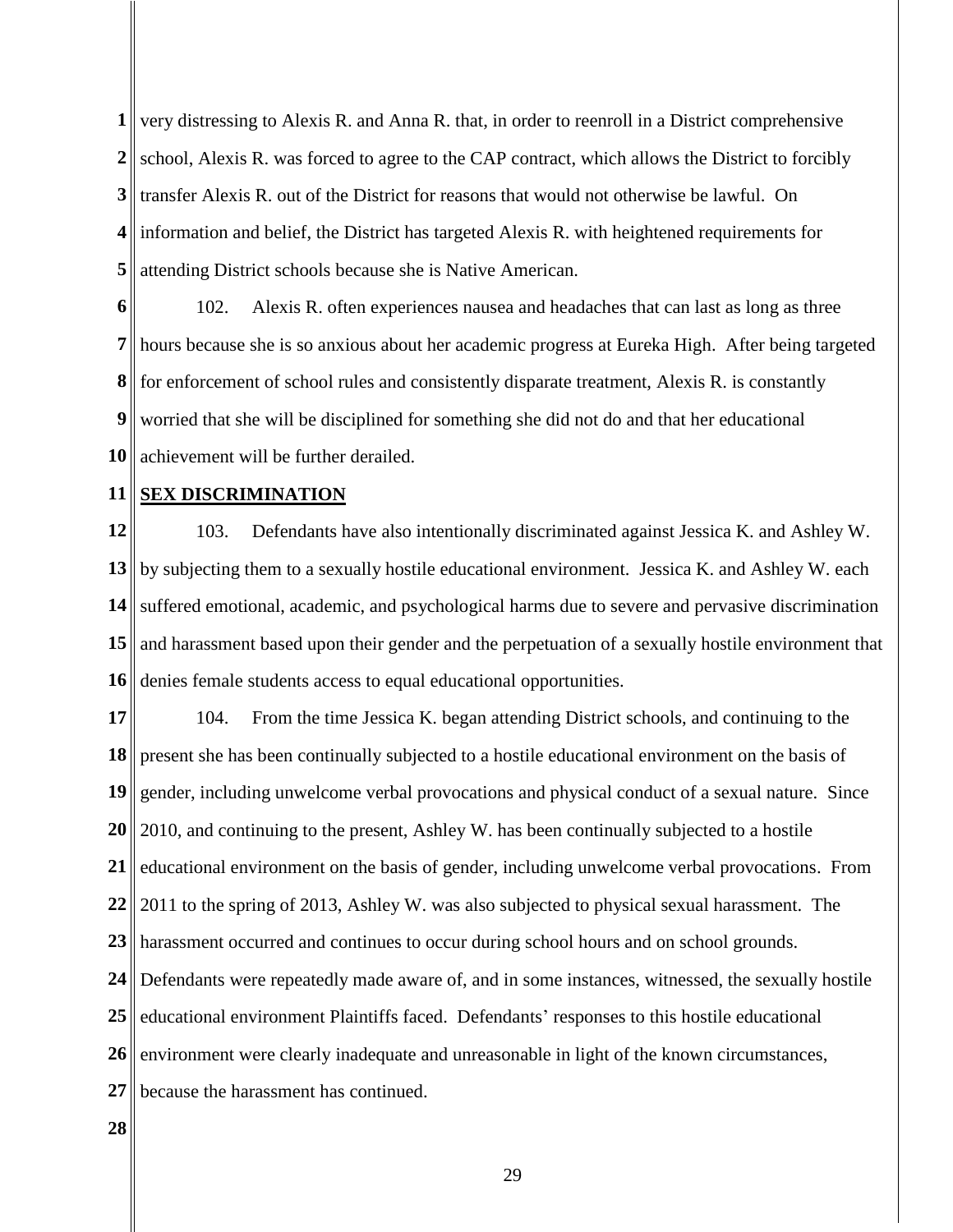#### **1 JESSICA K.**

**2 3 4** 105. Defendants have intentionally discriminated against Jessica K. by subjecting her to a sexually hostile educational environment on the basis of her gender, including but not limited to the following examples.

**5 6** 106. During the 2012-2013 school year, while Jessica K. was in the seventh grade at Zane, she was hit on her buttocks as part of "Slap Ass Friday" on at least two occasions.

**7 8** room as part of "Titty Twisting Tuesdays." Jessica K. wears t-shirts underneath her P.E. shirts and **9 10** 107. Jessica K. has been punched in the chest on multiple occasions in the girls' locker hides in bathroom stalls when she has to change for P.E. so she can avoid being assaulted in this fashion.

**11 12** 108. During the 2012-2013 school year, in science class, a Zane science teacher sexually harassed Jessica K.

**13 14 15 16 17 18 19** (a) In the fall of 2012, Jessica K. narrowly avoided walking into a structural support pole in her science classroom, and she asked her science teacher what purpose the poles served. The teacher told her that the poles were "for pole-dancing." He then began to mimic pole-dancing on the structural support while looking directly at Jessica K. Jessica K. was very upset because she is aware that "pole-dancing" is a well-known form of sexual strip tease dance that occurs in strip clubs. The teacher laughed when Jessica K. became visibly upset.

**20 21 22 23 24 25 26 27 28**  (b) Jessica K.'s mother, Brianna K., emailed Principal Schmidt to complain about the science teacher's sexually explicit behavior. Principal Schmidt did not respond to Brianna K.'s email and, during a meeting with the science teacher and Vice Principal Goddi, the teacher defended his comment and actions by saying that he was referring to the exercise fad of pole-dancing. With Brianna K. and the teacher present, Vice Principal Goddi acknowledged that the teacher's actions were "unbelievable" but, upon information and belief, Defendants did not discipline the teacher for his behavior, did not investigate further, and took no immediate action to remove Jessica K. from this teacher's science class.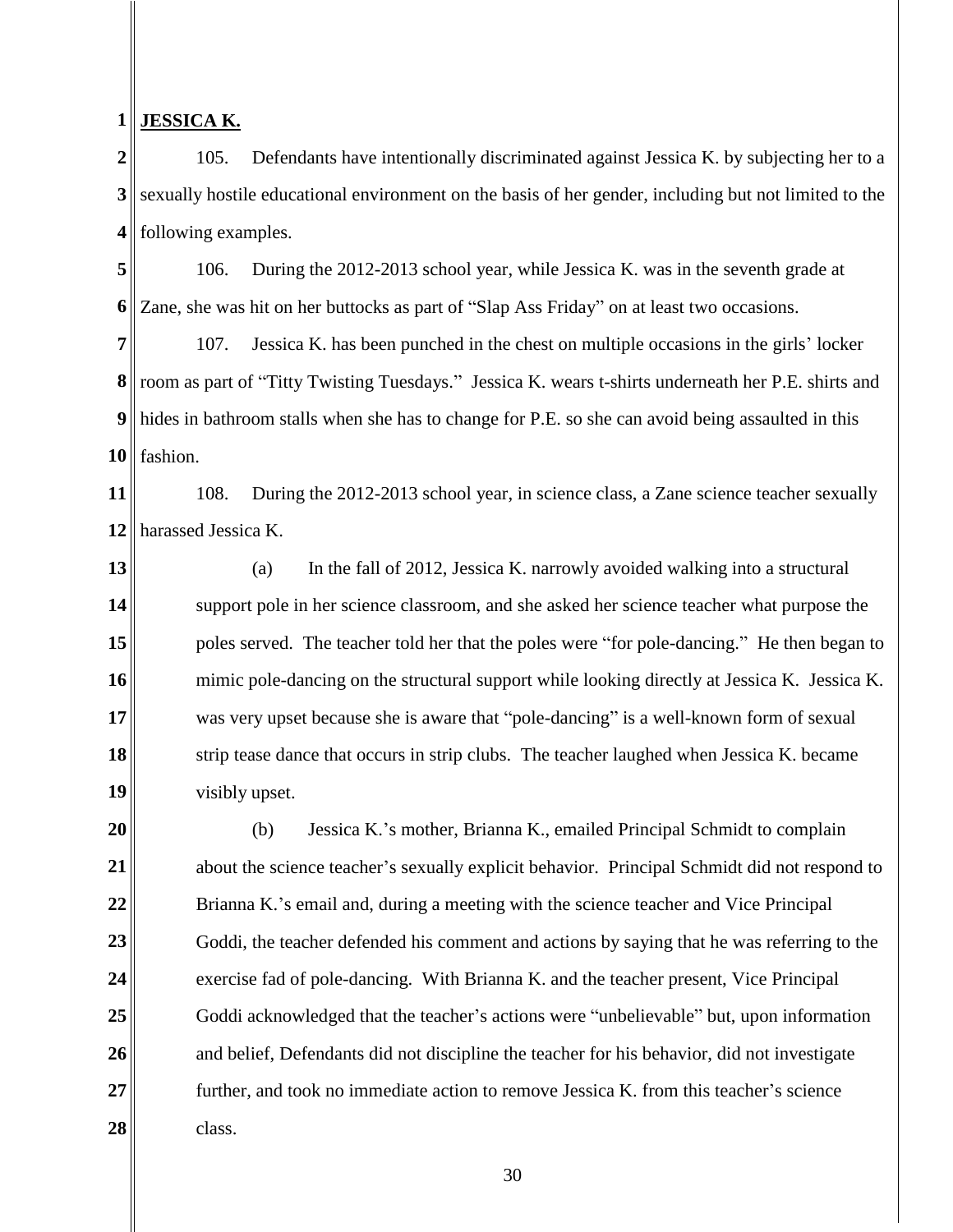**1 2 3 4 5 6 7 8 9 10 11** (c) In addition to making sexually explicit comments to Jessica K. himself, the same science teacher failed to stop other students from sexually harassing her. For example, in the fall of 2012, a student told Jessica K. to, "Calm your tits." Another student replied, "That'd be easy if she had some." Other students began to laugh. The science teacher was present for this behavior, but did not intervene, discipline the harassing students, or address the students who were laughing. Jessica K.'s mother complained to Principal Schmidt about this incident during an in person meeting. Principal Schmidt acknowledged that the incident was "horrible," but took no action to address it or prevent incidents like this from happening in the future. Upon information and belief, Defendants did not investigate further, discipline the harassing students, or address Jessica K.'s concerns in any manner.

**12** 13<sup> $\parallel$ </sup> remarks at Plaintiff Jessica K. on a regular basis in classrooms, hallways and at lunch. Students **14 15** have told Jessica K. that she must live on "S" street because Black girls grow up to be strippers, **16 17 18 19 20** 109. From 2012 to the present, several students have directed sexually derogatory have repeatedly said that Jessica K. is a "stripper" and a "whore." On multiple occasions, students that she must live on "H" street because Black girls grow up to be "hookers," and that she must live on "W" street because Black girls grow up to be "whores." Students have also repeatedly told Jessica K. that she cannot be a successful basketball player when she grows up because Black females become "strippers," not athletes. When Jessica K. told students to stop verbally harassing a female friend, students responded by calling Jessica K. a "slut."

**21 22 23 24 25** 110. As a result of the sexually hostile educational environment, Jessica K. has become angry, depressed and withdrawn, feels unsafe at school, and constantly worries about being physically and verbally attacked. Jessica K.'s grades have dropped because she was and is unable to focus in class. Continued exposure to a sexually hostile environment has caused Jessica K. to become distrustful of adults' ability to intervene to end known harassment.

- **26**
- **27**
- **28**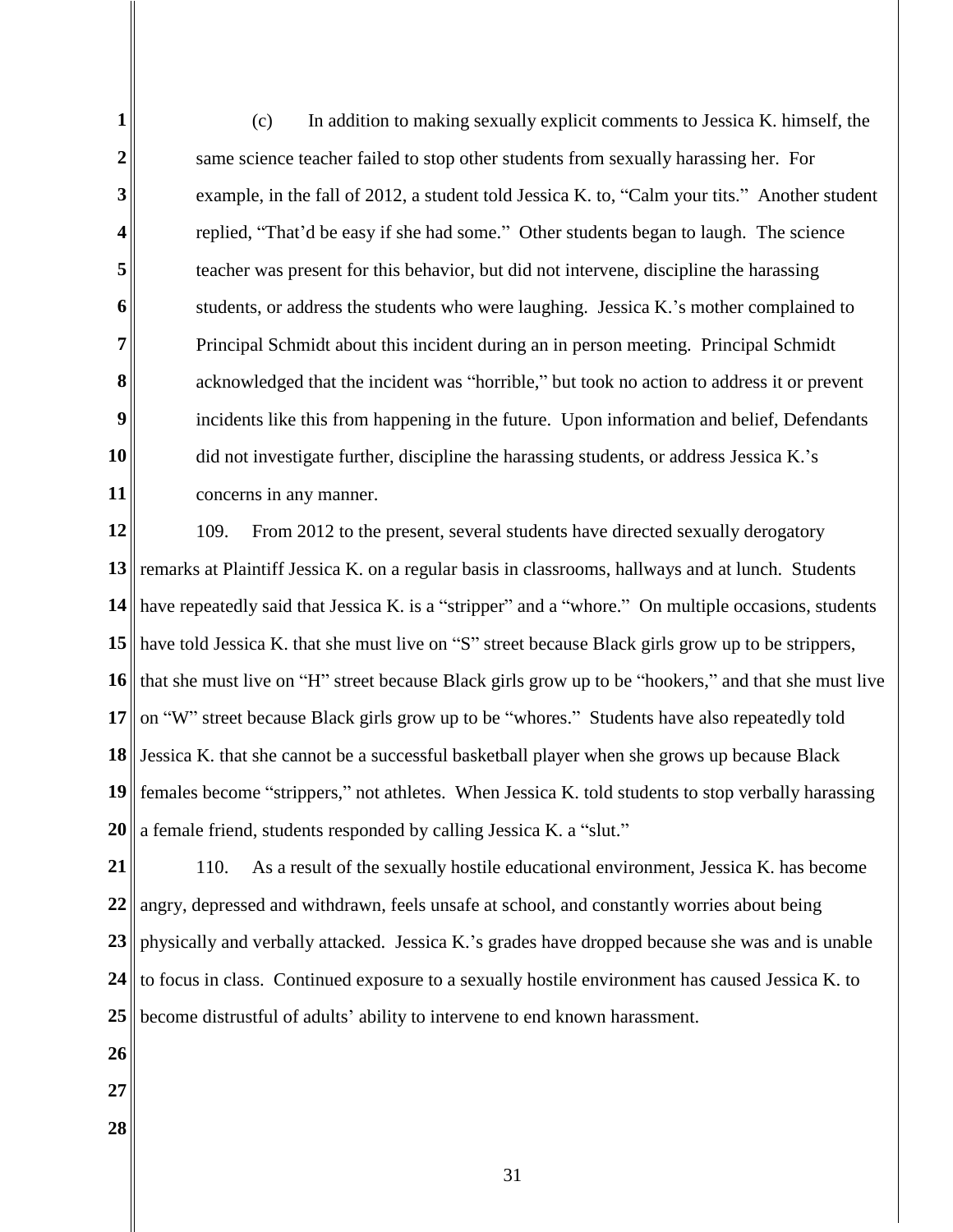#### **1 ASHLEY W.**

**2 3 4** 111. Defendants have intentionally discriminated against Ashley W. by subjecting her to a sexually hostile educational environment on the basis of her gender, including but not limited to the following examples.

**5 6 7 8 9** 112. Since at least 2011-2012, Ashley W. witnessed male students targeting female students on a weekly basis on "Slap Ass Fridays." Ashley W. estimates that she was slapped in the buttocks approximately 100 times in the seventh grade, and approximately ten times in the eighth grade. Another student also told Ashley W. that her buttocks are so big that slapping them is unavoidable.

**10 11 12 13 14 15** 113. During the 2011-2012 and 2012-2013 school years, Ashley W. and her mother complained repeatedly to Zane staff and administrators about Slap Ass Fridays and Titty Twisting Tuesdays, repeatedly describing to Zane administrators the specific ways that students had sexually harassed Ashley W. Defendants did not take specific remedial actions to address Ashley W.'s complaints. As a result, students continued to slap each other's buttocks on Slap Ass Fridays and twist or punch each other's breasts on Titty Twisting Tuesdays.

**16 17 18 19 20 21 22** 114. Throughout her attendance at Zane and Eureka High, Ashley W. has been repeatedly called a "ho" by other students. Ashley W. understands that "ho" is a synonym for a prostitute, and she has repeatedly asked students to stop calling her a "ho." Despite these repeated requests, students have continued to call her this name. Throughout her attendance at Eureka High, Ashley W. has also heard male students repeatedly call female students "bitch," including at least one time when a male student called Ashley W. a "bitch" during physical education class. Defendants have failed to take effective action to end the behavior.

**23 24 25 26 27 28**  115. This consistently sexually hostile environment has caused serious harm to Ashley W. Ashley W. feels devalued and unsafe from sexual harassment when she is at school, and her grades have suffered as a result of the unremitting harassment she has endured. Defendants' failure to adequately address Ashley W.'s many complaints about ongoing sexual harassment has caused Ashley W. to become anxious and depressed. As a result of this harassment, Ashley W. began attending counseling, but she feels it does not help.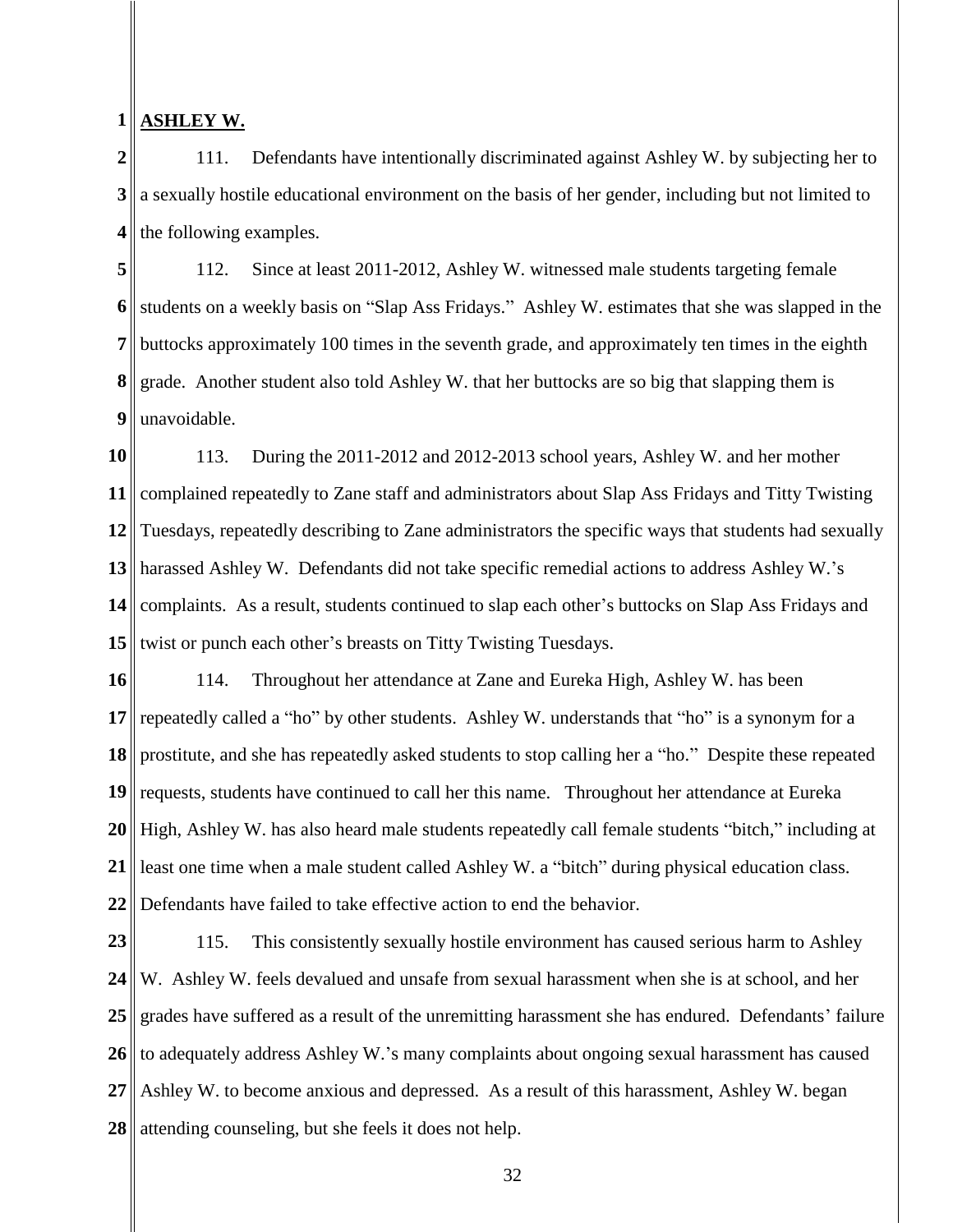#### **1 DISABILITY DISCRIMINATION**

#### **2 JESSICA K.**

**3 4 5 6 7**  116. Plaintiff Jessica K. has a visual and perceptual processing disorder that significantly and adversely affects her within the educational environment. Jessica K. particularly struggles with math and science, because her limited visual memory makes it difficult to remember and manipulate material from multiple sources, such as the blackboard, her book, worksheets, and notes.

**8 9 10 11 12** 117. In August 2012, Jessica K. enrolled in Zane. Upon information and belief, Jessica K.'s cumulative education record at Zane contains a copy of a December 2011 evaluation describing Jessica K.'s visual and perceptual processing deficits. A week prior to enrolling Jessica K. in Zane, Brianna K., Jessica K.'s mother, informed Principal Schmidt that Jessica K. has a visual processing disorder.

**13 14 15 16 17 18 19** 118. During the 2012-2013 school year, Brianna K. requested a number of accommodations from Zane school staff to address Jessica K.'s visual and perceptual processing deficits. Among other accommodations, Brianna K. requested that Zane school staff seat Jessica K. at the front of the classroom; provide Jessica K. with extended time and a quiet space to take tests; and provide Brianna K. information about class curricula so she could prepare Jessica K. for class. With each request, Brianna K. explained that Jessica K. had a visual processing disorder, and told them that the evaluation was contained in Jessica K.'s school record.

**20 21 22 23** 119. During the 2012-2013 school year, Zane school staff did not provide Jessica K. with the accommodations Brianna K. requested. Zane staff did not provide Brianna K. with any information about Jessica K.'s rights as a student with a disability, or any information about their potential obligations to her. Jessica K. struggled in math and science.

**24 25** 120. In September 2013, Brianna K. requested accommodations for Jessica K.'s visual and perceptual processing deficits from Jessica K.'s math teacher at Back-to-School Night.

**26 27** 121. In October 2013, Brianna K. made a written request to Principal Schmidt for accommodations and modifications due to Jessica K.'s visual and perceptual processing deficits.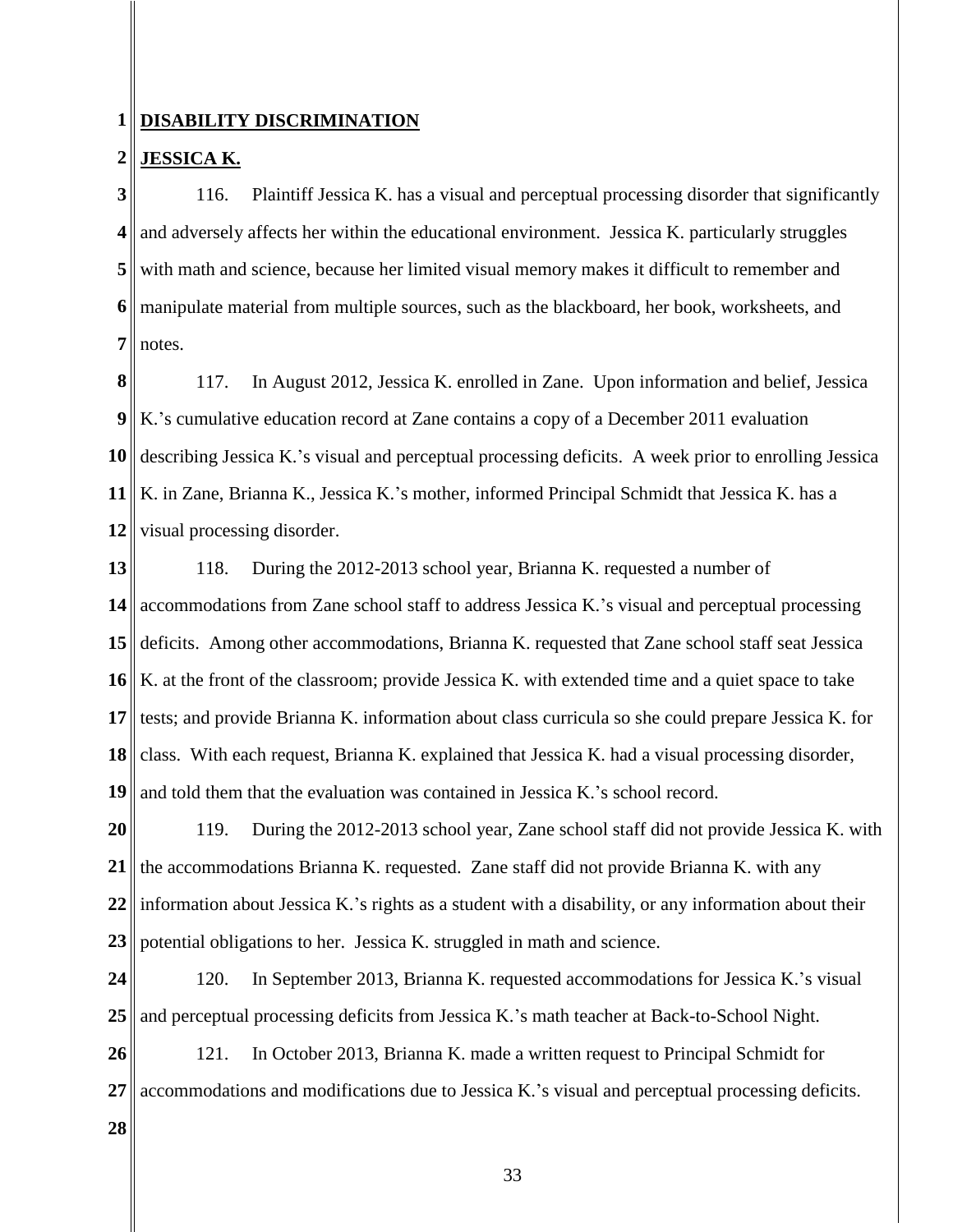**1** 2<sup>|</sup>| K. that the school would not convene a team meeting to discuss accommodations under Section **3 4 5 6** 122. After Brianna K.'s request, in October 2013, the school counselor informed Brianna 504 unless Brianna K. obtained an updated private evaluation for Jessica K. When Brianna K. told the counselor that the private evaluation would cost three hundred fifty dollars (\$350), he asked if her insurance would pay for the evaluation. The counselor did not offer to provide an evaluation of Jessica K.'s visual and perceptual processing deficits at the District's expense.

**7 8 9 10** provided a new evaluation at her own expense. Principal Schmidt dismissed Brianna K.'s concern **11 12** 123. Brianna K. requested that Zane staff meet to discuss what accommodations Jessica K. could receive pending the updated evaluation. In November 2013, Zane staff met with Brianna K. and Principal Schmidt reiterated that Zane would not provide accommodations until Brianna K. that, in addition to the monetary cost of an updated private evaluation, Brianna K. would have to take time off from her job to drive Jessica K. to the evaluator.

**13 14 15 16** stated she would pull a few tests from different places to evaluate her. Valerie Franklin did not **17** 124. In December 2013, the District told Brianna K. that they wanted the school psychologist, Valerie Franklin, to evaluate Jessica K. Valerie Franklin was unfamiliar with the stests needed to evaluate Jessica K., searched for them on the internet in front of Brianna K., and have a specific protocol for testing visual processing disorder.

#### **18 ALEXIS R.**

**19 20** 125. Alexis R. has asthma and chronic bronchitis. While in District schools, Alexis R. has accumulated absences and has been late to class because of her respiratory problems.

**21 22 23 24 25** 126. Alexis R. also has significant difficulties with attention and reading comprehension. Alexis R. has experienced trouble maintaining attention, both at school and at home, since she was in fifth grade. Many small things distract her, and she has a hard time sitting down and focusing on one thing. Her paternal family also has a significant history of attention deficit hyperactivity disorder ("ADHD").

**26 27** 127. Alexis R. has struggled academically while in District schools, and has received low grades in many core academic subjects.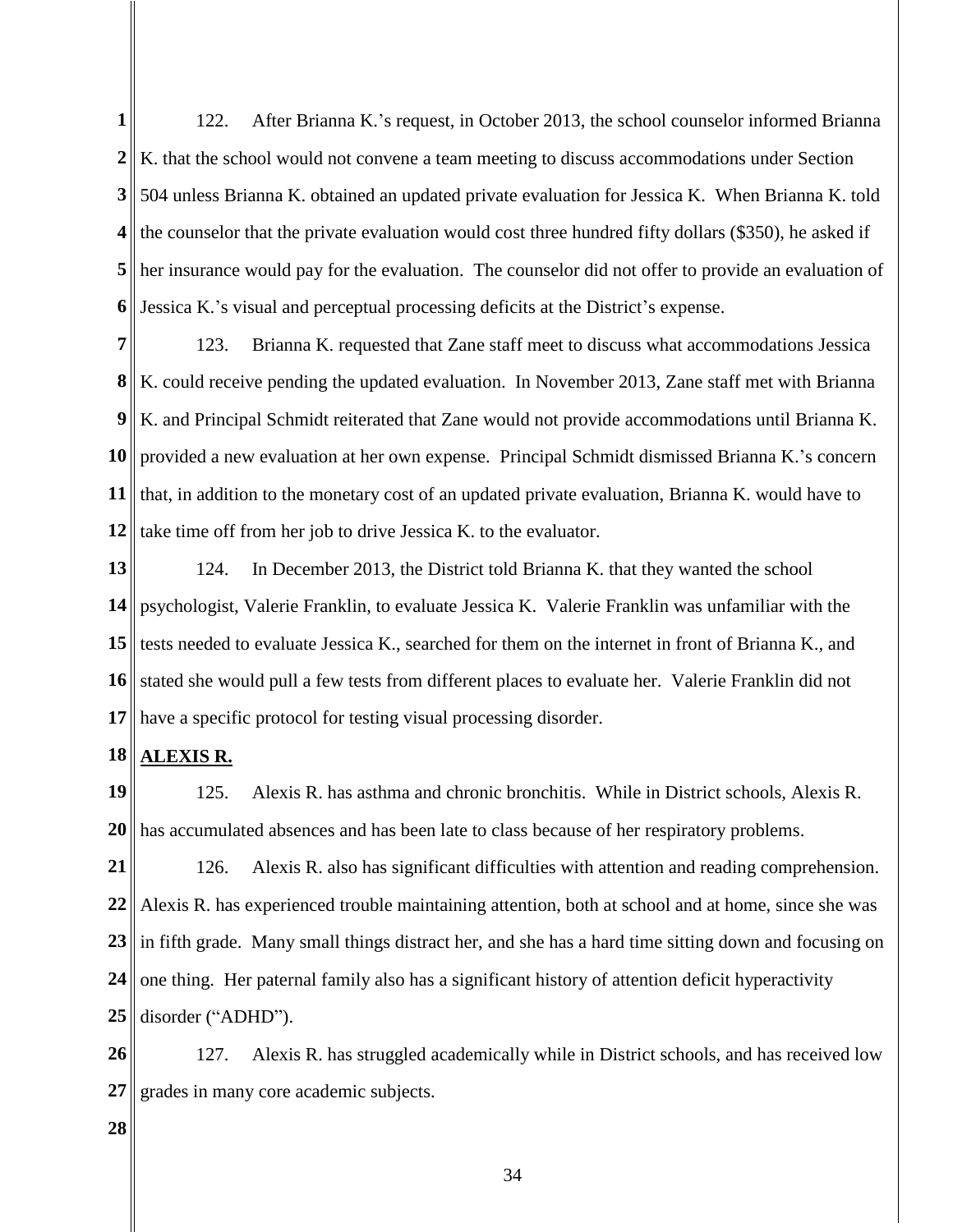**1** 2<sup>|</sup>| disability interfering with her access to education, due to her chronic asthma; her history of **3** 128. Upon information and belief, Zane staff had knowledge that Alexis R. might have a difficulty with attention and reading; and her academic struggles.

129. During the 2010-2011 school year, Alexis R. was transferred from Zane to ERC, a county community school. Before transferring Alexis R. to ERC, Zane staff did not inquire whether Alexis R. might have a disability that impacted her access to education and that required accommodations and modifications. Zane staff did not provide Anna R., Alexis R.'s mother, with

**9 10** District curriculum and received fewer hours of educational instruction than students at District **11** any information about Alexis R.'s rights as a student with a disability, nor any information about the District's potential obligations to her. At ERC, Alexis R. did not have access to the regular schools.

**12 13** 2012-2013 school year. However, the District conditioned her return to Eureka High on a CAP **14 15 16 17** 130. Alexis R. was allowed to enroll in Eureka High for tenth grade at the start of the contract that required her to meet certain attendance, behavior, and academic performance standards and told her that she would be returned to ERC if she violated those standards. The District made no accommodations for disability-related absences or academic struggles in Alexis R.'s CAP contract.

**18 19 20 21 22** 131. After Alexis R. enrolled in Eureka High, Anna R. asked Eureka High staff if Alexis R. could receive accommodations for her chronic asthma. Eureka High staff refused to provide accommodations to Alexis R., such as providing her with more time to travel between classes, and did not provide Anna R. with any information about Alexis R.'s rights as a student with a disability, nor any information about the District's potential obligations to her.

**23 24** 132. In November 2013, Anna R. made a written request to Principal Jordan for accommodations and modifications due to Alexis R.'s attention and reading difficulties.

**25 26 27** 133. After Anna R.'s request, in November 2013, Eureka High staff informed Anna R. that the school would not discuss evaluations until Anna R. produced a note from Alexis R.'s private doctor requesting evaluations.

**28** 

**4**

**5**

**6**

**7**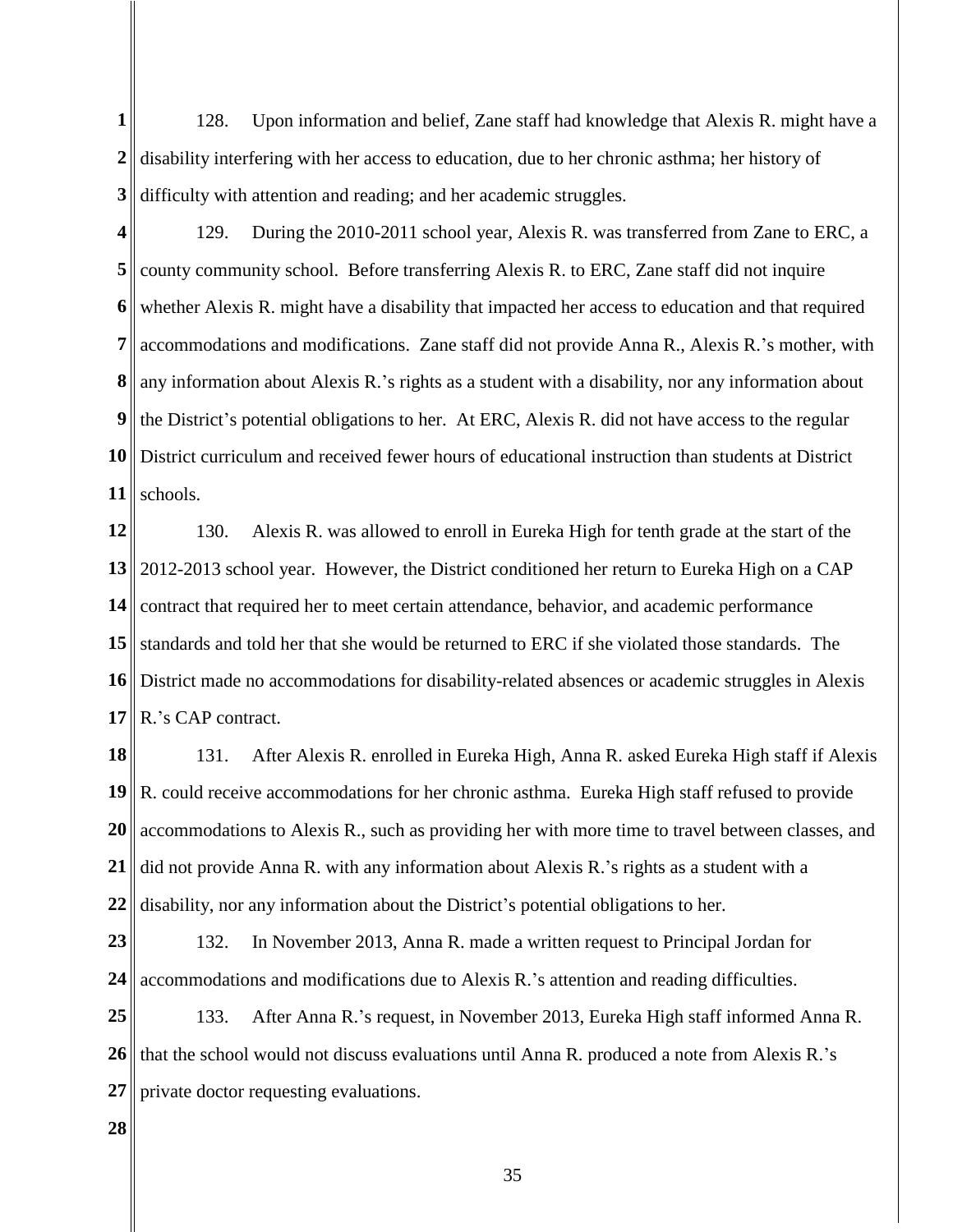| 1                | <b>FIRST CLAIM FOR RELIEF</b>                                                                         |  |
|------------------|-------------------------------------------------------------------------------------------------------|--|
| $\boldsymbol{2}$ | Violation of the Fourteenth Amendment to the United States Constitution                               |  |
| 3                | (Equal Protection Against Discrimination on the Basis of Race or National Origin)<br>42 U.S.C. § 1983 |  |
| 4                | (All Plaintiffs Against All Defendants Except Defendant District)                                     |  |
| 5                | Plaintiffs incorporate herein by reference the allegations of paragraphs 1 through 44<br>134.         |  |
| 6                | and 49 through 102 above, as if fully set forth herein.                                               |  |
| 7                | 135.<br>The Equal Protection Clause of the Fourteenth Amendment to the United States                  |  |
| 8                | Constitution, which is actionable under 42 U.S.C. section 1983, prohibits state actors from           |  |
| 9                | depriving individuals of their constitutional rights, privileges, and immunities based on race or     |  |
| 10               | national origin.                                                                                      |  |
| 11               | As agents of the District, Defendants have acted and are acting under color of state<br>136.          |  |
| 12               | law.                                                                                                  |  |
| 13               | Defendants have violated, and continue to violate, Plaintiffs' rights under the Equal<br>137.         |  |
| 14               | Protection Clause by intentionally discriminating against them through the creation of a racially     |  |
| 15               | hostile educational environment, including by subjecting Plaintiffs to objectively offensive racial   |  |
| 16               | harassment; discriminatorily excluding Plaintiffs from District schools and implementing culturally   |  |
| 17               | offensive or denigrating educational curricula; and responding with deliberate indifference, through  |  |
|                  | $\ 3\ $ ineffective and inadequate efforts, to stop known acts of severe, pervasive, and objectively  |  |
| 19               | offensive racial harassment against Plaintiffs by students and District employees on school           |  |
| 20 <sup>°</sup>  | grounds.                                                                                              |  |
| 21               | 138.<br>Because of the Defendants' actions and omissions, Plaintiffs have suffered and                |  |
| 22               | continue to suffer damage. Due to the Defendants' refusal to admit wrongdoing, Plaintiffs             |  |
| 23               | reasonably fear future statutory violations.                                                          |  |
| 24               | <b>SECOND CLAIM FOR RELIEF</b>                                                                        |  |
| 25               | <b>Violation of Title VI</b><br>(42 U.S.C. § 2000d et seq.)                                           |  |
| 26               | (All Plaintiffs Against Defendant District)                                                           |  |
| 27               | Plaintiffs incorporate herein by reference the allegations of paragraphs 1 through 44<br>139.         |  |
| 28               | and 49 through 102 above, as if fully set forth herein.                                               |  |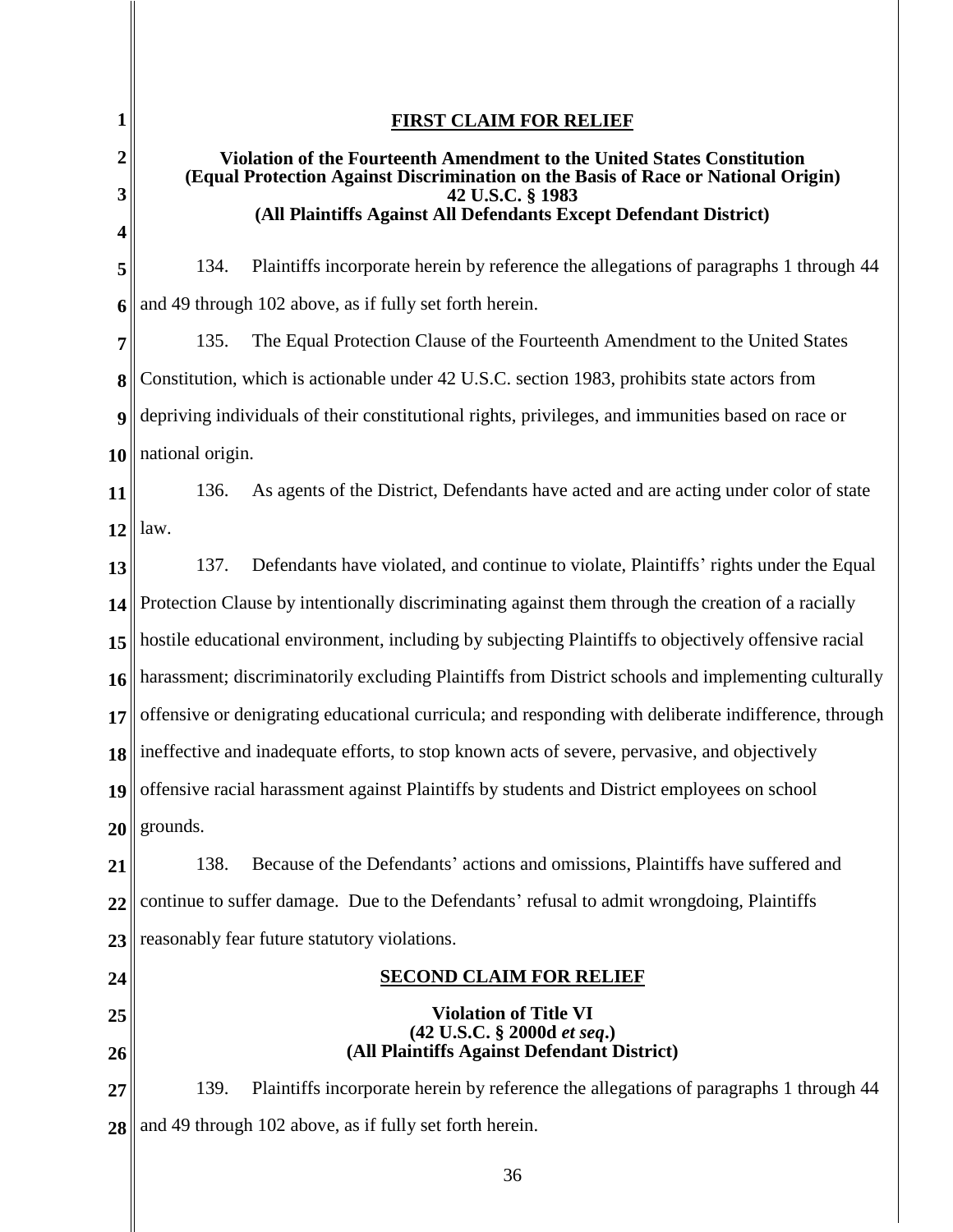**1**  $2 \parallel$  right of action for individuals to sue federally funded institutions for intentional discrimination **3** 140. Title VI of the Civil Rights Act of 1964, 42 U.S.C. section 2000d, provides a private based on race, color or national origin.

**4**

141. Defendant District receives federal funding for operation of its schools.

**5 6 7 8 9 10** ineffective and inadequate efforts, to stop known acts of severe, pervasive, and objectively **11 12** 142. Defendant District has violated, and continues to violate, Plaintiffs' rights under Title VI by intentionally discriminating against them through the creation of a racially hostile educational environment, including by: subjecting Plaintiffs to objectively offensive racial harassment; discriminatorily excluding Plaintiffs from District schools and implementing culturally offensive or denigrating educational curricula; and responding with deliberate indifference, through offensive racial harassment against Plaintiffs by students and District employees on school grounds.

**13 14 15** 143. Because of the Defendant District's actions and omissions, Plaintiffs have suffered and continue to suffer damage. Due to the Defendant District's refusal to admit wrongdoing, Plaintiffs reasonably fear future statutory violations.

- **16**
- **17**
- 

**18**

**19**

# **THIRD CLAIM FOR RELIEF**

# **Violation of the Fourteenth Amendment to the United States Constitution (Equal Protection Against Discrimination on the Basis of Sex) 42 U.S.C. § 1983 (Jessica K. and Ashley W. Against All Defendants Except Defendant District)**

**20 21** 144. Plaintiffs incorporate herein by reference the allegations of paragraphs 1 through 39, 45 through 47, and 103 through 115 above, as if fully set forth herein.

**22 23 24 25 26 27 28**  145. Defendants have violated, and continue to violate, Plaintiffs' right not to be deprived of equal protection under the laws, pursuant to the Fourteenth Amendment to the United States Constitution, by intentionally discriminating against them through the creation of a sexually hostile educational environment because of their gender, including by: responding with deliberate indifference, through ineffective and inadequate efforts, to stop known acts of severe, pervasive, and objectively offensive sexual harassment against Plaintiffs by students and District employees on school grounds, thus depriving Plaintiffs of equal access to an educational opportunity or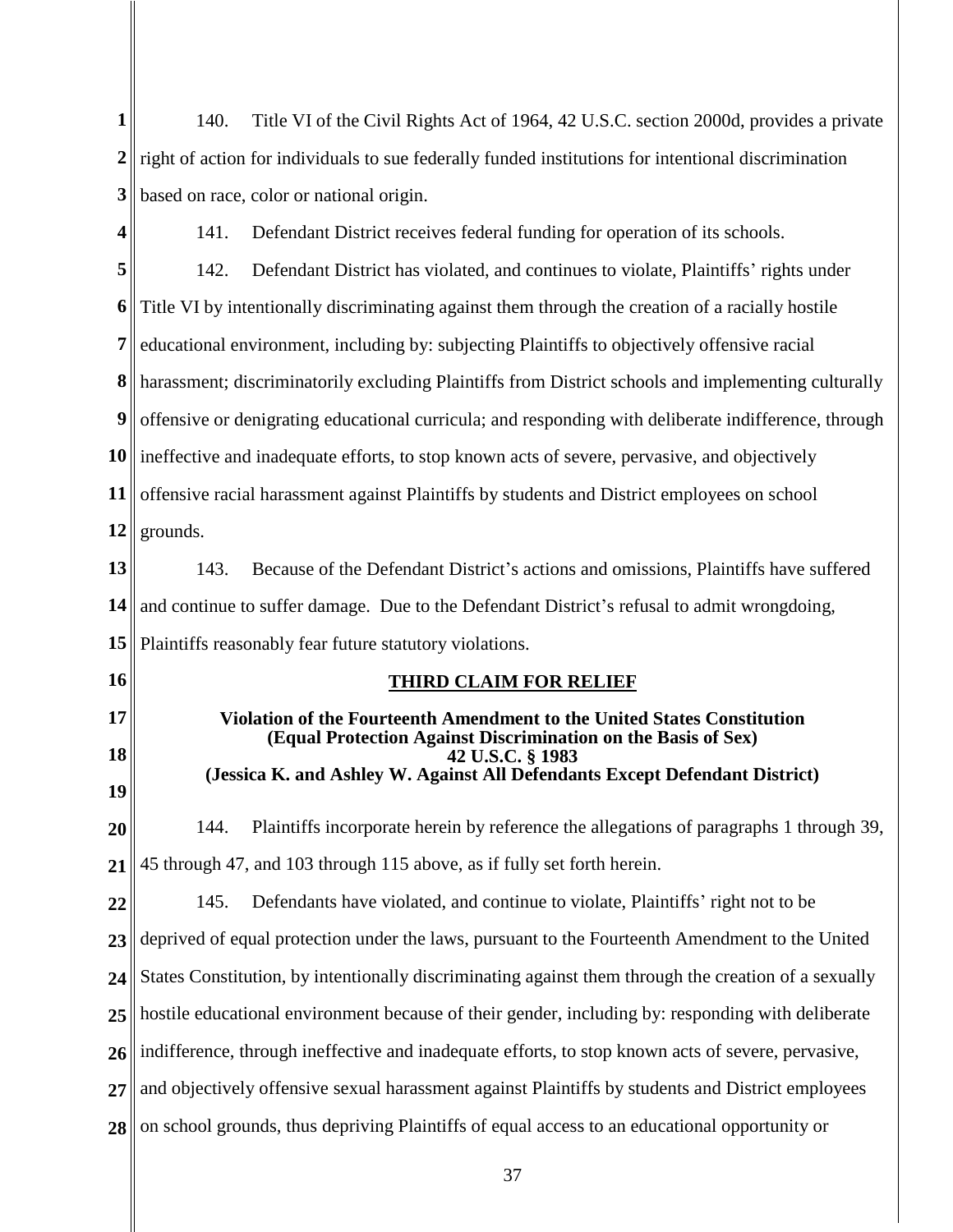| $\mathbf{1}$     | benefit. Harassing teachers and students were under Defendants' disciplinary authority, and the        |  |
|------------------|--------------------------------------------------------------------------------------------------------|--|
| $\boldsymbol{2}$ | sexual harassment occurred on school grounds. Defendants had actual notice of the sexually             |  |
| 3                | harassing conduct because Defendants personally observed the conduct, and because Plaintiffs and       |  |
| 4                | their parents repeatedly complained of inappropriate touching and sexual comments by teachers          |  |
| 5                | and students over the course of the 2012-2013 school year. Defendants' failure to discipline           |  |
| 6                | harassing students and teachers, minimal efforts to mitigate harassment, and ineffective and           |  |
| 7                | inadequate efforts to redress the sexual harassment were clearly unreasonable in light of the known    |  |
| 8                | circumstances.                                                                                         |  |
| 9                | Because of the Defendants' actions and omissions, Plaintiffs have suffered and<br>146.                 |  |
| <b>10</b>        | continue to suffer damage. Due to the Defendants' refusal to admit wrongdoing, Plaintiffs              |  |
| 11               | reasonably fear future statutory violations.                                                           |  |
| 12               | <b>FOURTH CLAIM FOR RELIEF</b>                                                                         |  |
| 13               | Violation of Title IX of the Education Amendments of 1972                                              |  |
| 14               | (Jessica K. and Ashley W. Against Defendant District)                                                  |  |
| 15               | Plaintiffs incorporate herein by reference the allegations of paragraphs 1 through 39,<br>147.         |  |
| 16               | 45 through 47, and 103 through 115 above, as if fully set forth herein.                                |  |
| 17               | 148.<br>Defendant District's above-described conduct violated Plaintiffs' right to be free             |  |
| 18               | from sexual harassment by and/or within any educational program or activity which receives             |  |
|                  | 19   federal financial assistance, pursuant to Title IX of the Education Amendments of 1972, 20 U.S.C. |  |
| 20               | section 1681(a), by subjecting Plaintiffs to a sexually hostile school environment because of their    |  |
| 21               | gender. Defendant District intentionally discriminated against Plaintiffs by exhibiting deliberate     |  |
| 22               | indifference to sexual harassment perpetrated against Jessica K. and Ashley W. that was so severe,     |  |
| 23               | pervasive, and objectively offensive that it effectively barred Plaintiffs' access to an educational   |  |
| 24               | opportunity or benefit. Harassing teachers and students were under Defendant District's                |  |
| 25               | disciplinary authority, and the sexually harassing conduct occurred on school grounds. Defendant       |  |
| 26               | District had actual notice of sexual harassment because its agents personally observed the conduct,    |  |
| 27               | and because Plaintiffs and their parents repeatedly complained of inappropriate touching and           |  |
| 28               | sexual comments by teachers and students over the course of the 2012-2013 school year.                 |  |

II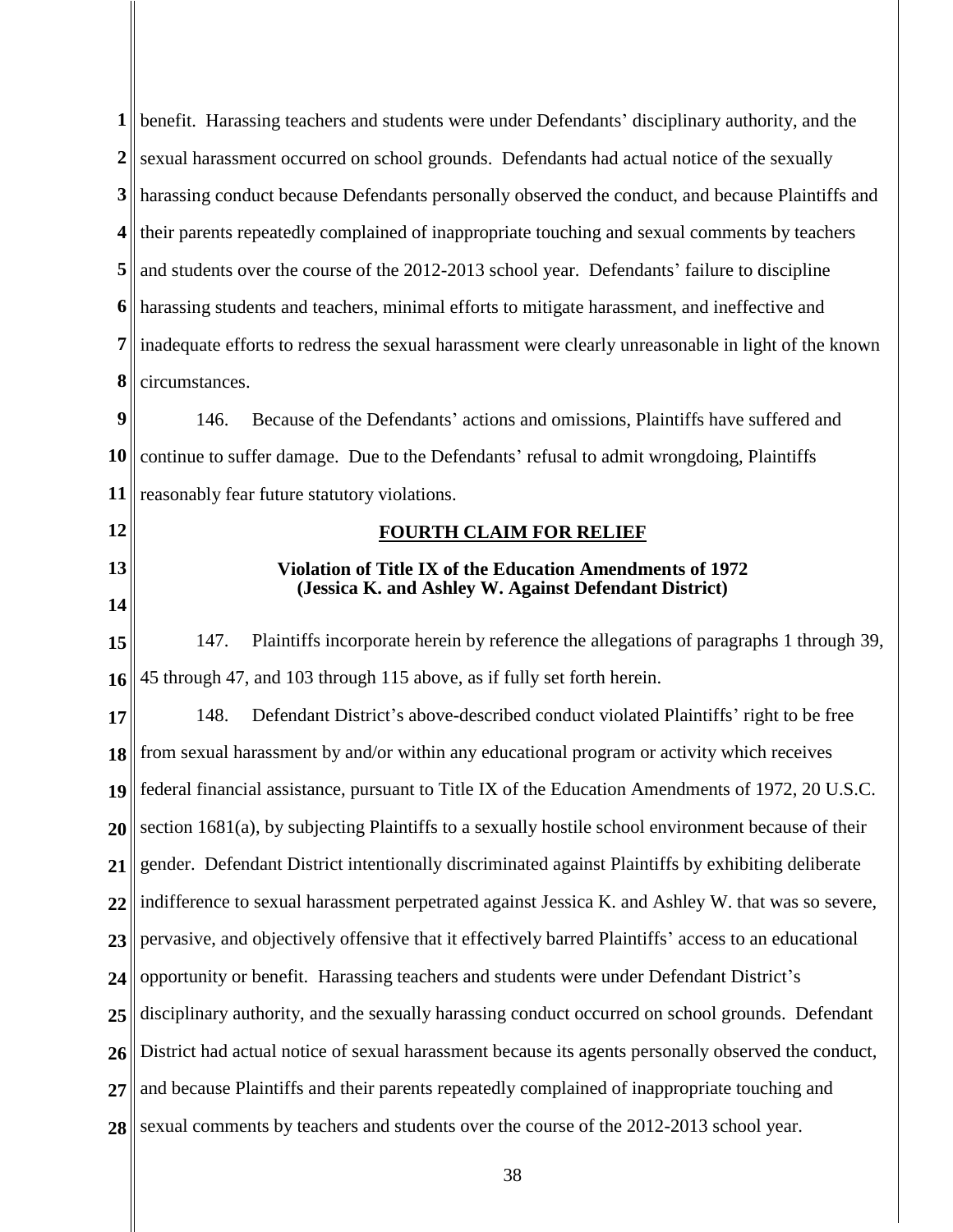**1** Defendant District's failure to discipline harassing students and teachers, minimal efforts to 2<sup> $\parallel$ </sup> mitigate harassment, and ineffective and inadequate efforts to redress sexual harassment were

**3** clearly unreasonable in light of the known circumstances.

**4 5 6** 149. Because of Defendant District's actions and omissions, Plaintiffs have suffered and continue to suffer damage. Due to Defendant District's refusal to admit wrongdoing, Plaintiffs reasonably fear future statutory violations.

**7** 

# **FIFTH CLAIM FOR RELIEF**

### **8 9 Violation of Title II of the Americans with Disabilities Act, 42 U.S.C. § 12101** *et seq***., and Section 504 of the Rehabilitation Act, 29 U.S.C. § 794** *et seq***. (Jessica K. and Alexis R. Against Defendant District)**

**10 11** 150. Jessica K. and Alexis R. incorporate by reference the allegations of paragraphs 1 through 39, 48, and 116 through 133 above, as if fully set forth herein.

**12 13** life activity of learning. Alexis R.'s chronic asthma substantially limits the major life activity of **14 15** 151. Jessica K.'s visual and perceptual processing disorder substantially limits the major breathing. Alexis R. also manifests the symptoms of an attention disorder that substantially limits  $\parallel$  the major life activity of learning.

**16 17** Disabilities Act ("ADA"). The District is a public school recipient within the meaning of Section **18 19** and activities, which are programs, services or activities within the meaning of Title II of the ADA **20** 152. The District is a public entity within the meaning of Title II of the Americans with 504 of the Rehabilitation Act of 1973 ("Section 504"). The District provides educational services and Section 504.

**21 22** 153. The District violated the rights of Jessica K. and Alexis R. secured by Title II of the ADA and Section 504 and their implementing regulations.

**23 24 25 26 27** 154. Among other things, the District intentionally did not provide Jessica K. and Alexis R. with equal access to education. The District did not identify Jessica K. and Alexis R. as "qualified handicapped" individuals, despite the District's knowledge of factors suggesting that each student had a disability that would qualify her for protections under Section 504 and the ADA; poor academic performance in areas related to those disabilities; and parental requests for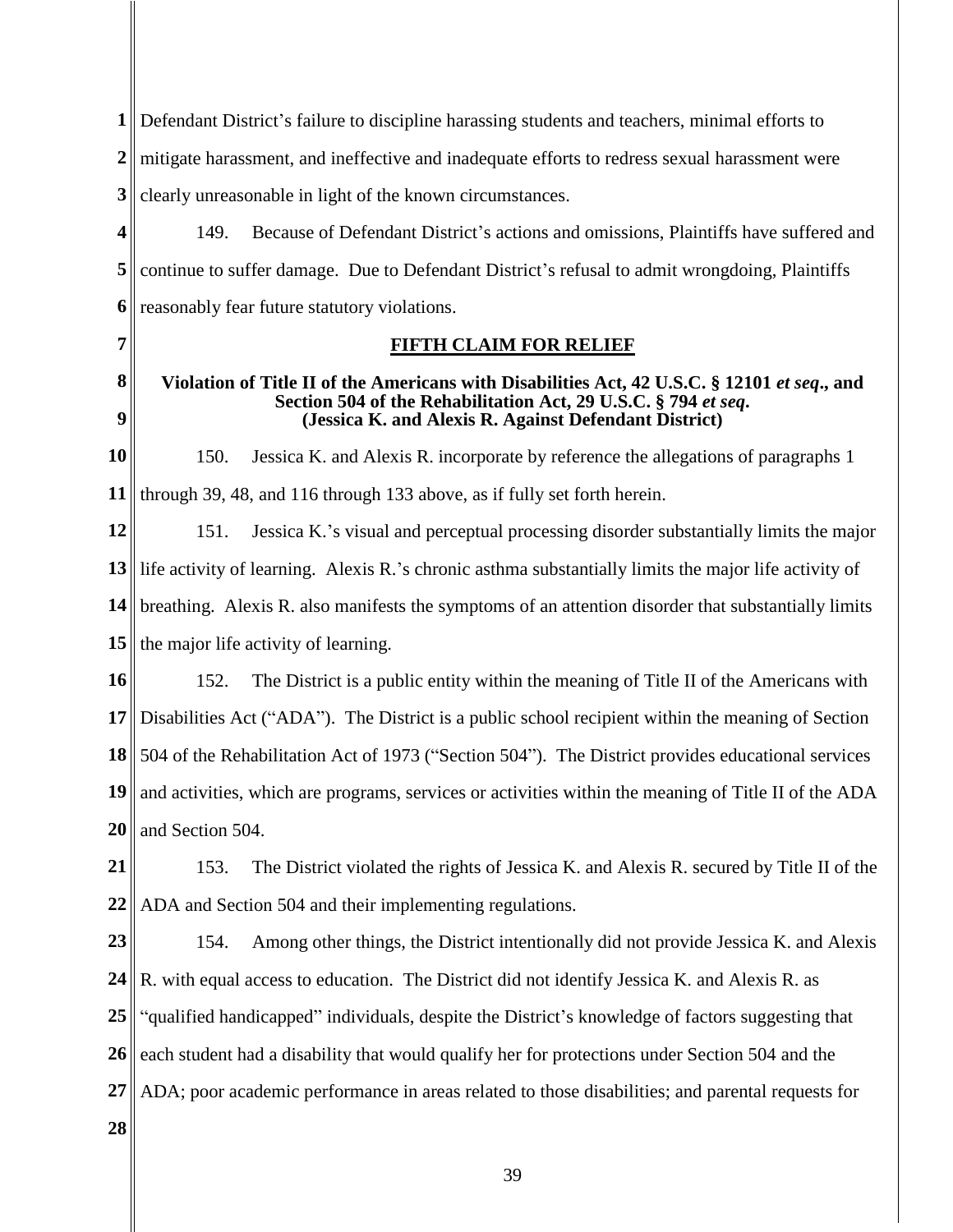accommodations for each child. The District also failed to notify Jessica K., Alexis R., and their parents of the District's responsibilities under Section 504.

 155. Because the District intentionally did not locate and identify Jessica K. and Alexis  $\mathbb{R}$ , it also failed to provide them with access to education by failing to make reasonable modifications and accommodations to its policies, practices, and procedures to avoid discriminating against Jessica K. and Alexis R. on the basis of their disabilities.

 Alexis R. the opportunity to equally, effectively and meaningfully participate in and benefit from 156. In failing to comply with its obligations under the ADA and Section 504, the District denied Jessica K. and Alexis R. the benefits of the District's educational programs, services, and activities due to their disabilities. In addition, the District denied Jessica K. and Defendants' educational programs, services, and activities due to their disabilities.

 resulted in Alexis R.'s transfer to ERC, a county community school, without any inquiry into || modifications. Through these policies and practices, the District imposed and applied eligibility criteria that screened out Alexis R. from fully and equally enjoying all of the District's educational methods of administration that had the effect of subjecting Alexis R. to discrimination on the basis 157. Furthermore, the District has adopted and implemented policies and practices that whether she had a disability and whether she required disability-related accommodations and programs, services, or activities. Through these policies and practices, the District also used of disability and that defeated or substantially impaired accomplishments of the objectives of the District's educational programs, services, and activities with respect to Alexis R.

 158. The District otherwise subjected Jessica K. and Alexis R. to discrimination on the basis of their disabilities.

 159. Because of Defendant District's actions and omissions, Plaintiffs have suffered damage. Because Defendant District has not admitted wrongdoing, Plaintiffs reasonably fear future statutory violations.

- 
- 
-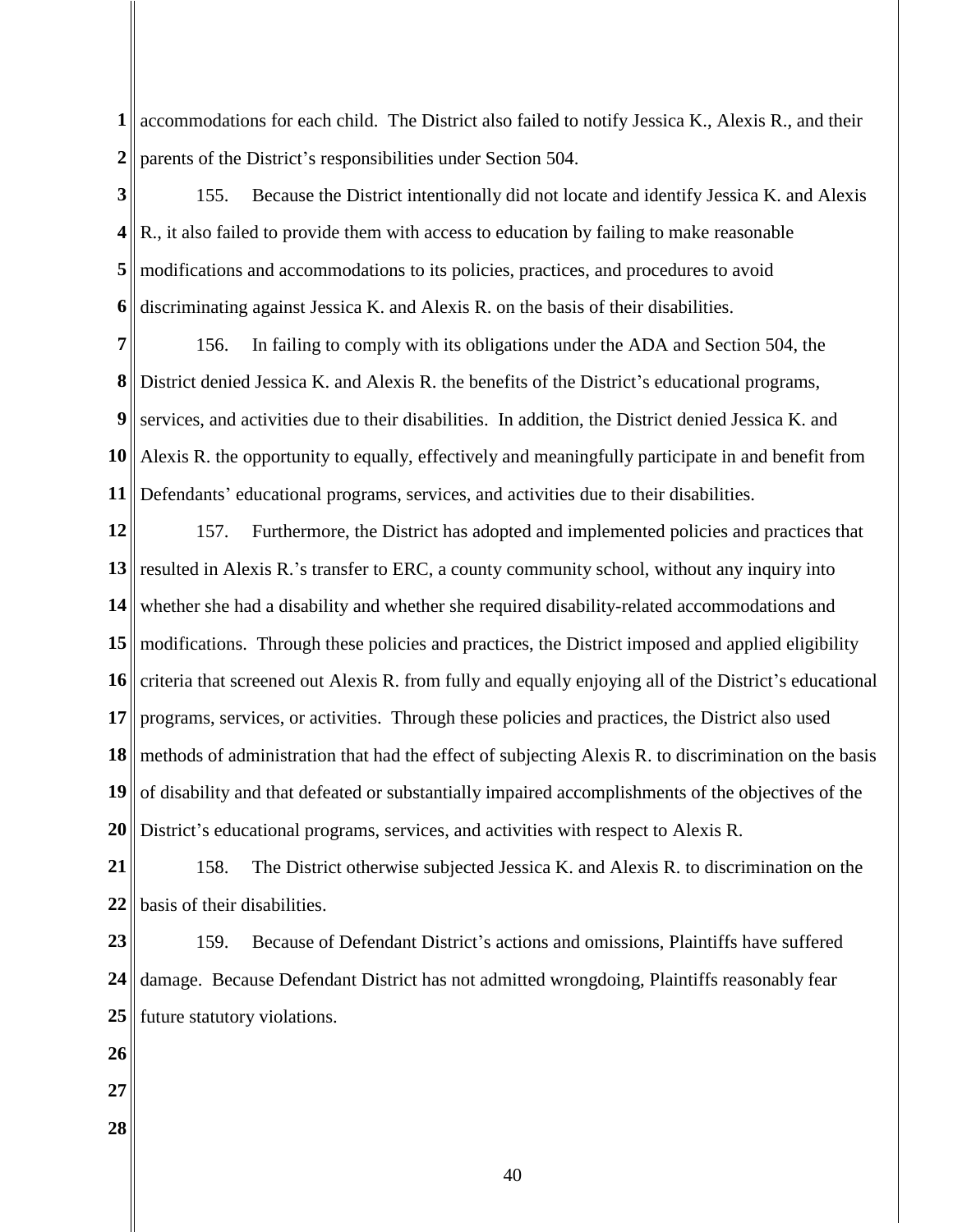| 1                | <b>SIXTH CLAIM FOR RELIEF</b>                                                                                                                                                                                                                                                                                      |  |
|------------------|--------------------------------------------------------------------------------------------------------------------------------------------------------------------------------------------------------------------------------------------------------------------------------------------------------------------|--|
| $\overline{2}$   | <b>Violation of the Unruh Civil Rights Act</b>                                                                                                                                                                                                                                                                     |  |
| 3                | (Cal. Civ. Code §§ 51, 51.5, 52)<br>(All Plaintiffs Against Defendants Laurie Alexander, Rick Jordan, Jan Schmidt, Dennis<br>Scott, Martin Goddi, and Ronald Perry in their individual capacities for the purposes of<br>general and special damages, actual damages, and statutory damages, and in their official |  |
| 4                |                                                                                                                                                                                                                                                                                                                    |  |
| 5                | capacities for the purposes of prospective relief.)                                                                                                                                                                                                                                                                |  |
| 6                | 160.<br>Plaintiffs incorporate herein by reference the allegations of paragraphs 1 through                                                                                                                                                                                                                         |  |
| 7                | 133 above, as if fully set forth herein.                                                                                                                                                                                                                                                                           |  |
| 8                | The Unruh Civil Rights Act ("Unruh Act") guarantees that all persons are entitled to<br>161.                                                                                                                                                                                                                       |  |
| 9                | full and equal accommodations, advantages, facilities, privileges, or services in all business                                                                                                                                                                                                                     |  |
| 10               | establishments within California.                                                                                                                                                                                                                                                                                  |  |
| 11               | 162.<br>The Unruh Act states that no business establishment shall discriminate against any                                                                                                                                                                                                                         |  |
| 12               | person based on sex, race, color, national origin, disability, medical condition, or sexual                                                                                                                                                                                                                        |  |
| 13               | orientation. A public school district is a "business establishment" obliged to comply with the                                                                                                                                                                                                                     |  |
| 14               | Unruh Act.                                                                                                                                                                                                                                                                                                         |  |
| 15               | 163.<br>As alleged above, Defendants Laurie Alexander, Rick Jordan, Jan Schmidt, Dennis                                                                                                                                                                                                                            |  |
| 16               | Scott, Martin Goddi, and Ronald Perry, in their individual and official capacities, had actual notice                                                                                                                                                                                                              |  |
| 17 <sup>  </sup> | of the racially and sexually hostile environment, had the authority to stop the discrimination, and                                                                                                                                                                                                                |  |
| 18               | their refusal to take reasonable action to end it was unreasonable given the circumstances.                                                                                                                                                                                                                        |  |
| 19               | By allowing the racially and sexually hostile environment in District schools, the<br>164.                                                                                                                                                                                                                         |  |
| 20               | actions and omissions of these Defendants denied the Plaintiffs full and equal advantages,                                                                                                                                                                                                                         |  |
| 21               | facilities, privileges, and services in a business establishment, because of race and sex in violation                                                                                                                                                                                                             |  |
| 22               | of the Unruh Act.                                                                                                                                                                                                                                                                                                  |  |
| 23               | The actions and omissions of these Defendants regarding Jessica K. and Alexis R.<br>165.                                                                                                                                                                                                                           |  |
| 24               | violate the ADA and, thus, also violate the Unruh Act.                                                                                                                                                                                                                                                             |  |
| 25               | Because of the actions and omissions of these Defendants, Plaintiffs have suffered<br>166.                                                                                                                                                                                                                         |  |
| 26               | damage. Moreover, the wrongful conduct of these Defendants continues to deny Plaintiffs full and                                                                                                                                                                                                                   |  |
| 27               | equal advantages, facilities, privileges, and services at District schools on the basis of sex, race,                                                                                                                                                                                                              |  |
| 28               |                                                                                                                                                                                                                                                                                                                    |  |
|                  | 41                                                                                                                                                                                                                                                                                                                 |  |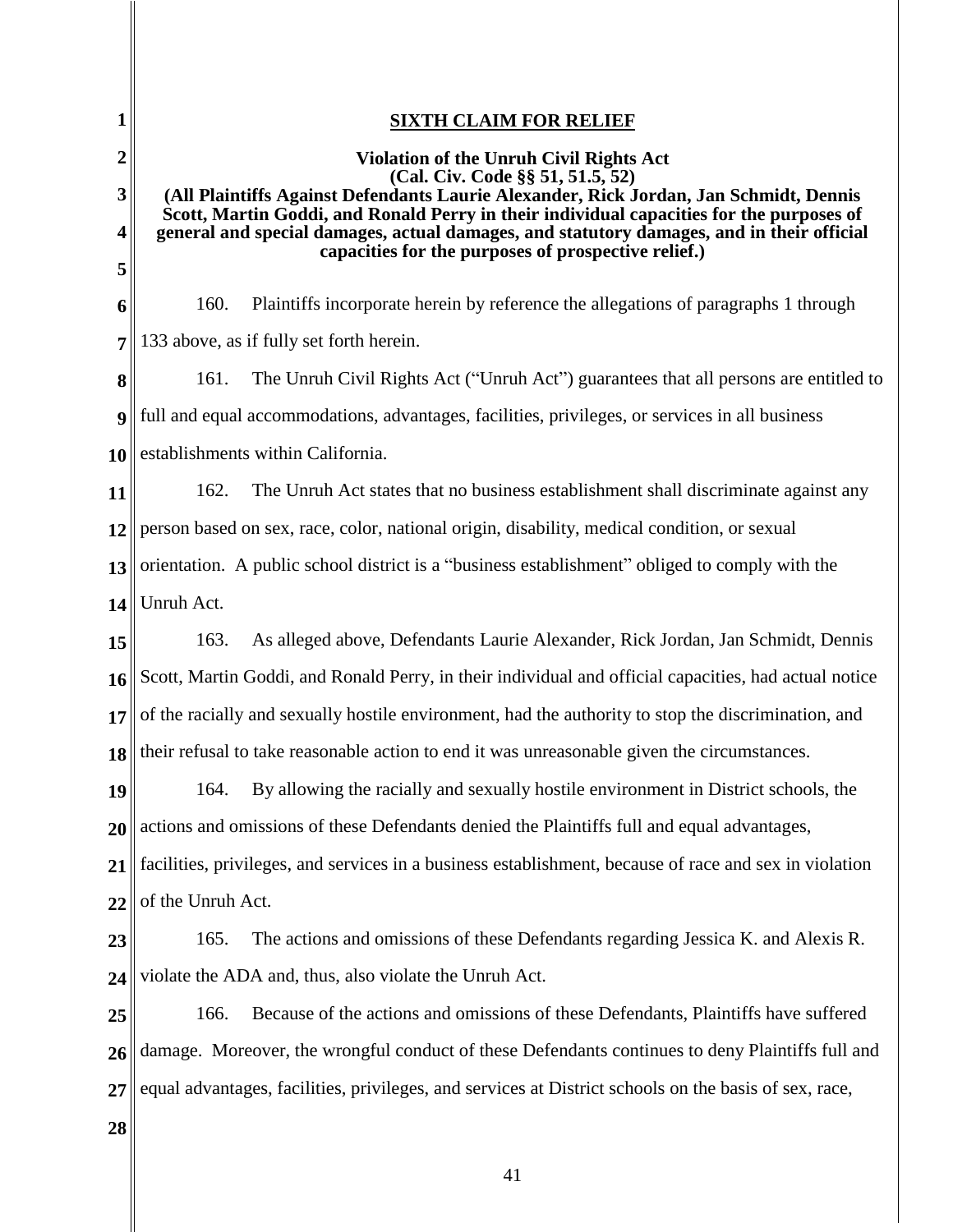**1** and/or disability. Due to the refusal of these Defendants to admit wrongdoing and take remedial **2** steps, Plaintiffs reasonably fear future statutory violations.

**3 4 5 6** 167. Because of the violations of the Unruh Act by these Defendants, they, and each of them, are liable for "each and every offense for the actual damages  $\dots$  up to a maximum of three times the amount of actual damage but in no case less than four thousand dollars (\$4,000), and any attorney's fees . . . suffered by any person denied the rights provided in the Unruh Act."

**7 8 9 10** intentionally discriminated against the Plaintiffs on the basis of race and sex in violation of the **11** 168. The individual Defendants committed a separate violation of the Unruh Act each day that the Plaintiffs were denied equal advantages, privileges, and services at school and each day the school failed to respond to complaints of racial or sexual harassment. Defendants Unruh Act.

**12 13** 169. These Defendants committed a separate violation of the Unruh Act each day that Defendants violated the ADA and Section 504 for Jessica K. and Alexis R.

**14 15 16 17 18** 170. Plaintiffs seek relief under Civil Code section 52, including general and special damages, actual damages, and statutory damages against Defendants in their individual capacities for each violation of the Unruh Act. Plaintiffs also seek declaratory relief and injunctive relief against Defendants in their official capacities, and any other relief available pursuant to Civil Code section 52.

**19 20** 171. Plaintiffs also seek all reasonable attorneys' fees and costs incurred pursuant to Civil Code section 52(a).

**21 22 23 24 25 26 27 SEVENTH CLAIM FOR RELIEF Violation of California Government Code § 11135 Cal. Code Regs. tit. 22 § 98101 Injunctive Relief (All Plaintiffs Against Defendant District)** 172. Plaintiffs incorporate herein by reference the allegations of paragraphs 1 through 133 above, as if fully set forth herein. 173. California Government Code section 11135 prohibits discrimination against persons

**28**  on the basis of race, sex or disability and other protected statuses in state-run or state-funded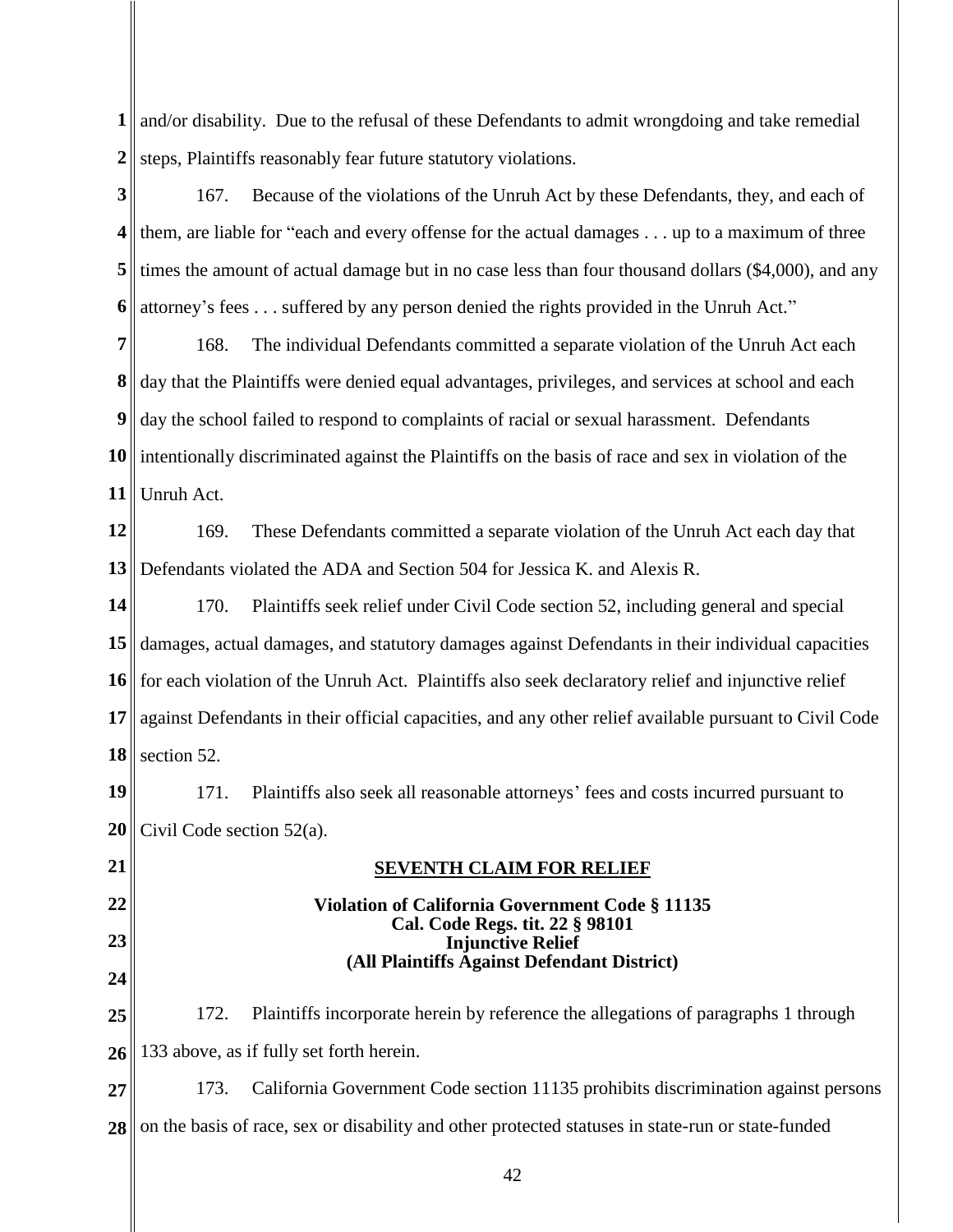**1** programs and activities.

**2 3 4 5 6 7 8 9** 174. California Government Code section 11139.5 authorizes the Secretary of the Health and Welfare Agency to promulgate regulations that establish "standards for determining what practices are discriminatory." Cal. Gov't Code § 11139.5. The regulations promulgated by the Secretary of the Health and Welfare Agency provide, in relevant part, that "[i]t is a discriminatory practice for a recipient.  $\dots$  (i) to utilize criteria or methods of administration that  $\dots$  (1) have the purpose or effect of subjecting a person to discrimination on the basis of ethnic group identification, religion, age, sex, color, or a physical or mental disability[.]" Cal. Code Regs. tit. 22, § 98101(i)(1).

**10 11 12** California Government Code section 11135(a) because they constitute a program or activity which **13** 175. The District's operation of elementary schools, middle schools, and high schools within the District and its administration of educational services within those schools are subject to  $\parallel$  is funded directly by the state of California or receive financial assistance from the state.

**14 15 16 17 18** injunctive relief to enforce the rights guaranteed to them under California Government Code **19** 176. California Government Code section 11139 provides that the antidiscrimination provisions of California Government Code section 11135 *et seq.*, and the regulations adopted pursuant thereto "may be enforced by a civil action for equitable relief, which shall be independent of any other rights and remedies." Plaintiffs therefore have the right to bring a civil action for section 11135 and the regulations promulgated by the Secretary of the Health and Welfare Agency.

**20 21 22 23** Plaintiffs to discrimination under such programs or activities, on the basis of their race. The **24 25** 177. The District's application of policies in its administration of educational services within District schools has had and continues to have the effect of denying Plaintiffs full and equal access to the benefits of the programs or activities administered by the District, or of subjecting following policies are illustrative of the disproportionate impact of the application of these policies on Black and Native American students within the District.

**26 27 28**  (a) The District has disproportionately and unfairly disciplined Black and Native American students, resulting in suspension rates for Black and Native American students that are significantly higher than their rate of enrollment in District schools. In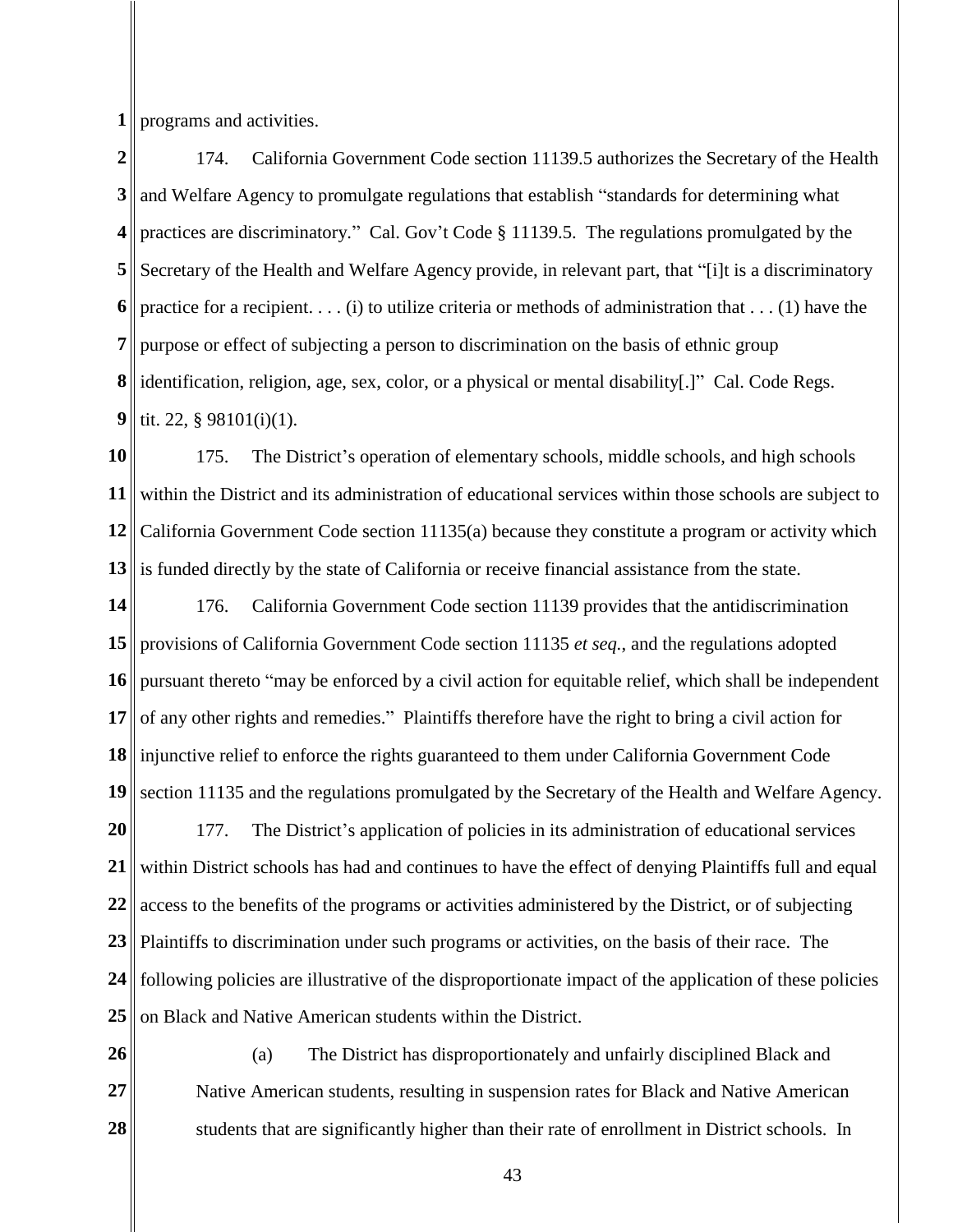contrast, White students were suspended at rates at or about their rate of enrollment at the same District schools.

**1**

**2**

**3**

**4**

**5**

**6**

**7** 

**8**

(b) The District has systematically failed to enforce discipline in an evenhanded fashion, resulting in Black students being routinely disciplined for conduct for which White students are not disciplined.

(c) The District pushes Native American students out of District schools and into county community schools and other alternative schools at rates much higher than similarly situated White students.

**9 10** described in Paragraph 177 above, Plaintiffs have been denied full and equal access to the benefits **11** 12 such programs or activities, on the basis of race, in violation of California Government Code **13** 178. As a result of the manner in which the District has administered the policies of educational opportunities within District schools, or have been subjected to discrimination under section 11135(a) and California Code of Regulations, Title 22, section 98101.

**14 15** a discriminatory manner, Plaintiffs would not have been deprived of their right to full and equal **16 17** 179. If the District had not administered the policies described in Paragraph 177 above in access to educational opportunities within District schools, or would not have been subjected to discrimination under such programs or activities, on the basis of race.

**18 19 20 21** 180. Furthermore, as set forth in Paragraphs 40 through 44 and 49 through 102 above, Plaintiffs have been and continue to be subjected to racial harassment by White students through the use of racial slurs, racially derogative comments, negative racial stereotypes, and through threats of violence and actual acts of physical violence directed toward Plaintiffs.

**22 23 24 25** 181. District officials had actual notice that the harassment based on race was so severe, pervasive and objectively offensive that it created a hostile climate based on race that deprived Plaintiffs full and equal access to educational opportunities within District schools, in violation of Plaintiffs' rights under California Government Code section 11135.

**26 27 28**  182. The racial harassment described in Paragraphs 40 through 44 and 49 through 102 above, took place in schools administered by the District, and the District had the authority to discipline students and employees who racially harassed Plaintiffs. Despite the District's duty to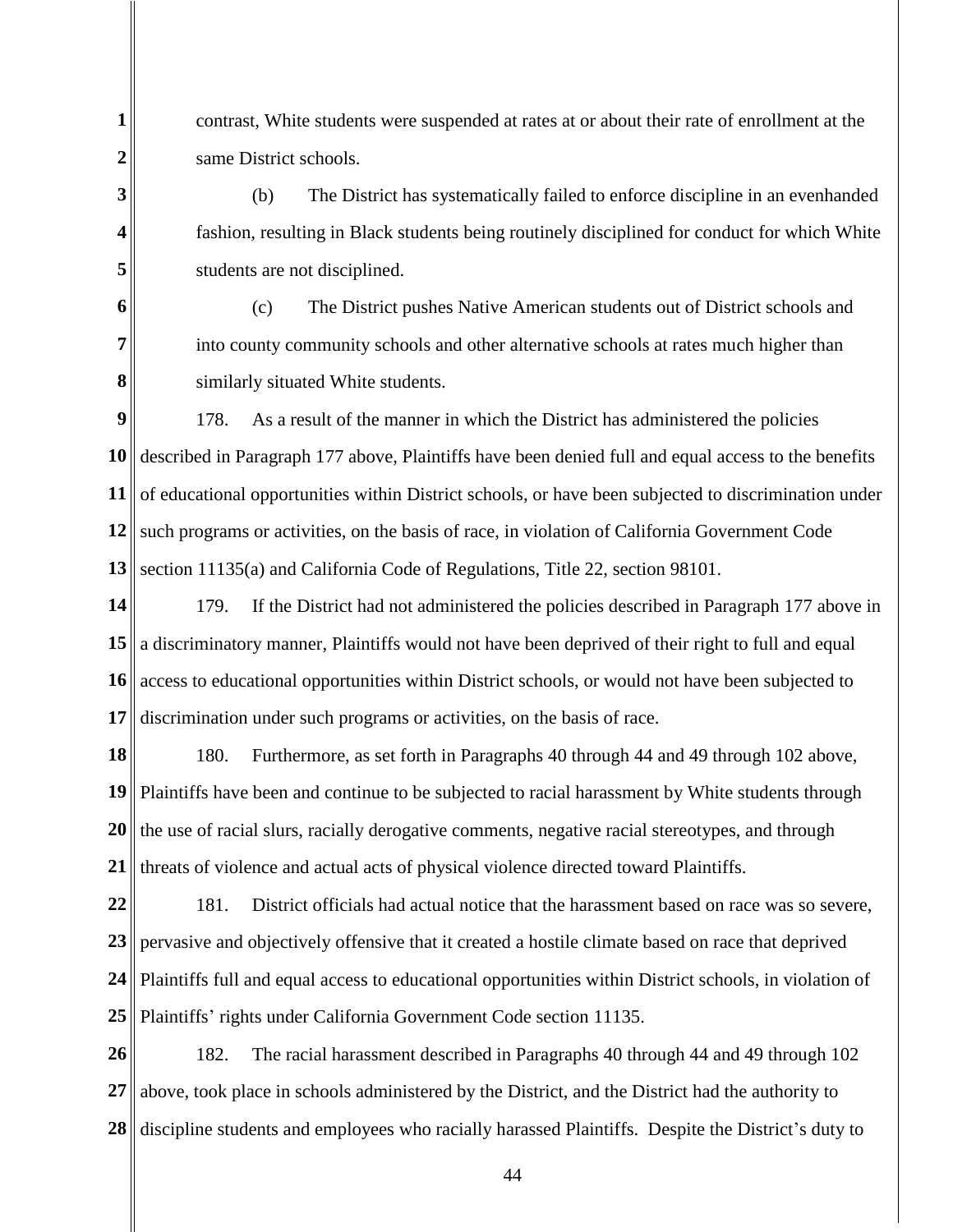**1** ake prompt, timely and reasonable measures to end the racial harassment, the District turned a 2<sup>|</sup>| blind eye toward the harassment and allowed it to persist unabated. The District's acts or **3 4** to the racial harassment described above. The District has therefore violated and continues to **5** omissions constitute deliberate indifference toward Plaintiffs and caused Plaintiffs to be subjected violate California Government Code section 11135.

**6 7 8** 183. As set forth in Paragraph 177 above, Jessica K. and Ashley W. have been and continue to be subjected to sexual harassment through the use of sexually explicit verbal taunts and comments and unwelcome physical touching of a sexual nature.

**9 10** pervasive, and objectively offensive that it created a hostile climate based on sex that deprived 11 Jessica K. and Ashley W. full and equal access to educational opportunities within District schools, **12** in violation of Plaintiffs' rights under California Government Code section 11135. 184. District officials had actual notice that the harassment based on sex was so severe,

**13 14** above, took place in schools administered by the District and the District had the power to **15** discipline students and teachers who sexually harassed Plaintiffs. Despite the District's duty to **16** take prompt, timely, and reasonable measures to end the sexual harassment, the District turned a **17 18 19 20** 185. The sexual harassment described in Paragraphs 45 through 47 and 103 through 115 blind eye toward the harassment and allowed it to persist unabated. The District's acts or omissions constitute deliberate indifference toward Plaintiffs and caused Plaintiffs to be subjected  $\parallel$  to the sexual harassment described above. The District has therefore violated and continues to violate California Government Code section 11135.

**21 22** 186. Plaintiffs are entitled to injunctive relief to enjoin the District's violation of California Government Code section 11135.

**23**

## **PRAYER FOR RELIEF**

**24 25 26 27 28**  WHEREFORE, Plaintiffs pray for the following relief against Defendants: 1. For an order declaring that Defendants Eureka City Schools District and Eureka City Schools District School Board have been deliberately indifferent to known acts of discrimination and harassment on the basis of race, and that the discrimination was so severe, pervasive, and objectively offensive that it effectively barred Plaintiffs access to an educational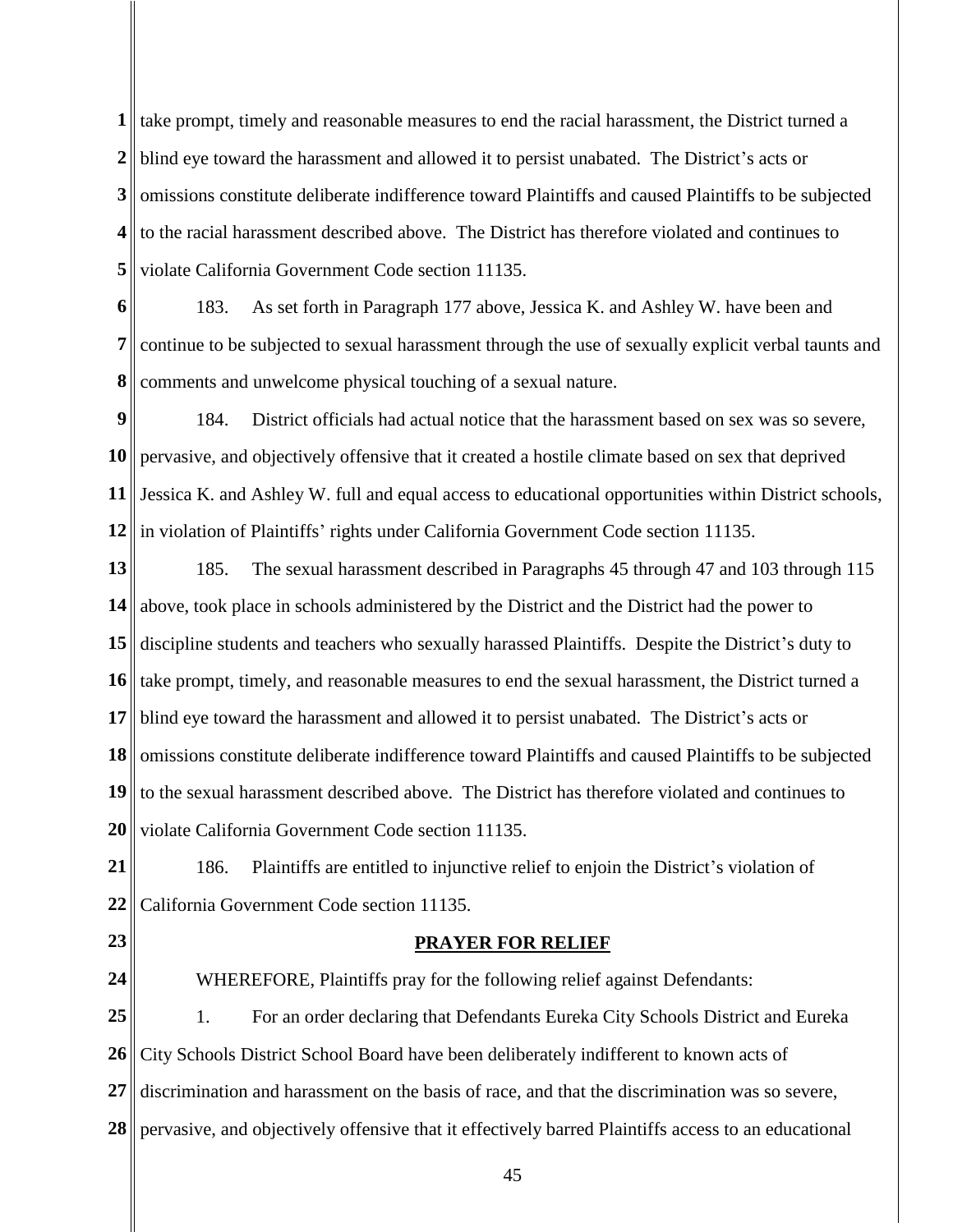opportunity or benefit in violation of Title VI of the Civil Rights Act of 1964, 42 U.S.C. section 2000d *et seq.*;

 discrimination and harassment on the basis of sex, and that the discrimination was so severe, 20 U.S.C. section 1681(a); 2. For an order declaring that Defendants Eureka City Schools District and Eureka City Schools District School Board have been deliberately indifferent to known acts of pervasive, and objectively offensive that it effectively barred Jessica K. and Ashley W. access to an educational opportunity or benefit in violation of Title IX of the Education Amendments of 1972,

 City Schools District School Board have been deliberately indifferent to known acts of discrimination and harassment on the basis of race in violation of the Equal Protection Clause of the Fourteenth Amendment to the United States Constitution; 3. For an order declaring that Defendants Eureka City Schools District and Eureka

 discrimination and harassment on the basis of sex in violation of the Equal Protection Clause of the Fourteenth Amendment to the United States Constitution; 4. For an order declaring that Defendants Eureka City Schools District and Eureka City Schools District School Board have been deliberately indifferent to known acts of

 5. For an order declaring that Defendants Eureka City Schools District and Eureka City Schools District School Board have violated Title II of the ADA and Section 504 of the Rehabilitation Act;

 individual capacities have violated the Unruh Civil Rights Act, California Civil Code section 51 *et seq.*; 6. For an order declaring that Defendants Eureka City Schools District and Eureka City Schools District School Board, through their agents and employees, and Defendants in their

 7. For an order declaring that Defendants Eureka City Schools District and Eureka City Schools District School Board, through their agents and employees, have violated California Government Code section 11135;

 8. For an order awarding Jessica K. compensatory damages against Defendant Eureka City Schools District pursuant to the provisions of Section 504 of the Rehabilitation Act;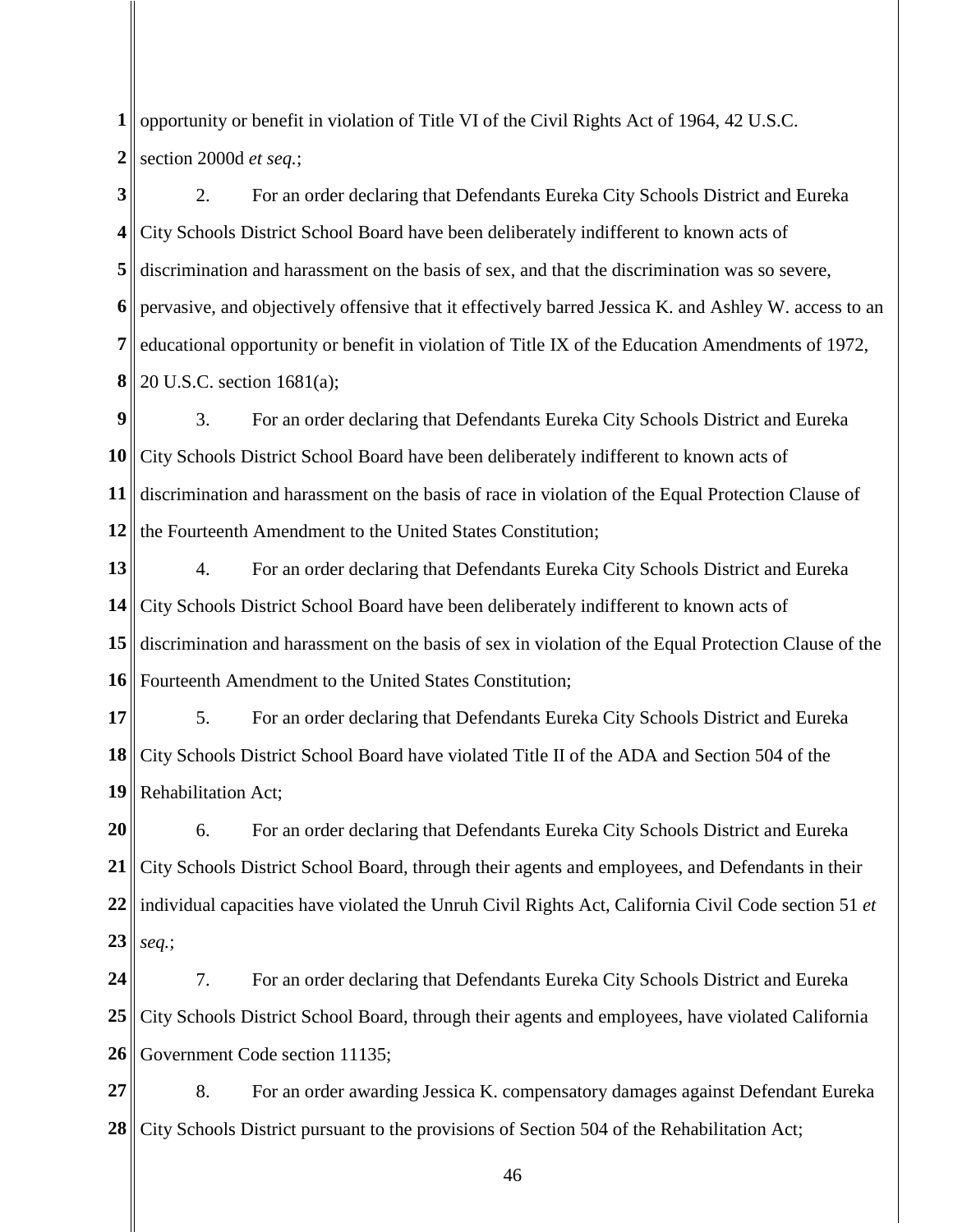**1 2** 9. For an order awarding Alexis R. compensatory damages against Defendant Eureka City Schools District pursuant to the provisions of Section 504 of the Rehabilitation Act;

**3 4 5** \$4,000 for each violation of the Unruh Civil Rights Act, pursuant to the provisions of California **6** 10. For an order awarding Jessica K. statutory damages against Defendants Fullerton, Taplin, Davis, Beck, Johnson, Van Vleck, Alexander, Schmidt, Scott, Goddi, Jordan, and Perry, Civil Code section 52;

**7 8 9** \$4,000 for each violation of the Unruh Civil Rights Act, pursuant to the provisions of California **10** 11. For an order awarding Ashley W. statutory damages against Defendants Fullerton, Taplin, Davis, Beck, Johnson, Van Vleck, Alexander, Schmidt, Scott, Goddi, Jordan, and Perry, Civil Code section 52;

**11 12** Taplin, Davis, Beck, Johnson, Van Vleck, Alexander, Schmidt, Scott, Goddi, Jordan, and Perry, **13 14** 12. For an order awarding Alexis R. statutory damages against Defendants Fullerton, \$4,000 for each violation of the Unruh Civil Rights Act, pursuant to the provisions of California Civil Code section 52;

**15 16** Taplin, Davis, Beck, Johnson, Van Vleck, Alexander, Schmidt, Scott, Goddi, Jordan, and Perry, **17 18** 13. For an order awarding Anthony J. statutory damages against Defendants Fullerton, \$4,000 for each violation of the Unruh Civil Rights Act, pursuant to the provisions of California Civil Code section 52;

**19 20 21 22 23 24** 14. For a permanent injunction restraining and enjoining Defendants Eureka City Schools District and Eureka City Schools District School Board, Fullerton, Taplin, Davis, Beck, Johnson, Van Vleck, Alexander, Schmidt, Scott, Goddi, Jordan, and Perry, from failing to adequately protect Plaintiffs Jessica K., Ashley W., Alexis R. and Anthony J., and other similarly situated students, from verbal and physical harassment and discrimination on the basis of their race within the District;

**25 26 27** 15. For a permanent injunction restraining and enjoining Defendants Eureka City Schools District and Eureka City Schools District School Board, Fullerton, Taplin, Davis, Beck, Johnson, Van Vleck, Alexander, Schmidt, Scott, Goddi, Jordan, and Perry, from failing to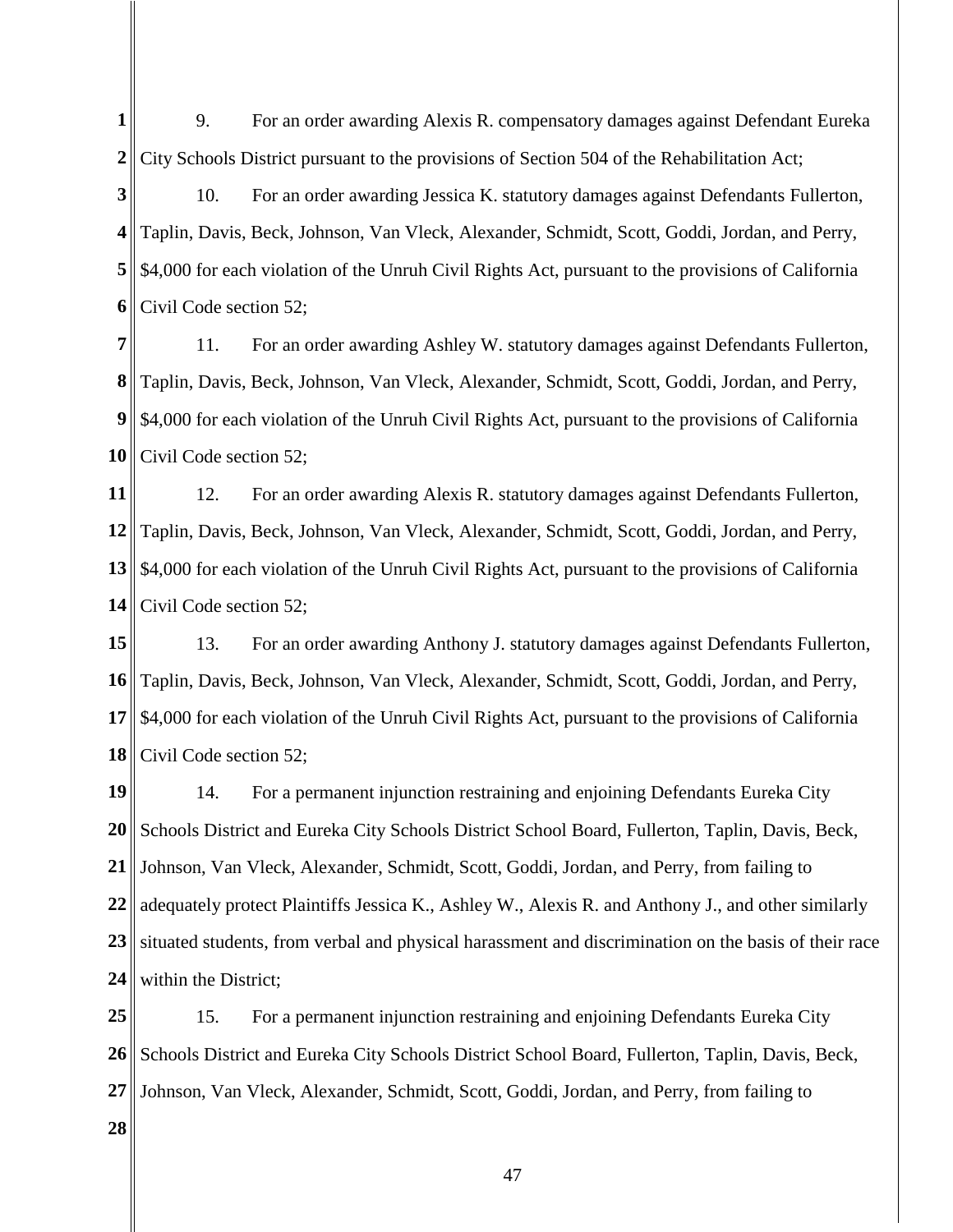**1** adequately protect Jessica K. and Ashley W., and other similarly situated students, from verbal and **2** physical harassment and discrimination on the basis of their sex within the District;

**3 4** Eureka City Schools District School Board, Fullerton, Taplin, Davis, Beck, Johnson, Van Vleck, **5 6 7**  16. For a permanent injunction ordering Defendants Eureka City Schools District and Alexander, Schmidt, Scott, Goddi, Jordan, and Perry, to stop engaging in unconstitutional and unlawful acts, and to develop policies and procedures for ending any such unconstitutional and unlawful acts and the hostile and intolerant environment, including but not limited to the following:

**8**

**9**

**10**

**11**

(a) Require Defendants Eureka City Schools District and Eureka City Schools District School Board to implement mandatory and effective training programs for District faculty, staff, and students on issues relating to racial and sexual discrimination, and methods to intervene to stop students from harassing other students based on race or sex;

**12 13 14 15 16** (b) Require Defendants Eureka City Schools District and Eureka City Schools District School Board to adopt policies with specific guidelines for instructing teachers, security guards, hall monitors, and administrators about how to address complaints by students who have been subjected to trauma, taunted, harassed, or discriminated against because of their race or sex;

**17 18 19 20** (c) Require Defendants Eureka City Schools District and Eureka City Schools District School Board to conduct assemblies for all students in the District addressing issues of diversity and tolerance, wherein students are instructed about laws prohibiting harassment and discrimination based on their race or sex;

**21 22 23 24** (d) Require Defendants Eureka City Schools District and Eureka City Schools District School Board to assign a peer mediator and/or other staff member to District schools to provide active monitoring for the schools and to address instances of harassment and discrimination that arise at the schools;

**25 26 27** (e) Require Defendants Eureka City Schools District and Eureka City Schools District School Board to collect and maintain statistical data concerning each complaint of harassment based on race or sex made by a student, as well as the specific action district